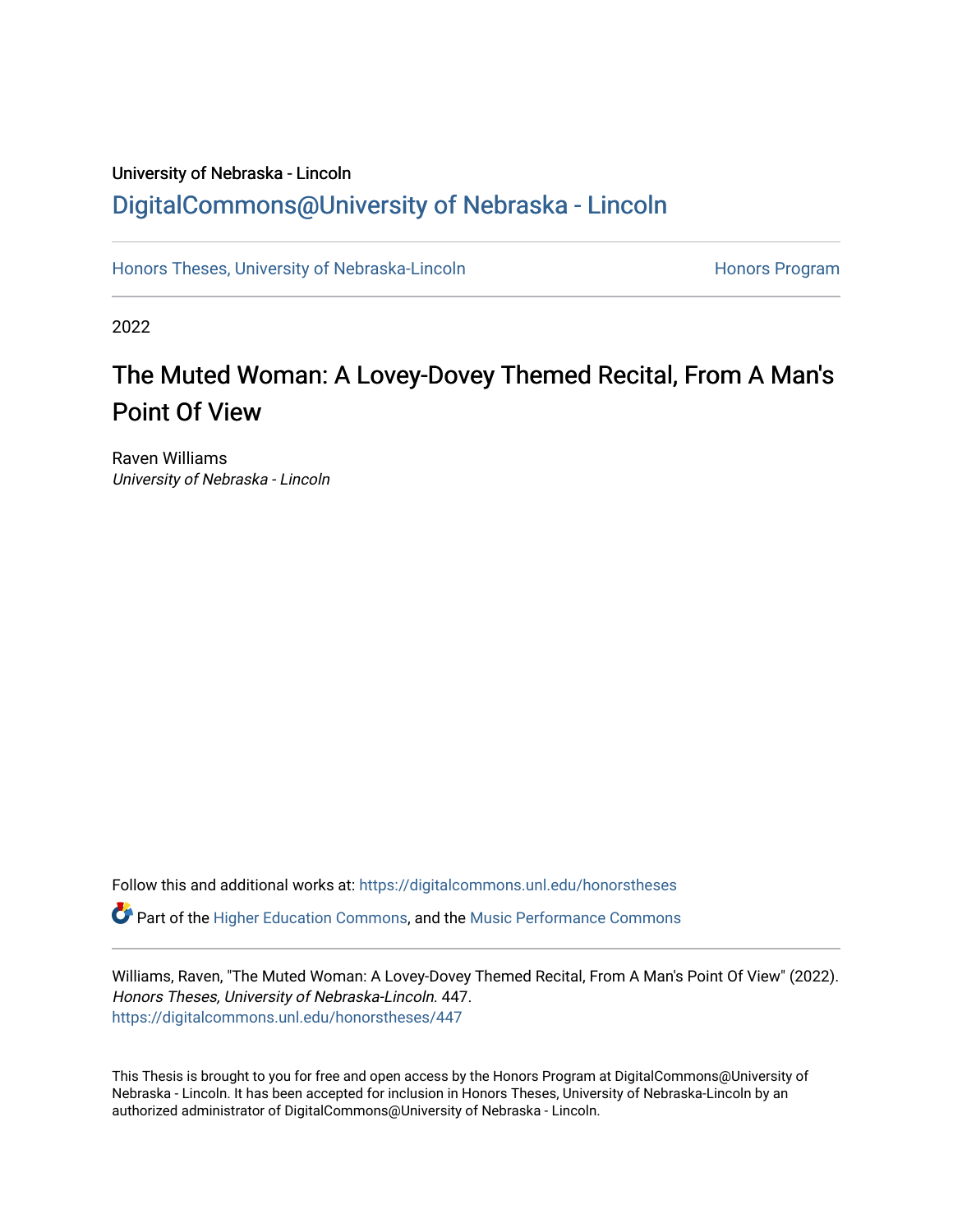An Undergraduate Honors Thesis Submitted in Partial fulfillment of University Honors Program Requirements University of Nebraska-Lincoln

> by Raven C. Williams, BM Vocal Performance Glenn Korff School of Music

> > March 14th, 2022

Faculty Mentor Dr. William Shomos, Glenn Korff School of Music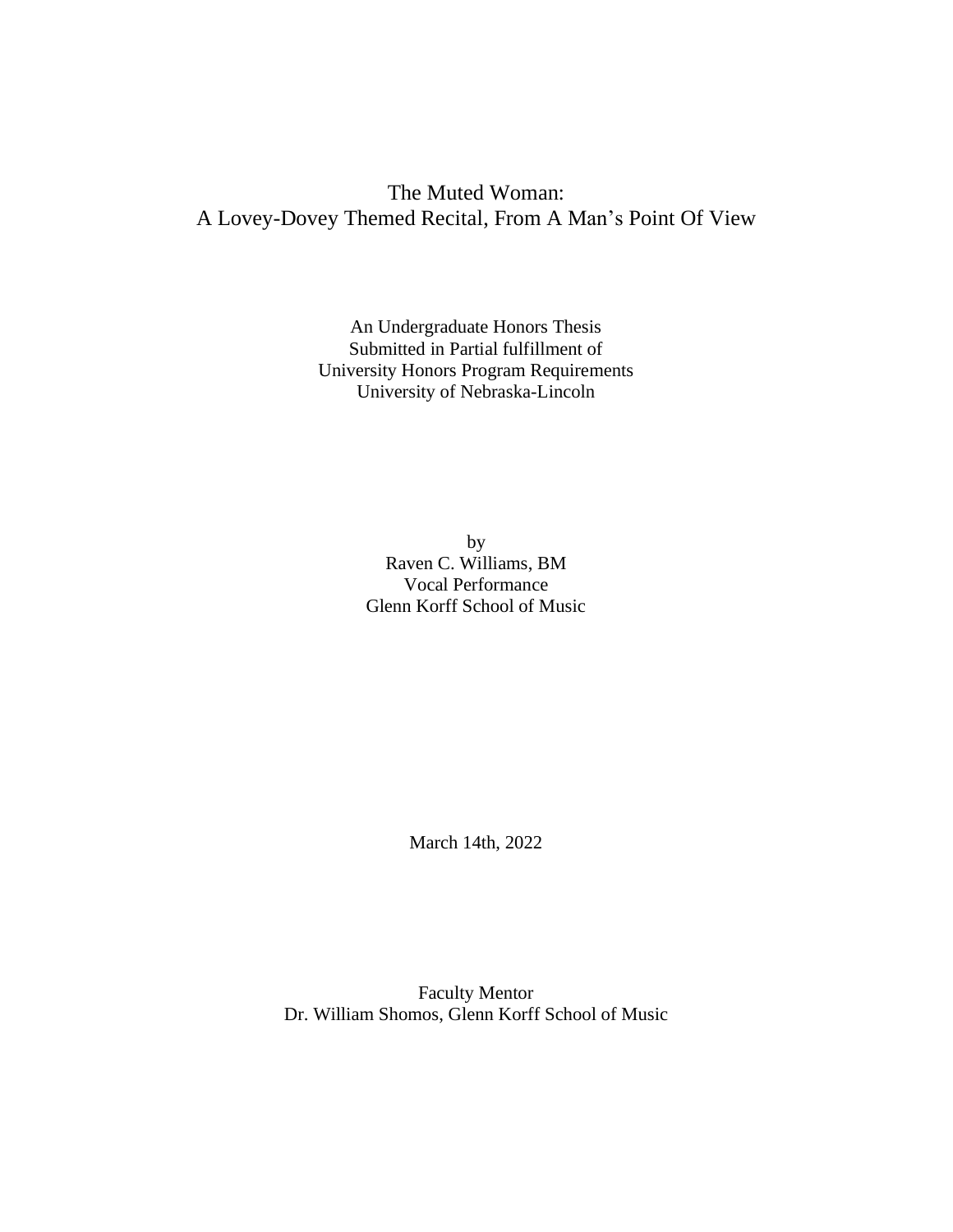#### A SENIOR RECITAL IN VOICE

#### An Abstract of the Thesis by Raven C. Williams

<span id="page-2-0"></span>This senior thesis consists of a vocal recital, accompanying program notes, and research regarding the struggles of women composers as music evolved through its Ancient, Baroque, Classic, Romantic and Contemporary periods. The recital includes a compilation of love songs by French, Italian, English, and German composers, in particular Gabriel Fauré, the often forgotten Stefano Donaudy, Samuel Barber, Roger Quilter, Ralph Vaughan Williams, and Joseph Haydn. This paper incorporates biographical information, analysis, performance history and cultural insights into the overshadowed women composers that prospered around the same time period as the men of the former. Specifically, Nadia Boulanger, Nannerl Mozart, Alice Mary Smith, Amy Beach, Ethel Smyth, and Clara Schumann. The research exposes that the development of western music includes the passion, commitment, and creativity of women, but not necessarily the challenges they faced as opposed to men.

Key Words: Composers, Vocal, Music, Women, Performance, Classical, Men, Love, Pianist, Translations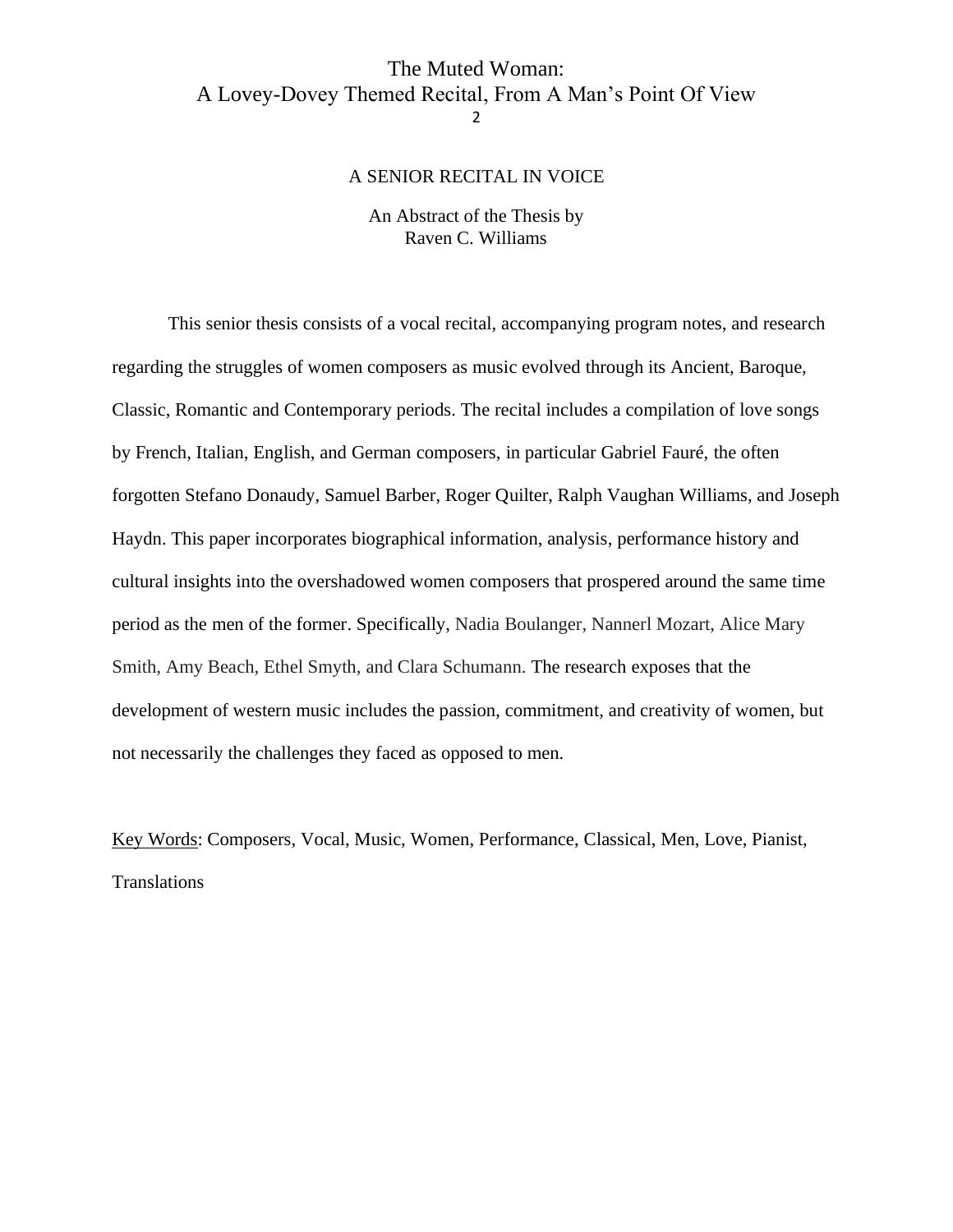# Appreciation

<span id="page-3-0"></span>I greatly appreciate God, my parents, my family, my applied voice teacher Ms. Amy Johnson, and my accompanist Mrs. Cathi Wagner. They have continuously pushed me to be the best that they know I can be and have instilled faith during my best and my worst days.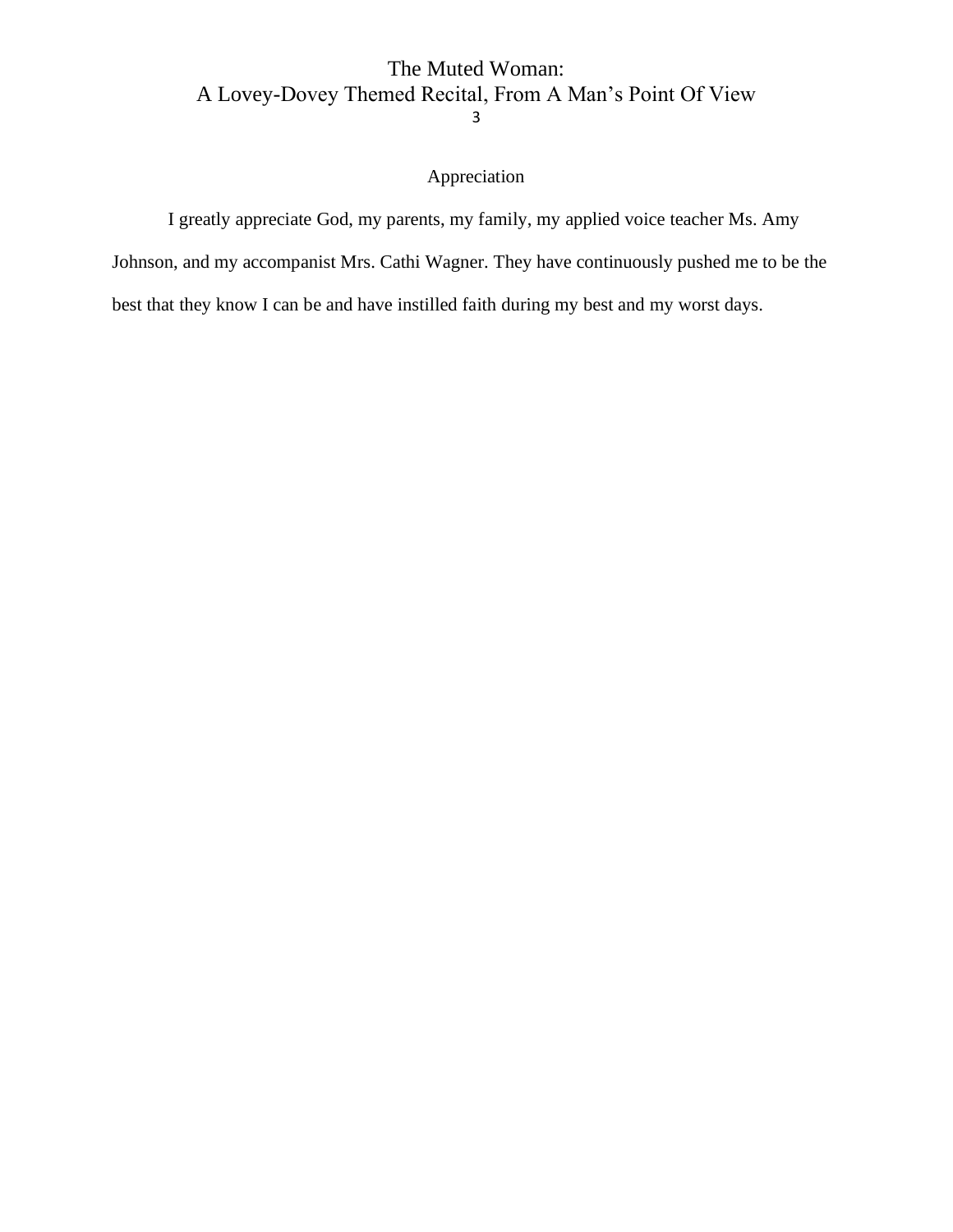# **University of Nebraska-Lincoln Lincoln, NE**

# **Department of Music**

# **SENIOR RECITAL RAVEN C. WILLIAMS, Soprano CATHI WAGNER, Piano**

# **April 17th, 2022**

# <span id="page-4-0"></span>Program

#### **French**:

| L                           | <i>Mandoline</i>                         |
|-----------------------------|------------------------------------------|
| II                          | En sourdine                              |
|                             | III. Green                               |
| IV.                         | A Clymène                                |
| IV.                         | C'est l'extase                           |
| Italian:                    |                                          |
|                             | From 36 Arie di Stile Antico, Volume III |
|                             |                                          |
|                             | Venuto é l'Aprile                        |
|                             | Amorosi miei giorni                      |
|                             | O del mio amato ben                      |
| English:                    |                                          |
|                             | From Four Songs, op.13 no.3              |
|                             |                                          |
|                             | From Poem by Percy Bysshe Shelley        |
|                             |                                          |
| <b>From Songs of Travel</b> |                                          |
|                             |                                          |
| German:                     |                                          |
| From Hob. XXVIa:47          |                                          |
|                             |                                          |
|                             | Ein kleines Haus                         |
|                             | Antwort auf die Frage eines Mädchens     |
|                             | Als einst mit Weibes Schönheit           |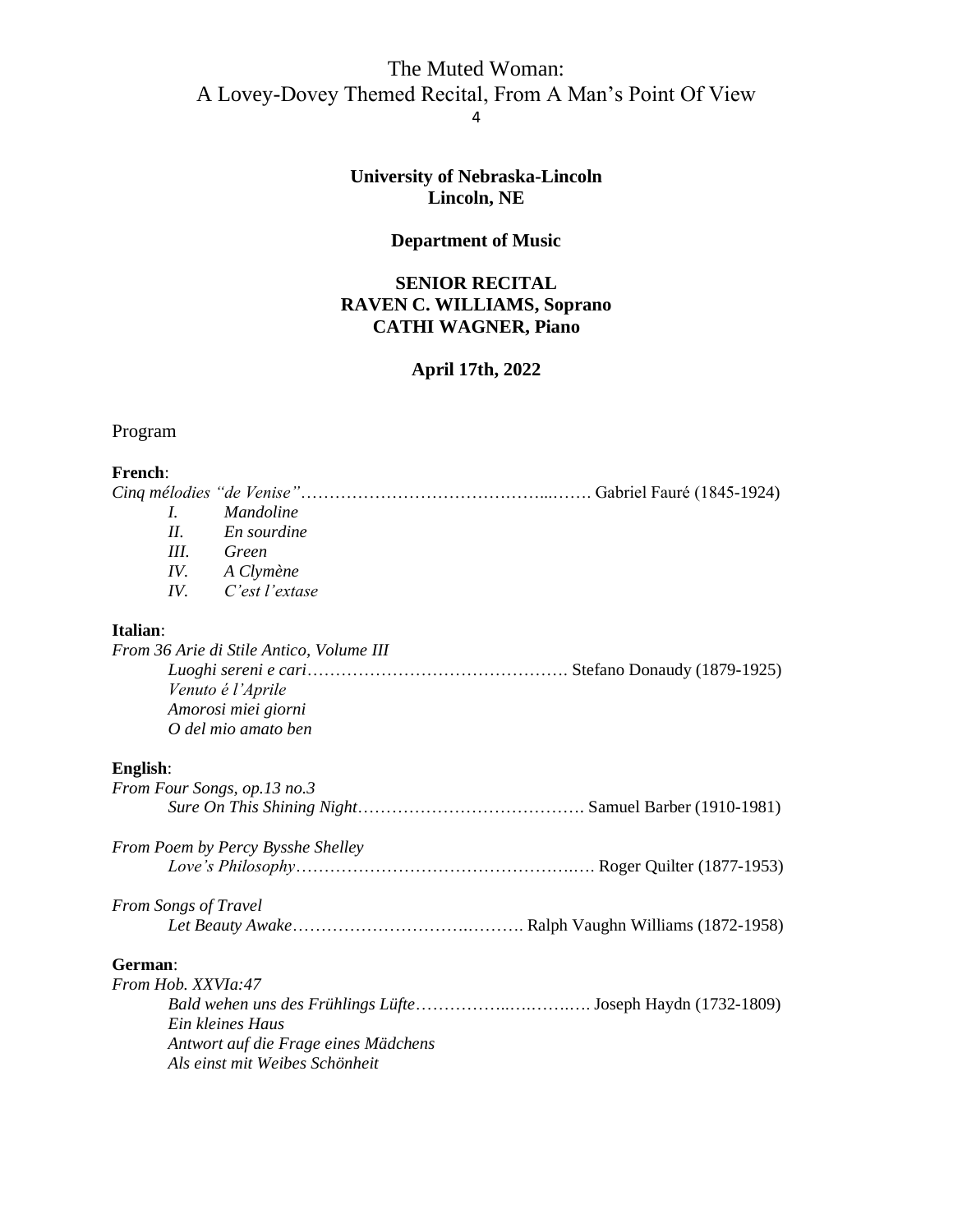| <b>Table of Contents</b> |  |
|--------------------------|--|
|                          |  |
|                          |  |
|                          |  |
|                          |  |
|                          |  |
|                          |  |
|                          |  |
|                          |  |
|                          |  |
|                          |  |
|                          |  |
|                          |  |
|                          |  |
|                          |  |
|                          |  |
|                          |  |
|                          |  |
|                          |  |
|                          |  |
|                          |  |
|                          |  |
|                          |  |
|                          |  |
|                          |  |
|                          |  |
|                          |  |
|                          |  |
|                          |  |
|                          |  |
|                          |  |
|                          |  |
|                          |  |
|                          |  |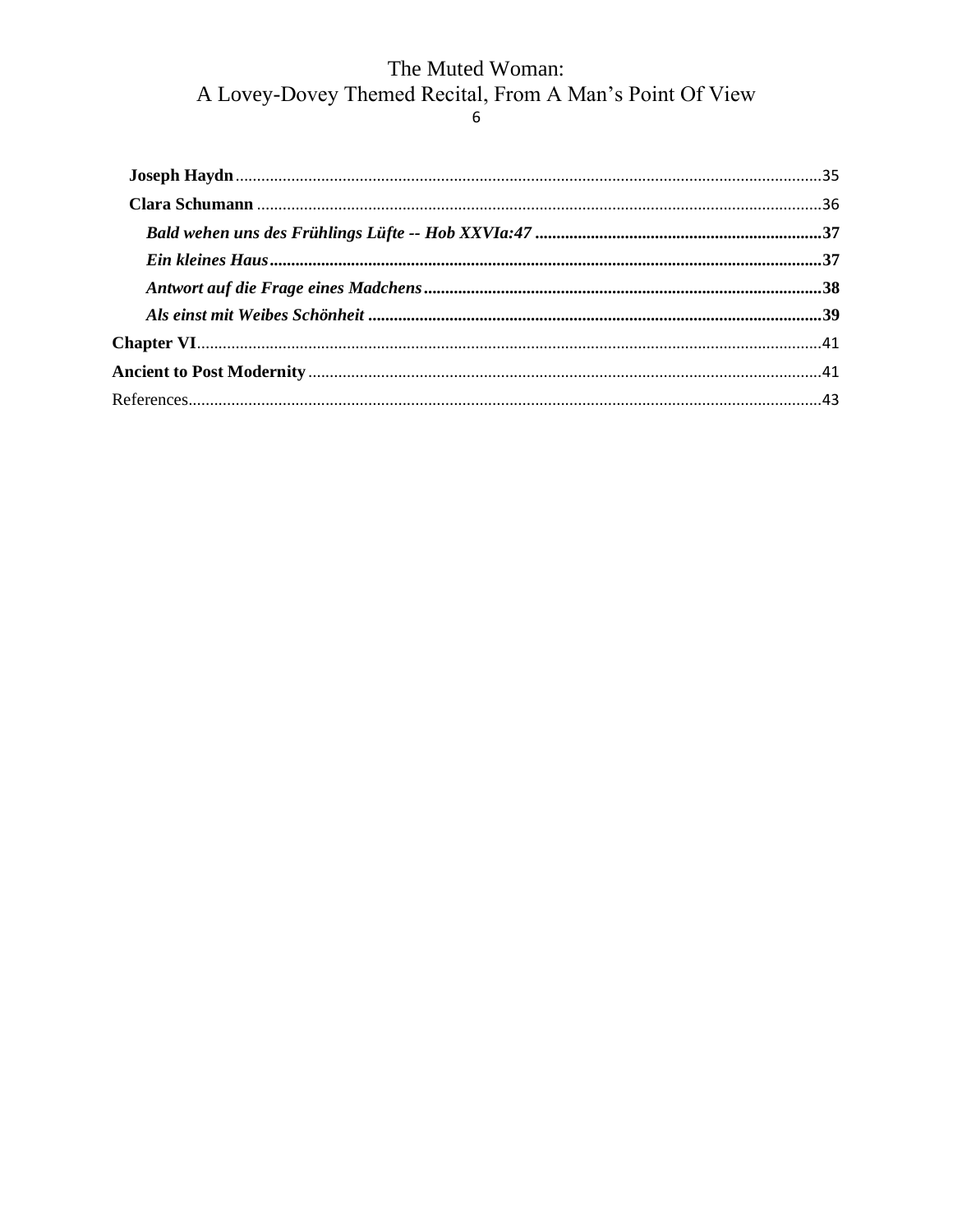#### **CHAPTER I**

#### **Introduction**

<span id="page-7-0"></span>The sound of someone's musical voice can take one to another place. And the work of composers, inspired by written word, human behavior, or world events, can motivate originality from the vocalist.

As I was making preparations for my vocal performance senior recital of love-themed songs, the 2022 Super Bowl was enveloping popular media, with much hype about the pre-game and halftime entertainment. I reflected back on a half-time show that took place 31 years earlier. Grammy award-winner, Whitney Houston (1963-2012), delivered an enchanting and historic rendition of the *Star-Spangled Banner* at Super Bowl XXV, January 27, 1991, in Tampa, Florida that still represents the pinnacle vocal music accomplishment of the annual American event. Singing words and music written and composed by white men, Houston, a black, female vocalist, employed stylistic freedoms instead of precise conformity to the score, which enabled her distinctive virtuosity. The result was a performance which many hailed as "one for the ages." As a black, female classical vocalist, I find a parallel with Houston's national anthem performance in that my recital consists entirely of words and music written and composed by white men.

I was compelled to examine and understand why women musical icons are few and far between in the evolution of classical vocal music. My research found a presence of women whose inspiration was vital, constant, and essential. For this paper, I have juxtaposed discussions of these female composers and their unique talents alongside biographical information on their successful counterparts, featured on my program. I have then engaged in some fun game-playing, by briefly surmising how these women composers may have approached certain aspects of the same subject matter as their male counterparts. Each song of my recital is re-examined from an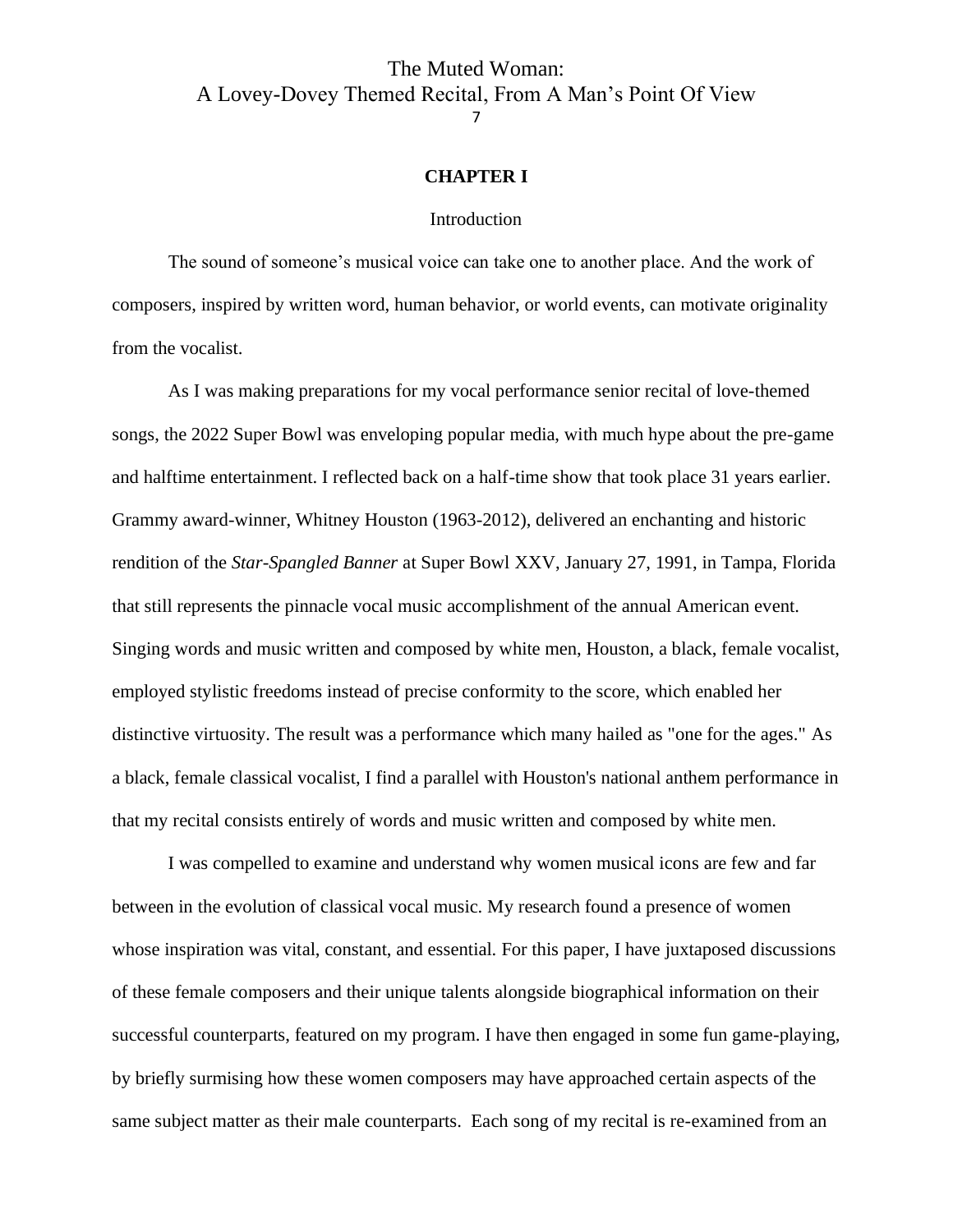imagined perspective of a highlighted female composer, a perspective which of course is my own. I hope this paper will also reveal how women composers not only helped build western classical music but achieved mastery despite running uphill against the societal challenges not faced by men of that time.

Consider, for instance, Fanny Mendelssohn (1805-1847), who minimized her performing and composing potential because of familial expectations pressed upon women. Simultaneously, her younger brother, Felix, found encouragement in seeking a musical career. Their father addressed her ambition as a composer in the following quote: "Music will perhaps become [Felix's] profession, whilst for you it can and must only be an ornament, never the root of your being and doing" (Hogstad, 2020). Most of Fanny Mendelssohn's piano and cantata compositions went unpublished despite her being educated by highly regarded teachers and composers. Nonetheless, she is respected as an artist and representative of the German traditions by male counterparts (Burkholder, 2019). Sadly, when Fanny Mendelssohn finally gained courage to publish music in her own name, she died of a stroke suddenly at 41.

Fortunately, as Western civilization eventually moves into post-modernity, female musicians have advanced forward, but all still stand on the shoulders of both the women and the men discussed in this paper.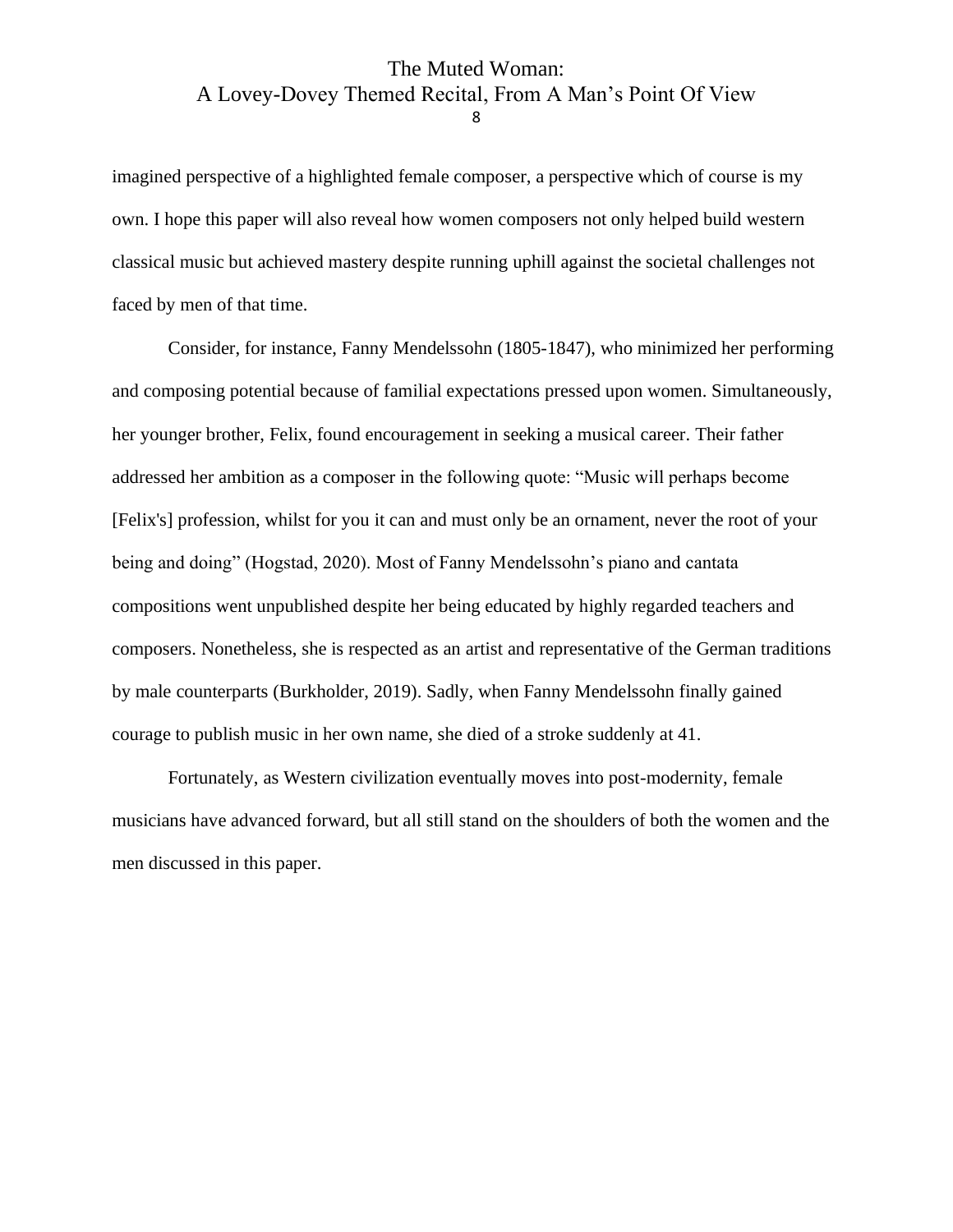### **CHAPTER II**

#### *Five melodies of Venice* **by Gabriel Fauré**

#### **French**

#### <span id="page-9-2"></span><span id="page-9-1"></span><span id="page-9-0"></span>**Gabriel Fauré**

Gabriel Urbain Fauré (1845-1924), born in Pamiers, France, was not only a master organist, pianist and teacher, but is considered one of the leading composers of his generation. When about five years old, he often visited a local school chapel to delve into its harmonium. However, Fauré was eventually noticed by a blind woman, who hastily told his father of this kid's gift in music. Fauré eventually landed in the music institute, *Ecole de Musique Classique et Religieuse* for eleven years. (Famous Composers, 2022). After much success, Fauré became one of the founding members of the Société Nationale de Musique; a society which aimed to mentor future French composers and to promote their music; the overall majority were male.

Some consider that Gabriel Fauré is to the French Art Song what Franz Schubert is to the German Lieder. Known for his most accessible early compositions, Fauré composed several of his reputable works in his later years, in a more harmonically and melodically complex style (Oxford Lieder, 2022). His tender music influenced the course of modern French music.

# <span id="page-9-3"></span>**Nadia Boulanger**

Nadia Boulanger (1887-1979) is considered the one person who debatably defined the landscape of 20th-century music to a greater extent than Wagner, Debussy, or even Richard Strauss. A prolific composer, she performed as one of the first women to conduct many of the world's major orchestras, including at the Royal Philharmonic Orchestra in London (Pentreath, 2020).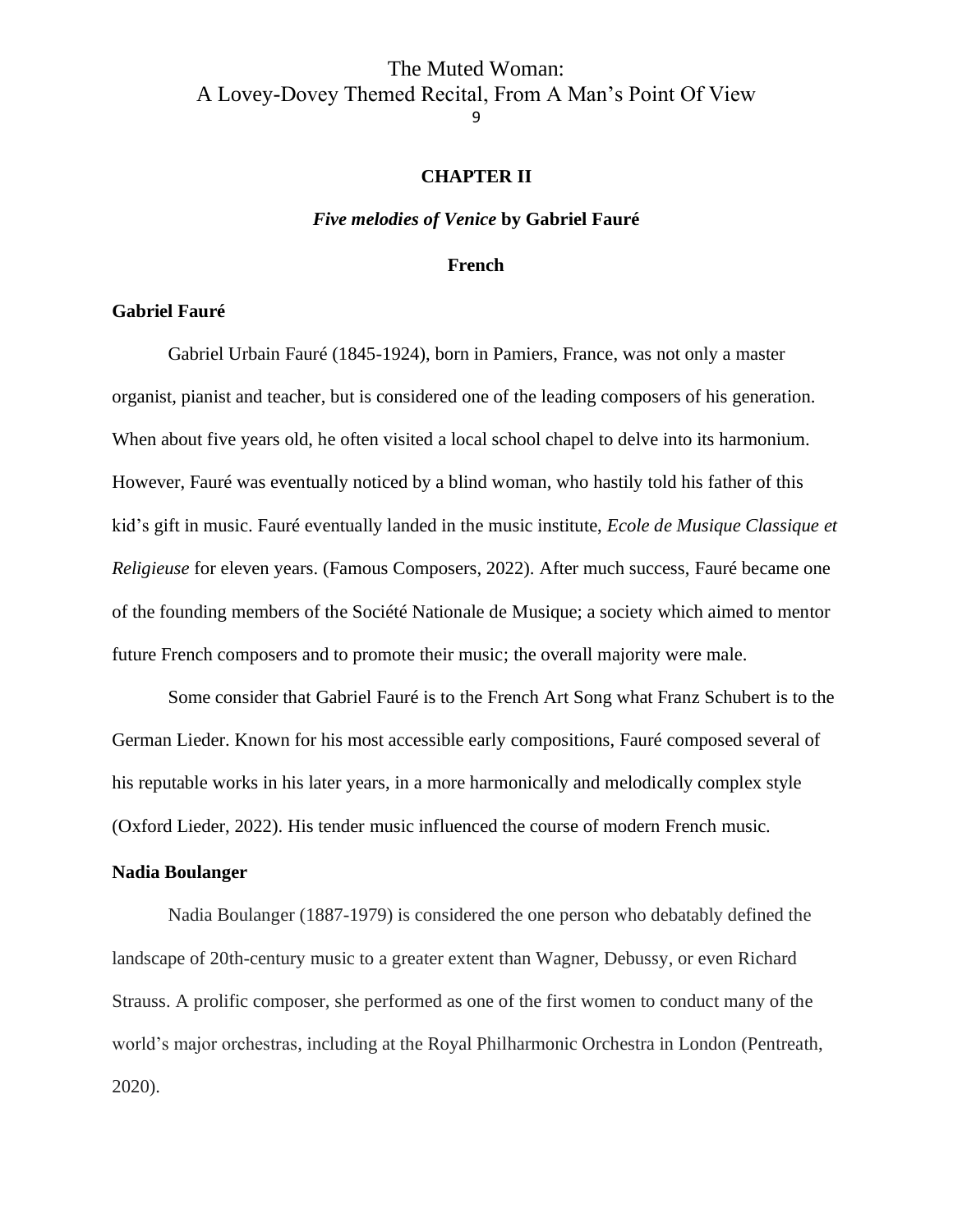Nadia was born into a musical family in Paris. The daughter of singing teacher, Ernest Boulanger, and Russian princess Raissa Myshetskaya, she studied music at the Paris Conservatoire between 1897 and 1904, taking composition lessons with Fauré. Her younger sister, Lili Boulanger, also a composer, was the first woman to win the coveted Prix de Rome award for composition. Tragically, Lili died in 1918 at 24, which greatly impacted the selfcritical Nadia, who stopped focusing on composition, which Fauré believed was a mistake. She told him, "If there is one thing of which I am certain, it is that my music is worthless" (Bach Cantatas, 2011). Nadia made her conducting debut in 1912.

Nadia then dedicated herself to a lifetime of teaching, becoming one of the greatest music pedagogues in recent music history. The roster of her students includes some of the most famous and innovative composers of the 1920's on, including Quincy Jones, Denoe Leedy, Walter Piston, George Peter Tingley, Roy Harris, Virgil Thomson, Michel Legrand, Joe Raposo, Philip Glass, Robert Shafer, and Elliott Carter, establishing a new school of composition based on her teaching. However, Nadia disapproved of innovation for innovation's sake, stating "When you are writing music of your own, never strain to avoid the obvious. You need an established language and then, within that established language, the liberty to be yourself. It's always necessary to be yourself - that is a mark of genius in itself" (Bach Cantatas, 2011).

Interestingly, Nadia championed pieces by Fauré and Lennox Berkley, as well as early Baroque masters Monteverdi and Schütz. She was a lasting enthusiast of Fauré's music and later introduced his *Requiem* to several cities in Britain and the USA. The composer, Ned Rorem, described Nadia Boulanger as "the most influential teacher since Socrates" (Bach Cantatas, 2011). Obviously, Nadia Boulanger did not wait for permission from men to express her natural skill, and famously quoted, "I've been a woman for a little over 50 years and have gotten over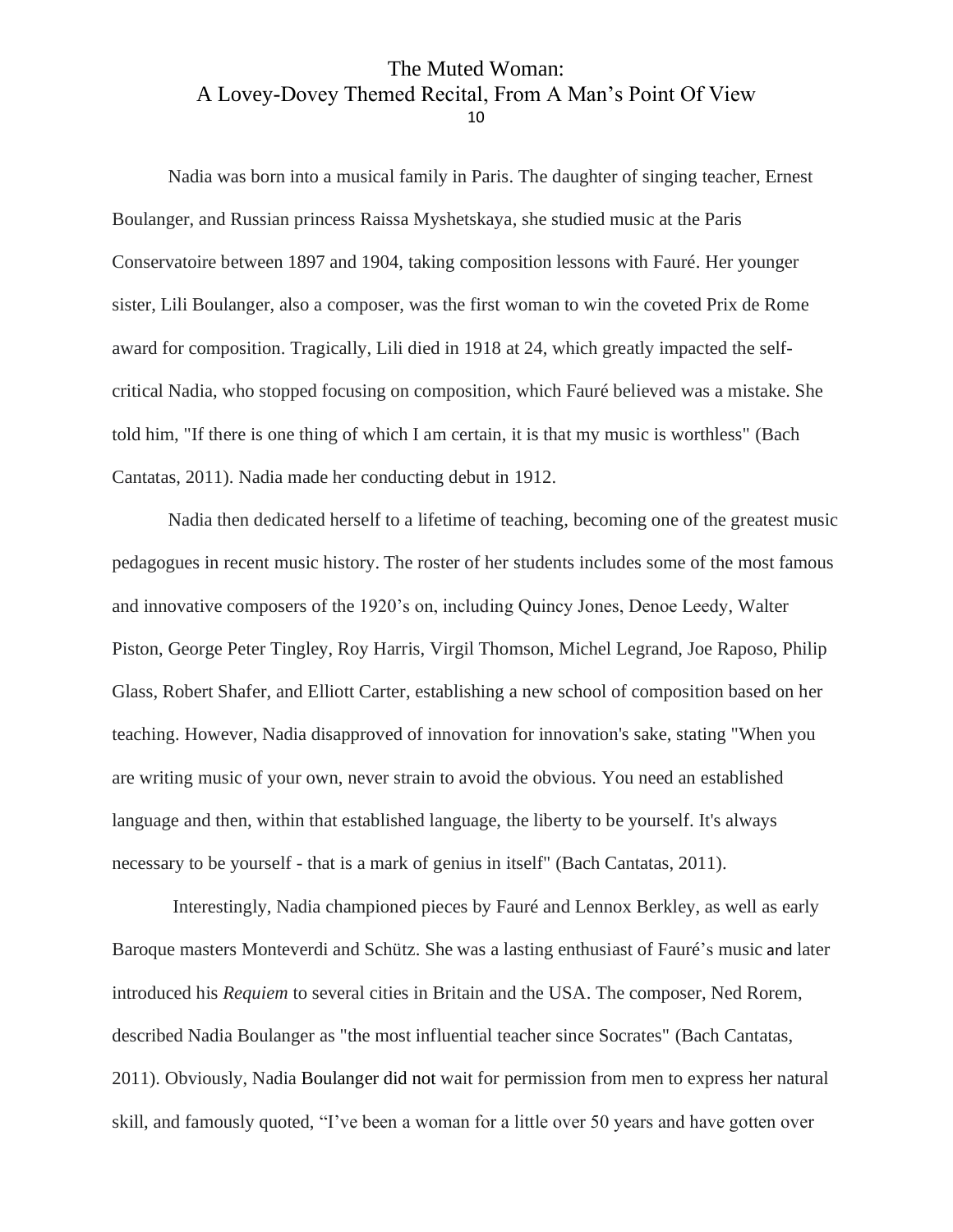my initial astonishment. As for conducting an orchestra, that's a job where I don't think sex plays much part" (Pentreath, 2020). And research shows that the same can be stated about composing beautiful music.

#### **Cinq mélodies "de Venise"**

In Venice, May 1891, Fauré composed *Mandoline* and part of *En sourdine* from the song cycle/set called *Cinq mélodies "de Venise,"* (*Five Melodies of Venice*) based on five poems by Paul Verlaine, from the collections *Fêtes galantes* and *Romances sans paroles*. While in Venice, Fauré stayed in the [Palazzo](https://en.m.wikipedia.org/wiki/Palazzo) Volkoff on the Grand [Canal,](https://en.m.wikipedia.org/wiki/Grand_Canal_(Venice)) as guest of [Winnaretta](https://en.m.wikipedia.org/wiki/Winnaretta_Singer) Singer, the future Princess de Polignac. It was another guest, Amélie, wife of the painter [Ernest](https://en.m.wikipedia.org/wiki/Ernest_Ange_Duez) Ange Duez, who entertained everyone vocally with Fauré's new composition. The idea of creating a cycle seems to have come to Fauré only after his return to [Paris](https://en.m.wikipedia.org/wiki/Paris) on June 20. The cycle was published in 1896 and dedicated to Singer (Johnson, 2009).

#### *Mandoline*

With the rest of the songs being completed in Paris, *Cinq mélodies "de Venise"*, Op. 58, is a song cycle for voice and piano. According to Fauré himself, the song cycle contains a number of musical themes which recur from song to song. Fauré chose to set his songs to poems by Paul Verlaine, who later became known as one of the most important representatives of Symbolist poetry in France at the end of the 19th century. Fauré was particularly attracted to the musicality of the poems, which he transformed into *Five Melodies of Venice* (A Parisian Music Salon, 2022).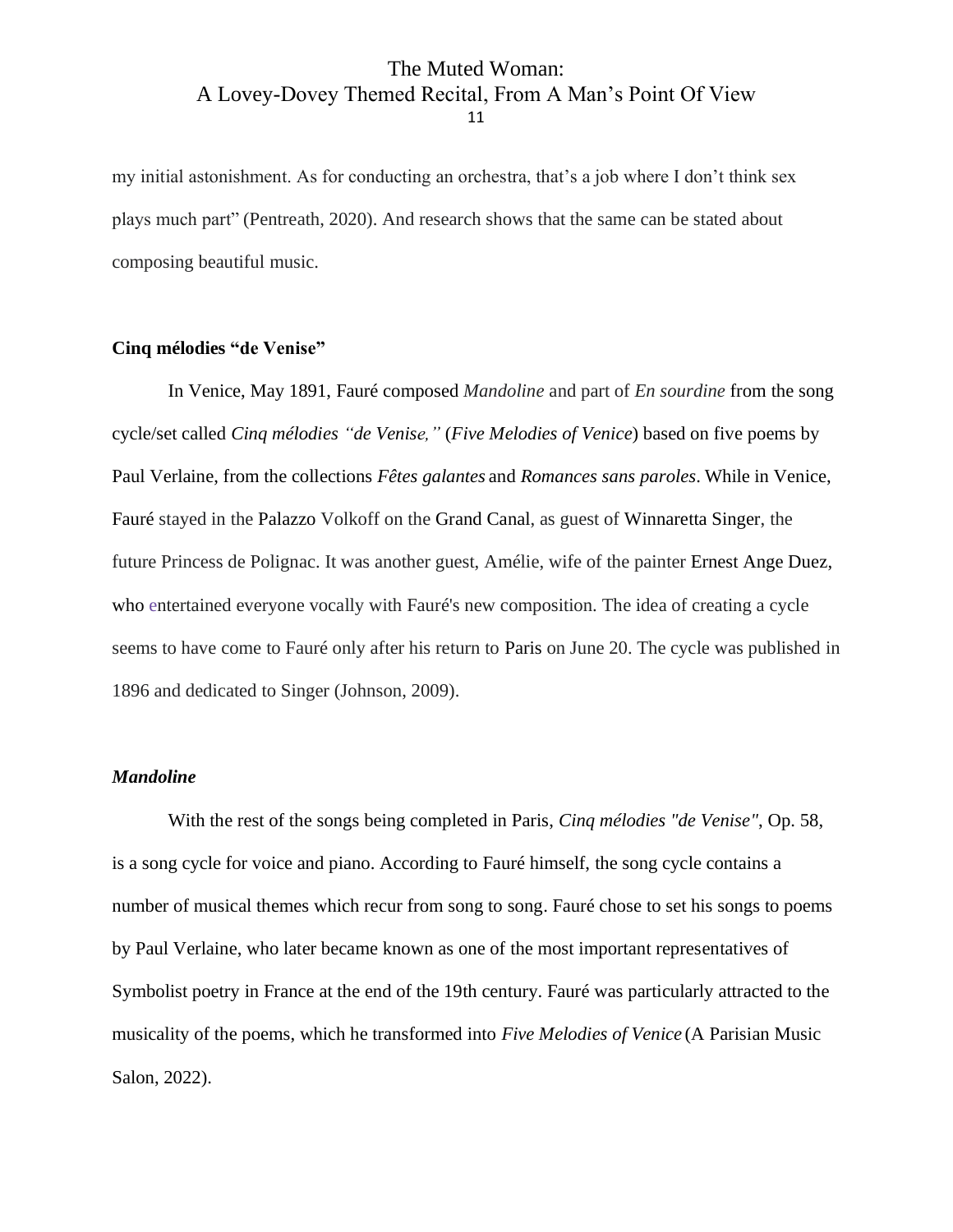Nadia Boulanger's take on, *Mandoline,* had she been the one to compose this piece, would not have used certain phrases to portray these men entertainers. For instance, "the gallant serenaders," "their fair listeners," and "their elegance, their joy." These phrases cast these men in an innocent light that would deem them to be seen as whimsical and modest, when in reality, these men were most likely a nuisance to the women around them, pompous, and possibly perceived so far even as to be considered perverts. I can see instead Nadia Boulanger, from a woman's perspective, setting *Mandoline* in a darker, anxious, even in a more bothersome stalkerlike frame of mind.

#### *Mandoline* by Poet, Paul Verlaine

Les donneurs de sérénades Et les belles écouteuses Échangent des propos fades Sous les ramures chanteuses.

C'est Tircis et c'est Aminte, Et c'est l'éternel Clitandre, Et c'est Damis qui pour mainte Cruelle fait maint vers tendre.

Leurs courtes vestes de soie, Leurs longues robes à queues, Leur élégance, leur joie Et leurs molles ombres bleues,

Tourbillonnent dans l'extase D'une lune rose et grise, Et la mandoline jase Parmi les frissons de brise.

#### *Mandolin*

The gallant serenaders And their fair listeners Exchange sweet nothings Beneath singing boughs.

Tirsis is there, Aminte is there, And tedious Clitandre too, And Damis who for many a cruel maid Writes many a tender song.

Their short silken doublets, Their long trailing gowns, Their elegance, their joy, And their soft blue shadows

Whirl madly in the rapture Of a grey and roseate moon, And the mandolin jangles on In the shivering breeze.

Translation © Richard Stokes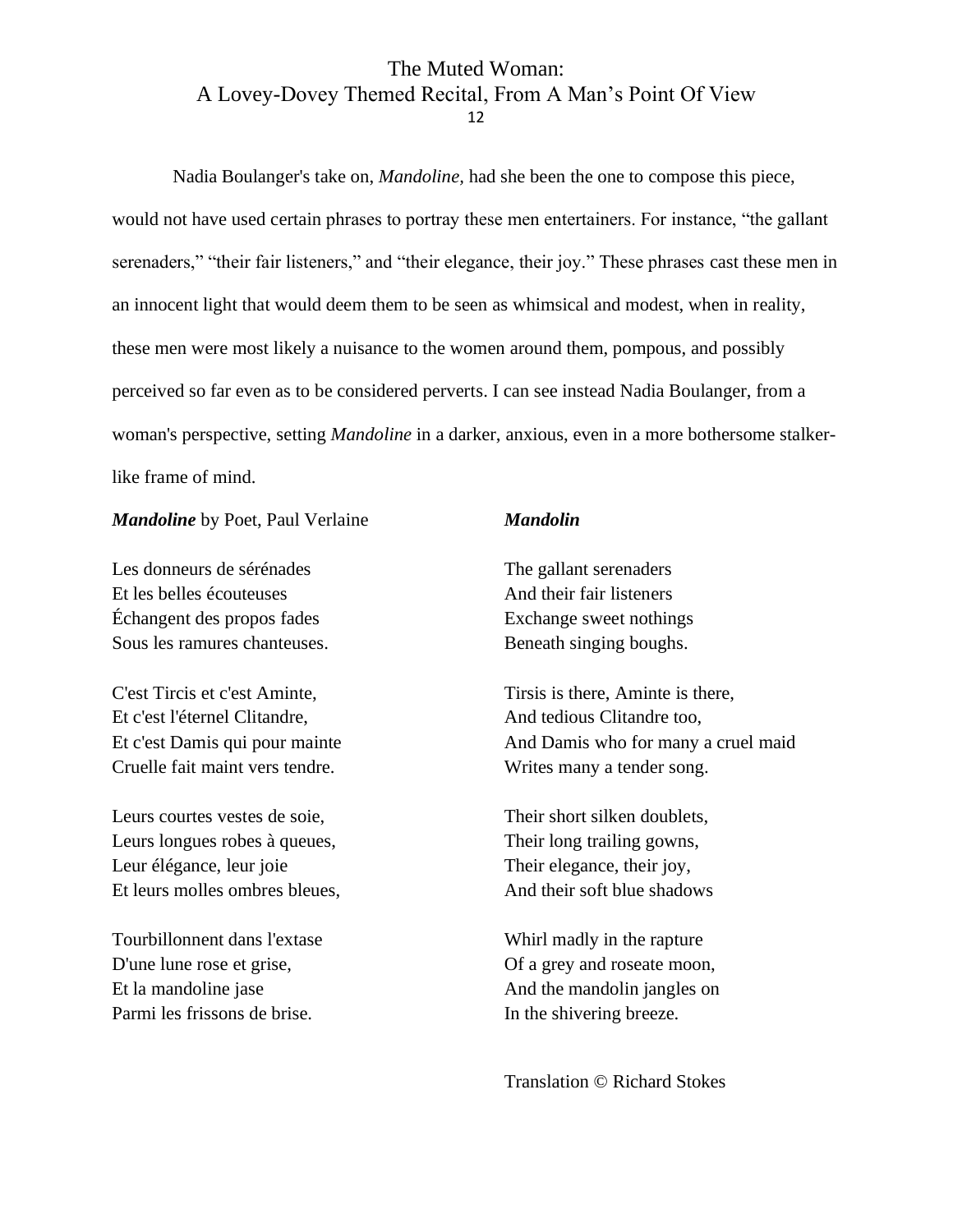#### <span id="page-13-0"></span>*En sourdine*

With *En sourdine*, I feel as if Nadia Boulanger would have just cut to the chase and been more direct in the choice of words for these phrases. I feel that she would not have thought it necessary to over-embellish these lovers' intentions with one another for the time being with such exquisite, luxurious language. I understand that Paul Verlaine and Gabriel Fauré's use of phrasing like, "Let us steep our love," "And our enraptured senses," and "To the gentle and lulling breeze," are to paint a picture for all that listen, but in this instance, these men have overly sensualized the physical world around these lovers and have just skimmed the idea of what "love" is to these lovers. Whereas I can see Nadia Boulanger focusing on how the man actually makes the woman feel, the conversations between the two, the way he caresses her, the look in their eyes when they first see each other versus the look when the lovers realize they have to leave. At the end of the day, nobody really cares about the setting as much as the connection between the two.

#### *En sourdine* **by** Paul Verlaine 1869

Calmes dans le demi-jour Que les branches hautes font, Pénétrons bien notre amour De ce silence profond.

Mêlons nos âmes, nos cœurs Et nos sens extasiés, Parmi les vagues langueurs Des pins et des arbousiers.

Ferme tes yeux à demi, Croise tes bras sur ton sein, Et de ton cœur endormi Chasse à jamais tout dessein.

#### *Muted*

Calm in the twilight Cast by loft boughs, Let us steep our love In this deep quiet.

Let us mingle our souls, our hearts And our enraptured senses With the hazy languor Of arbutus and pine.

Half-close your eyes, Fold your arms across your breast, And from your heart now lulled to rest Banish forever all intent.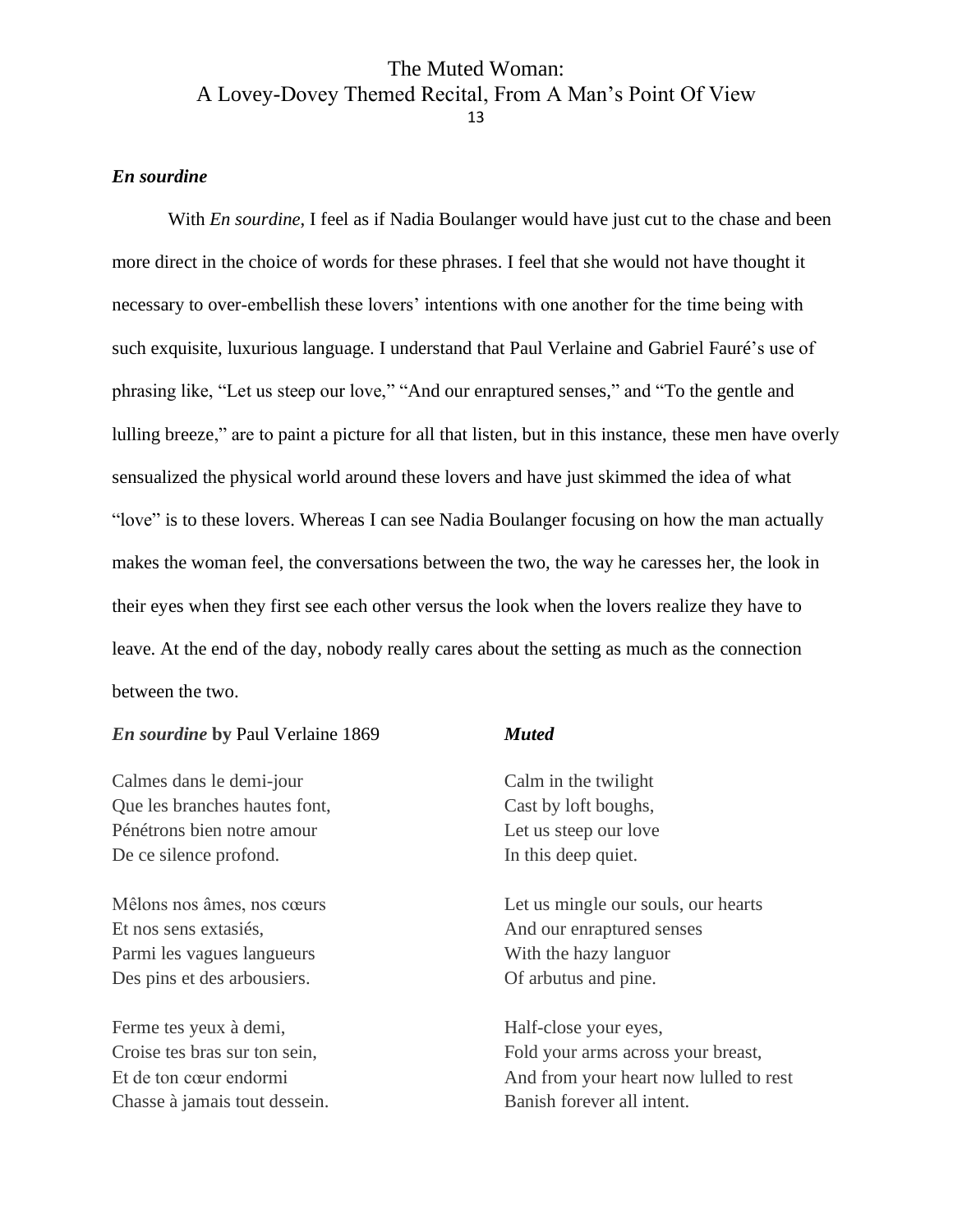Laissons-nous persuader Au souffle berceur et doux Qui vient, à tes pieds, rider Les ondes des gazons roux.

Et quand, solennel, le soir Des chênes noirs tombera Voix de notre désespoir, Le rossignol chantera.

Let us both succumb To the gentle and lulling breeze That comes to ruffle at your feet The waves of russet grass.

And when, solemnly, evening Falls from the black oaks, That voice of our despair, The nightingale shall sing.

English Translation © [Richard Stokes](https://www.oxfordlieder.co.uk/poet/238)

#### <span id="page-14-0"></span>*Green*

"I can't insist too strongly that it mustn't be sung *slowly*: it has to be lively, passionate, almost out of breath!" Fauré intends for this song to be sung slowly and yet he displays sixteenth notes on almost every beat when the tempo is set on the metronome at "69" per every quarter note. So "out of breath," I can see Nadia Boulanger comprehending, just not "slowly."

| <b>Green</b> by Paul Verlaine                     | <b>Green</b>                                   |
|---------------------------------------------------|------------------------------------------------|
| Voici des fruits, des fleurs, des feuilles et des | Here are flowers, branches, fruit, and fronds, |
| branches                                          | And here too is my heart that beats just for   |
| Et puis voici mon cœur qui ne bat que pour vous.  | you.                                           |
| Ne le déchirez pas avec vos deux mains blanches   | Do not tear it with your two white hands       |
| Et qu'à vos yeux si beaux l'humble présent soit   | And may the humble gift please your lovely     |
| doux.                                             | eyes.                                          |
| J'arrive tout couvert encore de rosée             | I come all covered still with the dew          |
| Que le vent du matin vient glacer à mon front.    | Frozen to my brow by the morning breeze.       |
| Souffrez que ma fatigue à vos pieds reposée       | Let my fatigue, finding rest at your feet,     |
| Rêve des chers instants qui la délasseront.       | Dream of dear moments that will soothe it.     |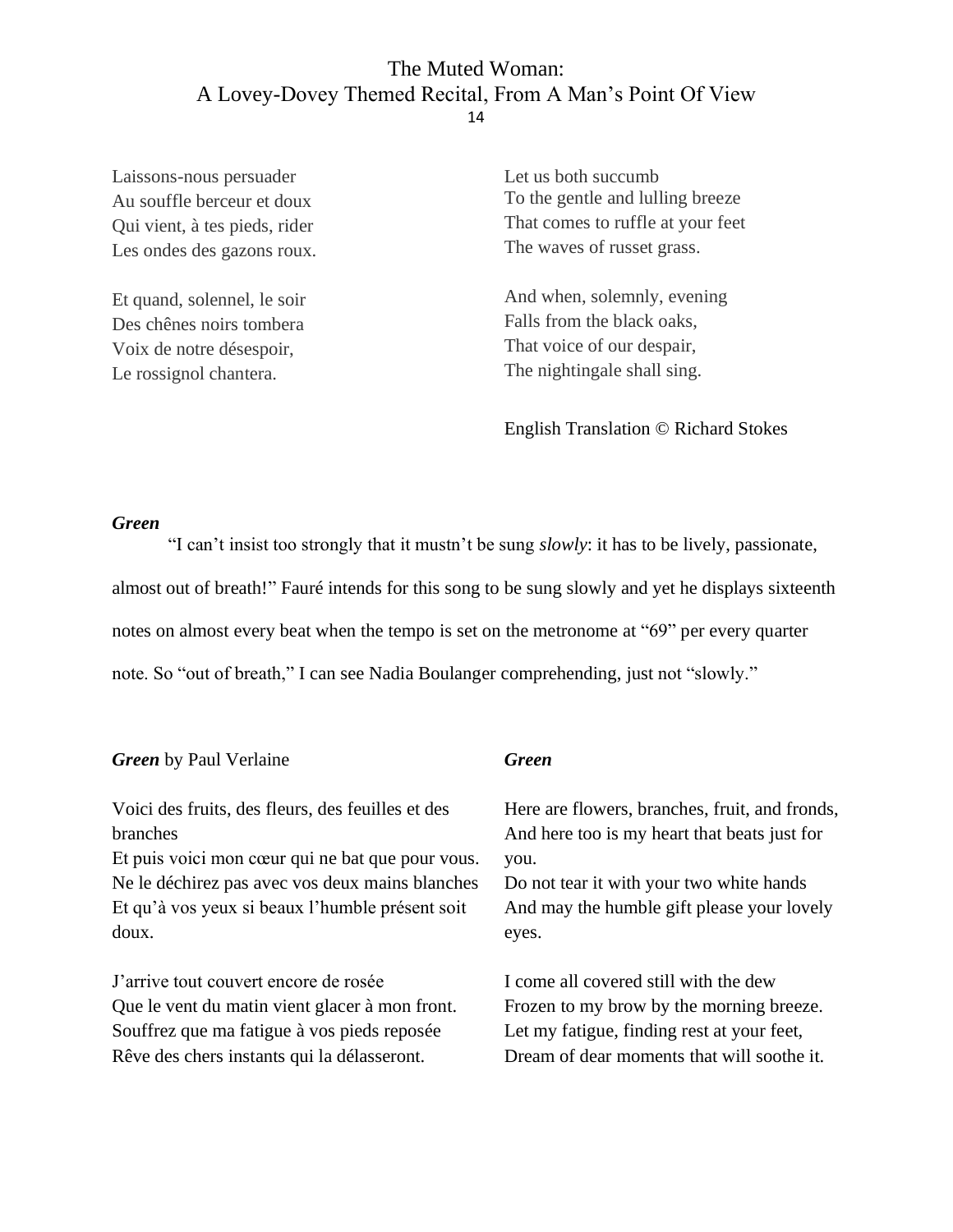Sur votre jeune sein laissez rouler ma tête Toute sonore encor de vos derniers baisers; Laissez-la s'apaiser de la bonne tempête, Et que je dorme un peu puisque vous reposez.

On your young breast let me cradle my head Still ringing with your recent kisses; After love's sweet tumult grant it peace, And let me sleep a while, since you rest.

Translation © Richard Stokes

#### <span id="page-15-0"></span>*A Clymène*

Camille Benoît, a friend of Fauré, thought that the piece was "far too incoherent and obscure." Benoît even went as far as to say that he has never caught this song actually performed live. I can see Nadia Boulanger having the same mindset as Benoît. She would have employed less chromaticism and would have provided notes that sound melodically better and made more diatonic sense.

#### *Clymène* by Paul Verlaine

Mystiques barcarolles, Romances sans paroles, Chère, puisque tes yeux, Couleur des cieux,

Puisque ta voix, étrange Vision qui dérange Et trouble l'horizon De ma raison,

Puisque l'arôme insigne De ta pâleur de cygne Et puisque la candeur De ton odeur,

#### *Clymène*

Mystical barcaroles, romances without words, dearest, since your eyes, colour of the heavens,

since your voice, strange vision which disturbs and blurs the horizon of my reason,

since the hardly discernible aroma of your swan-like pallor and since the candour of your scent,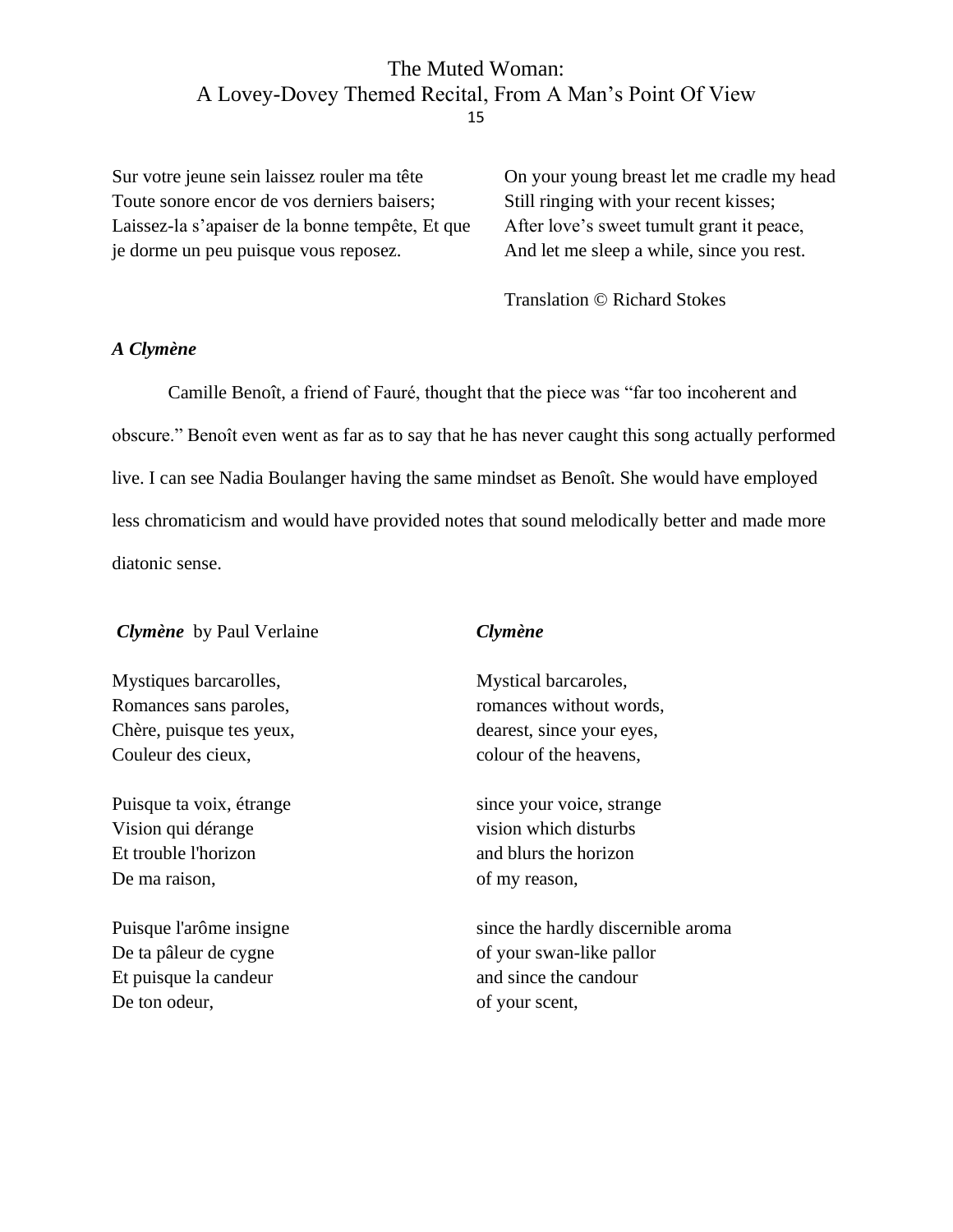Ah! pour que tout ton être, Musique qui pénètre, Nimbes d'anges défunts tons et parfums

A, sur d'almes cadences En ces correspondances Induit mon cœur subtil, Ainsi soit-il!

ah, so that all your being, penetrating music, nimbus of dead angels, sounds and perfumes

has on charitable rhythms by these relationships induced my subtle heart, so let it be!

© translated by Christopher Goldsack

#### <span id="page-16-0"></span>*C'est l'extase*

According to Fauré, in spite of the sixteenth notes, the tempo is rather "languorous," which in the end is the cause of the immense dilemma performers face while trying this piece: keeping the pianist and the singer together. For this reason, I can see Nadia Boulanger making this piece more "digestible," for both pianist and singer to be able to stay in rhythm together.

**C'est l'extase** by Paul Verlaine

C'est l'extase langoureuse, C'est la fatigue amoureuse, C'est tous les frissons des bois Parmi l'étreinte des brises, C'est, vers les ramures grises, Le chœur des petites voix.

Ô le frêle et frais murmure! Cela gazouille et susurre, Cela ressemble au cri doux Que l'herbe agitée expire … Tu dirais, sous l'eau qui vire, Le roulis sourd des cailloux.

### *It is ecstasy*

This is languorous ecstasy, this is the weariness of love, this is all the shiverings of the woods amidst the embrace of the breezes, this is the choir of little voices among the grey boughs.

Oh, the frail and fresh murmuring! It chirps and whispers. It sounds like the gentle cry that the ruffled grass gives out... You would say it was, beneath the water which swirls, the muffled rolling of the pebbles.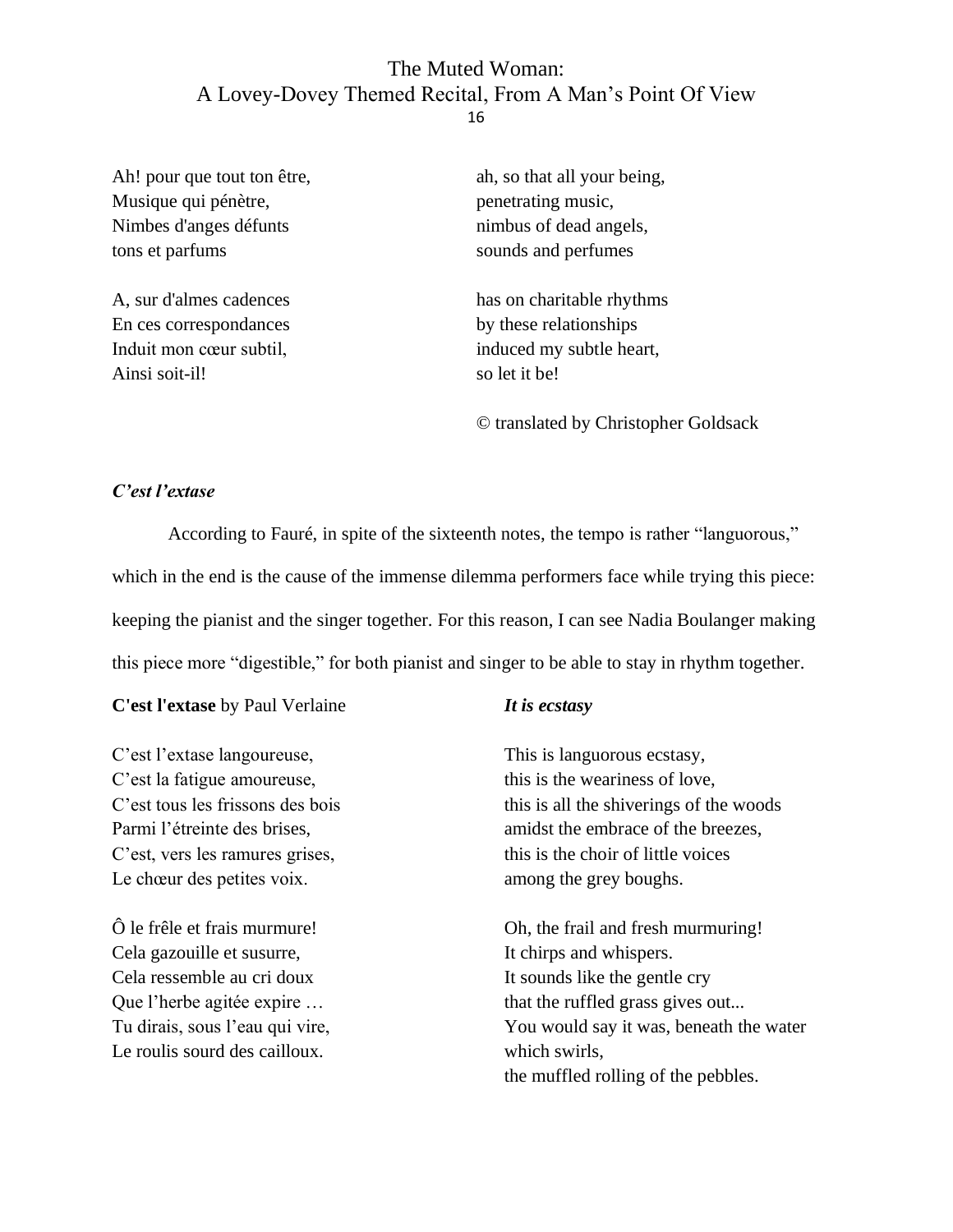Cette âme qui se lamente En cette plainte dormante C'est la nôtre, n'est-ce pas? La mienne, dis, et la tienne, Dont s'exhale l'humble antienne Par ce tiède soir, tout bas?

This soul which mourns itself by this slumbering complaint, it is ours, is it not? Mine, say, and yours, from which exhales the humble anthem in this mild evening, so quietly?

© translated by Christopher Goldsack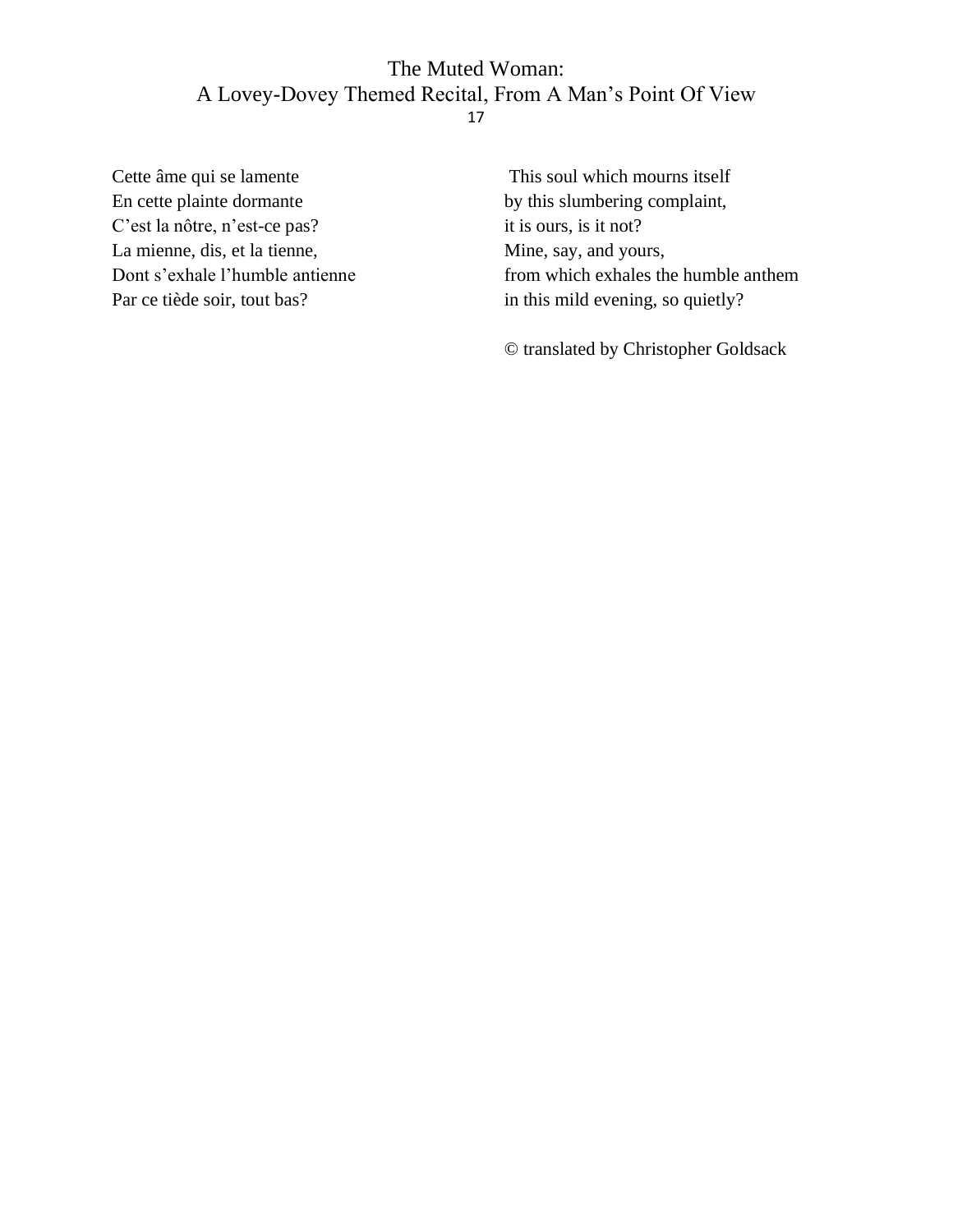#### **CHAPTER III**

#### **Italian**

#### <span id="page-18-2"></span><span id="page-18-1"></span><span id="page-18-0"></span>**Stefano Donaudy**

The Italian obsession with opera created and developed a marvelous, elaborate art form. Without the Italians, opera—the true mixed media of all the arts—would not exist (Pianistemgie, 2021). However, while Italy was obsessed with opera, other countries spent time on art song, such as Germany and France. This is a deficit that Italy has not yet been able to rectify despite the efforts of composers like Stefano Donaudy.

Stefano Donaudy (1879-1925) wrote primarily vocal music: art songs and operas. He also composed chamber and orchestral works. Donaudy was a Sicilian born in Palermo in 1879. He was somewhat of a prodigy and wrote his first opera at age thirteen. Donaudy made a living as a vocal instructor, coach, and accompanist for some of Sicily's wealthiest families while also composing music. His operas, of which there were six, have not survived in the standard repertoire. Stefano Donaudy's obscurity may be in part due to his contemporaries, though he studied with composer, Guglielmo Zuelli, a rival of Giacomo Puccini. *La Fiamminga*, Donaudy's final opera premiere amounted to a disaster; upset, he abandoned music composition for the rest of his life. Donaudy, who died in 1925, lived his entire life overshadowed by Italians, Verdi, and Puccini. Unfortunately, a good portion of Donaudy's compositions is lost to time.

Almost all of Stefano Donaudy's song texts and libretti were written by his brother Alberto, whose writing style reflects the prevailing literary tastes of the Romantic period. This recital's *Venuto é l'Aprile* and *Luoghi sereni e cari*, from *36 Arie di Stile Antico,* a collection of art songs, first published in 1918, reveals a mastery of vocal technique and an elegant melodic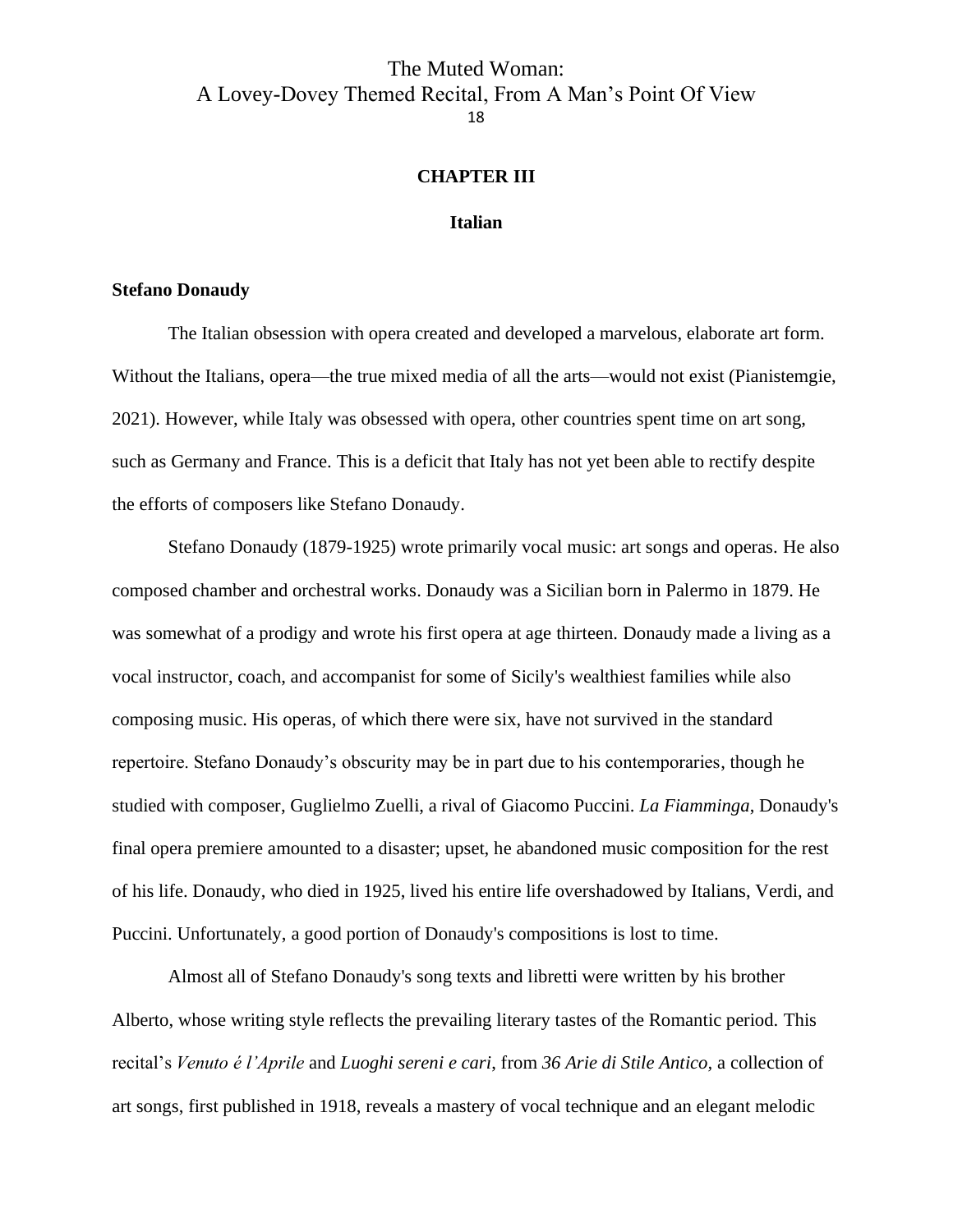vine. It uses modern poetry and romantic harmonies set to Renaissance musical forms (Pianistemgie, 2021), as his melodies are too beautiful to be dull.

#### <span id="page-19-0"></span>**Nannerl Mozart**

Maria Anna Mozart (1751—1829), is the older supportive sister of Wolfgang Mozart, who was considered another young music wunderkind in the household. Many people are unaware that 'Nannerl' (nickname for Maria Anna) went on tour with Wolfgang and their father Leopold, who acknowledged his daughter's music skill: "My little girl plays the most difficult works which we have… with incredible precision and so excellently. What it all amounts to is this, that my little girl, although she is only 12 years old, is one of the most skillful players in Europe" (Classic FM, 2021).

Playwright Sylvia Milo argues, Nannerl was the more talented sibling. Milo created a play, entitled *The Other Mozart*, subtitled *The Forgotten Genius of Mozart's Sister*, received rave reviews upon its opening in 2015. Speaking to the *Huffington Post*, Milo stated she hadn't even heard of Nannerl until visiting Mozart's home in Vienna and viewed a painting of the two siblings together: "My attention was drawn to the fact that there was a woman sitting next to Mozart looking like his equal… Yet the things she composed did not survive. It just seemed to me like a story that needed to be told. If no one else was going to do that, I decided I would do it myself" (Classic FM, 2021). Though much of Wolfgang and Nannerl's relationship is lost, many historians presume that the older sister greater influenced his perception of music and life's story.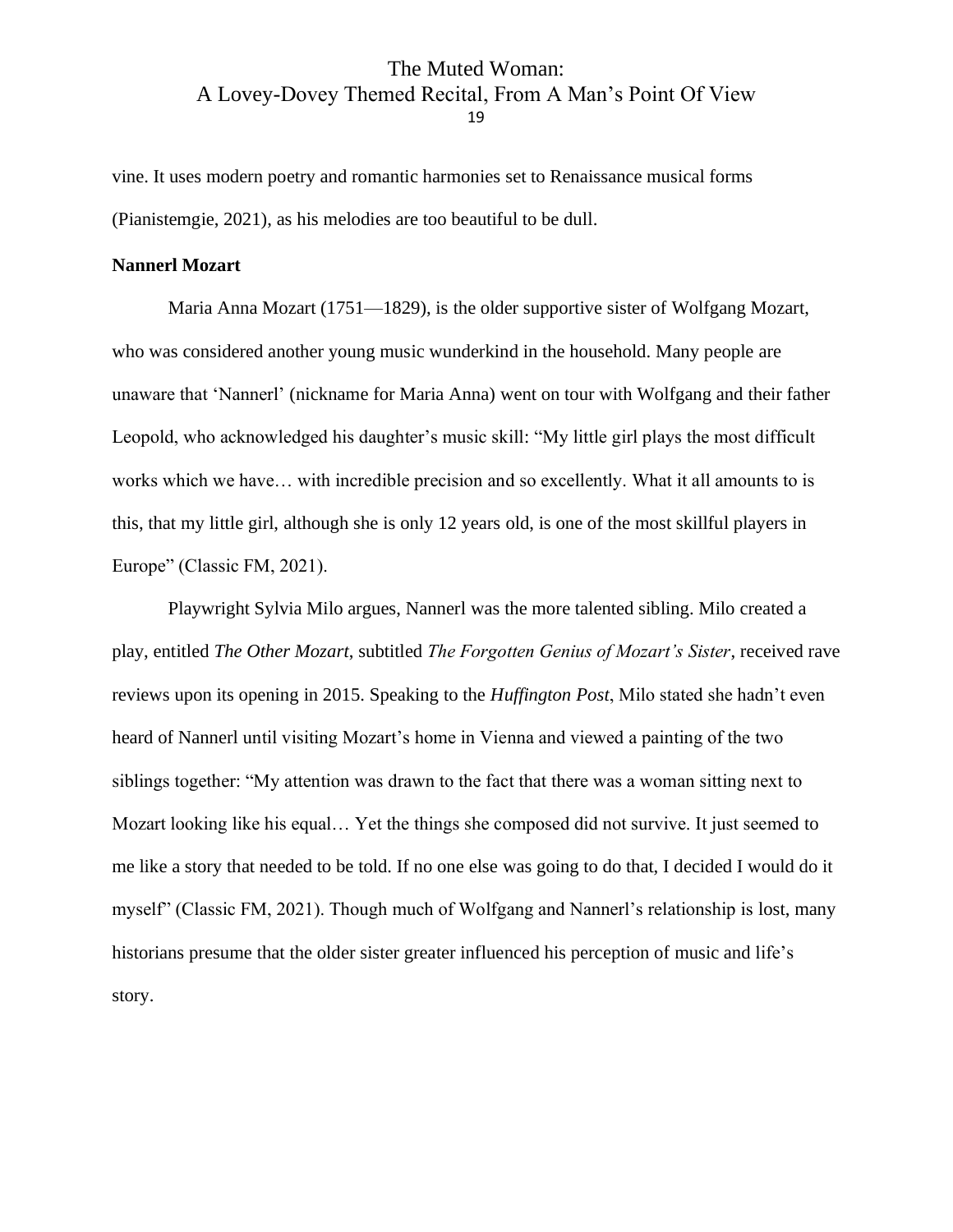#### <span id="page-20-0"></span>*Luoghi sereni e cari*

Donaudy's music is romantic in style and acceptable for the vocal performer to raise the emotional intensity in the second verse, perhaps using louder dynamics, more ritard, and perhaps even some individual embellishment. A song such as *Luoghi sereni e cari* does not have introductions but begin immediately with the piano and the voice together. Performers have sometimes constructed introductions to avoid the jolt of both partners starting together.

In the late 1990s, the *36 Arie di Stile Antiche* captured renewed attention when the entire collection was recorded for the first time by Ernesto Palacio and a bit later by Robert Guarino (Schmidt, 1998), which revived Donaudy's works. His songs are making a resurgence—loved, performed, and considered miniature masterpieces of beauty (Pianistemgie, 2021).

Nannerl Mozart would love this piece for its honesty, sincerity, and accuracy. Especially in the poem, phrases such as "Places serene and dear, I find you again," "In which the torments of a sad deception," "I even went beyond the sea, and loved other women." The sad reality is that we can't always be with the one we love in life. Nannerl Mozart would be hesitant about the idea of putting 2-3 syllables/vowels per one note though. This is a moderately slow piece; she would feel that this tactic would not be necessary for such a song since there is no immediate rush to sing these words in such a hurry. What's the real reason to rush? The piece would be longer, yes, or just choose a different word to use instead.

#### *Luoghi sereni e cari*

Luoghi sereni e cari, io vi ritrovo quali ai bei dì lasciai di giovinezza! Gli stessi amati aspetti ovunque il passo io muovo...

#### **Places serene and dear**

Places serene and dear, I find you again Just as I left you in the beautiful days of youth! The same beloved views Wherever I set my foot...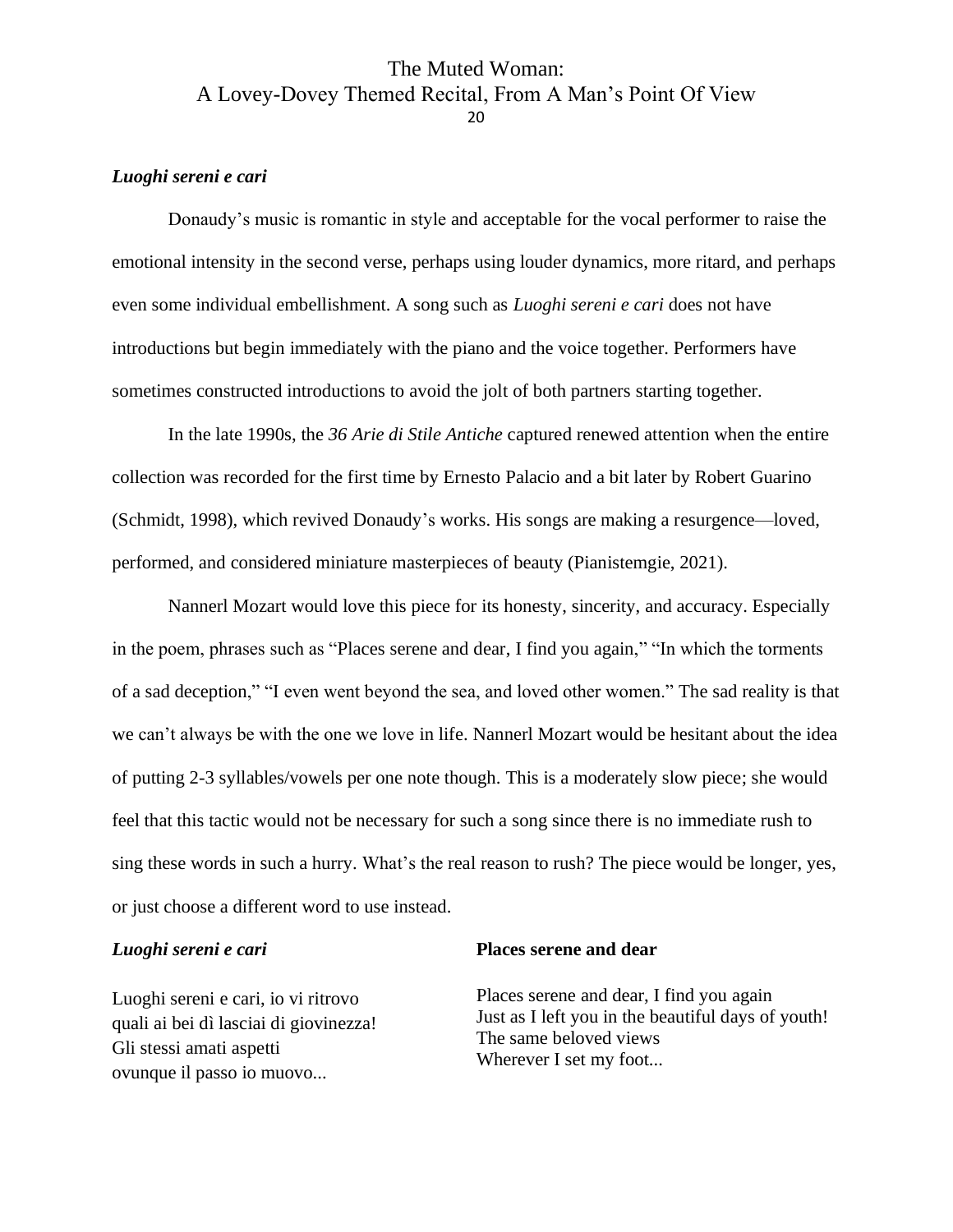Sol non mi punge ancor che l'amarezza dei mesti giorni in cui i tormenti d'un triste inganno insegnato m'hanno pei primi cosa al mondo è dolor! Lungi da voi fuggito allor cercai di trovar pace al mio tradito core. Andai fin oltre mare, ed altre donne amai... Ma nulla può lenire quel dolore ch'e piaga viva in ogni core d'amante che nell'amore aveva ugual fede che pregando il Signor! This alone does not sting me still -- The bitterness of the mournful days In which the torments of a sad deception First taught me what In the world is grief! Having fled far from you Then I tried to find peace for my betrayed heart. I even went beyond the sea, and loved other women... But nothing can soothe that pain Which is a living wound in every heart of a lover Who had as much faith in love As in praying to the Lord!

> Translation from Italian (Italiano) to English copyright © 2002 by Gretchen Armacos

#### <span id="page-21-0"></span>*Venuto é l'Aprile*

This is just a fun, lighthearted song of all that spring has to offer for those that embrace mother nature. Nannerl Mozart would be amused. She would be impressed by the decision to have this piece at a fast tempo while putting 2-3 syllables per one note. In this case, I can see her seeing eye to eye with this tactic, since it adds attention to the unpredictable chaos that nature can offer.

#### *Venuto è l'aprile, 36 Arie di Stile Antico, no. 26*

Venuto è l'aprile tessendo ghirlande, e ninfe e silvani sul prato raunando. Accordan gli ontani i loro strumenti e ai primi concenti del vento fra i rami comincia la danza. Primna un fauno s'avanza... La sua ninfa lo mira... Sospira... E volano insiem!

#### *April has come*

April has come, weaving garlands, And bringing together nymphs and sylvans on the meadow. The alders are tuning their instruments And at the first melodies of the wind Among the branches the dance begins. First a faun advances... His nymph looks at him... Sighs... And they rush away together!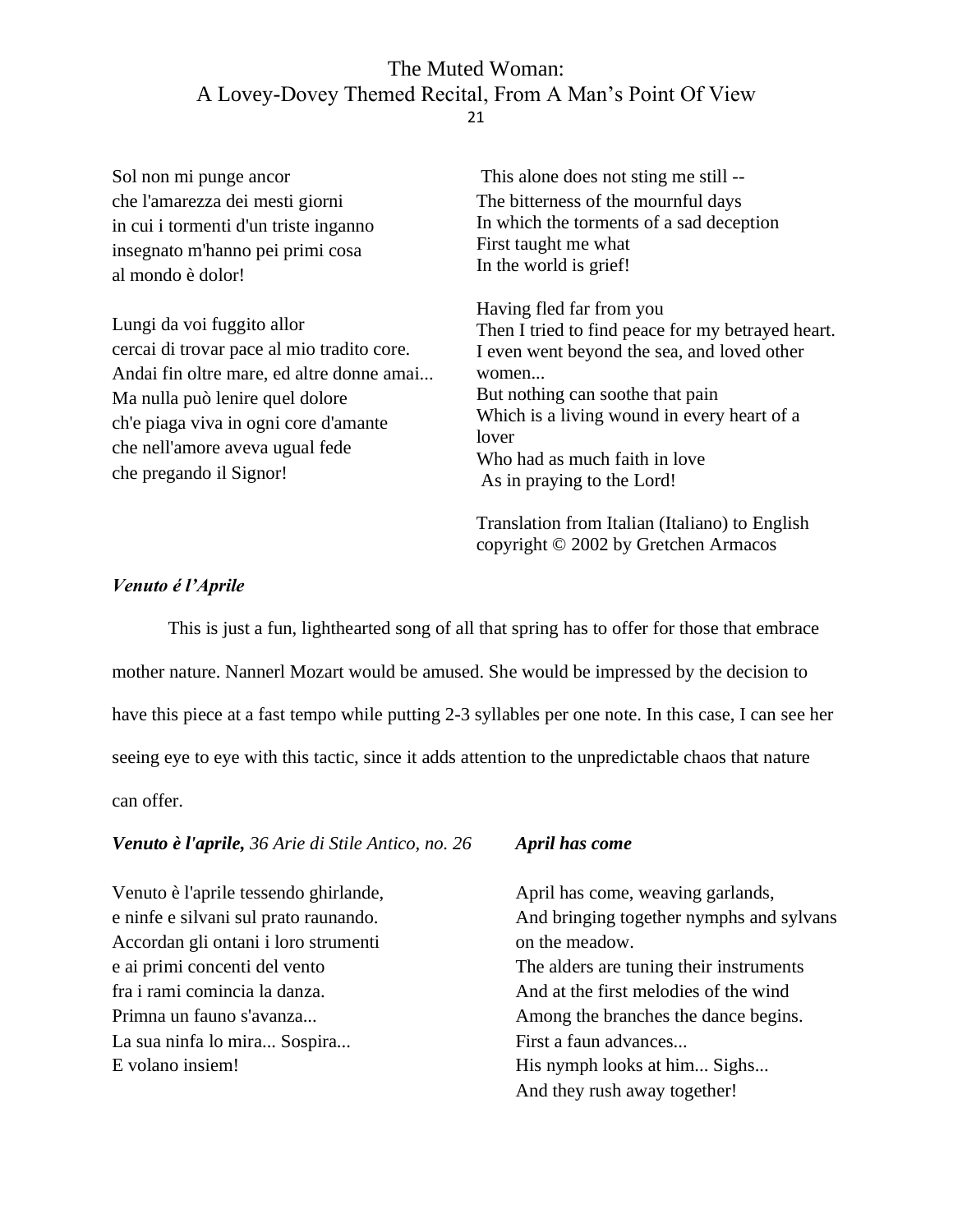Foleggian le coppie tra i fonti e le rive, e poi nelle selve scompaion furtive... Ma Clori, che intanto gelosa è di Nice, aspetta infelice e sola, nel pianto, che cessi la danza. Ma un pastore s'avanza... e già Clori lo mira... Sospira... E volano insiem!

The couples frolic among the fountains and the streams, And then vanish furtively in the woods... But Cloris, who meanwhile is jealous of Nice, Waits unhappy and alone, in tears, For the dance to cease. But a shepherd advances... And now Cloris looks at him... Sighs... And they rush away together!

Translation from Italian (Italiano) to English copyright © 2002 by Gretchen Armacost

#### <span id="page-22-0"></span>*Amorosi miei giorni*

Again, Nannerl Mozart would be apprehensive of the strategy of putting 2-3 syllables/vowels per one note for this type of song. What's the rush? To be "amorous" is to be infatuated, lustful, and erotic. It takes true time to know what drives the other crazy in the bedroom. So, to sing on the memories of the best lovemaking of your life, you would enunciate and feel out each and every word.

#### *Amorosi miei giorni*

Amorosi miei giorni, chi vi potrà mai più scordar, or che di tutti i beni adorni, date pace al mio core e profumo ai pensieri? Poter così, finchè la vita avanza, non temer più gli affanni d'una vita d'inganni, sol con questa speranza:

#### *My amorous days*

My amorous days, Who could ever forget you, Now that, adorned with all the blessings, You give peace to my heart And perfume to my thoughts? To be able, so, as life advances, To fear no longer the anxieties Of a life of deceptions, With this hope alone: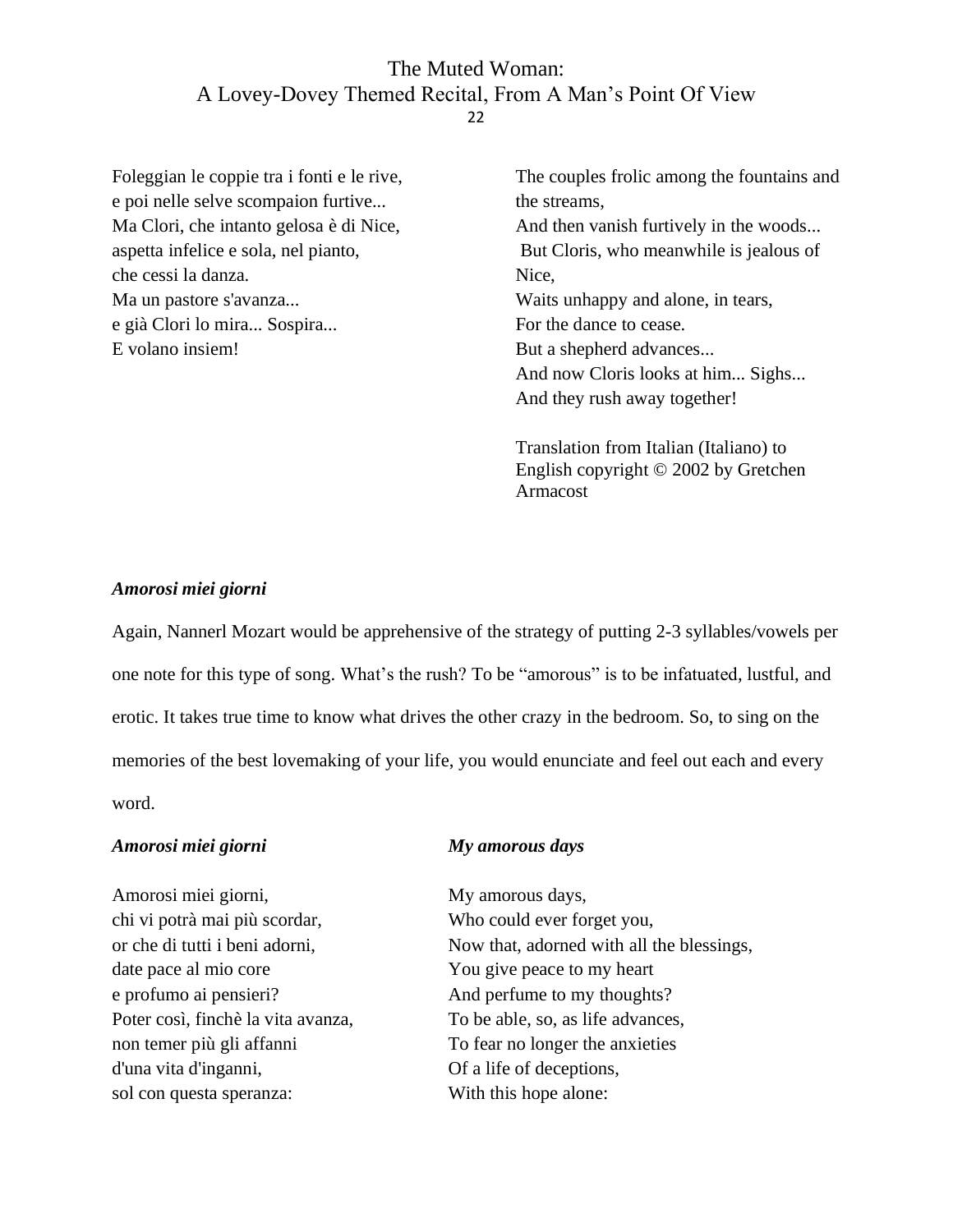che un suo sguardo sia tutto il mio splendor That one look of his (hers) may be all my splendor e un suo sorriso sia tutto il mio tesoro! And one smile of his (hers) may be all my treasure!

| Chi di me più beato,                      | Who more blessed than I,                                                                        |
|-------------------------------------------|-------------------------------------------------------------------------------------------------|
| se accanto a sè così non ha               | If she (he) does not thus have beside her (him)                                                 |
| un dolce e caro oggetto amato,            | A sweet and dear beloved object,                                                                |
| sì che ancor non può dire                 | So that she (he) cannot yet say                                                                 |
| di saper cos'è amore?                     | She (he) knows what love is?                                                                    |
| Ah, ch'io così, finchè la vita avanza,    | Ah, may I so, as life advances,                                                                 |
| più non tema gli affanni                  | Fear no longer the anxieties                                                                    |
| d'una vita d'inganni,                     | Of a life of deceptions,                                                                        |
| sol con questa speranza:                  | With this hope alone:                                                                           |
|                                           | che un suo sguardo sia tutto il mio splendor That one look of his (hers) may be all my splendor |
| e un suo sorriso sia tutto il mio tesoro! | And one smile of his (hers) may be all my treasure                                              |

#### <span id="page-23-0"></span>*O del mio amato ben*

Nannerl Mozart would respect this realistic interpretation of losing your love. The cold realization is that life will never again be the same without the one person that meant the whole world to them. For instance, their favorite food does not have the same taste and the best scents do not have the same smell. Maria Anna Mozart would concur with every music aspect of *O del mio amato ben*, especially the beautiful balance phrasing of each line, as it just furthers heightens the breaking dying pain that the singer is experiencing.

#### *O del mio amato ben*

O del mio amato ben perduto incanto! Lungi è dagli occhi miei chi m'era gloria e vanto! Or per le mute stanze sempre lo [cerco e]1 chiamo con pieno il cor di speranze? Ma cerco invan, chiamo invan!

#### *Oh, lost enchantment of my dearly beloved*

Oh, lost enchantment of my dearly beloved! Far from my eyes is he who was, to me, glory and pride! Now through the empty rooms I always seek him and call him with a heart full of hopes? But I seek in vain, I call in vain!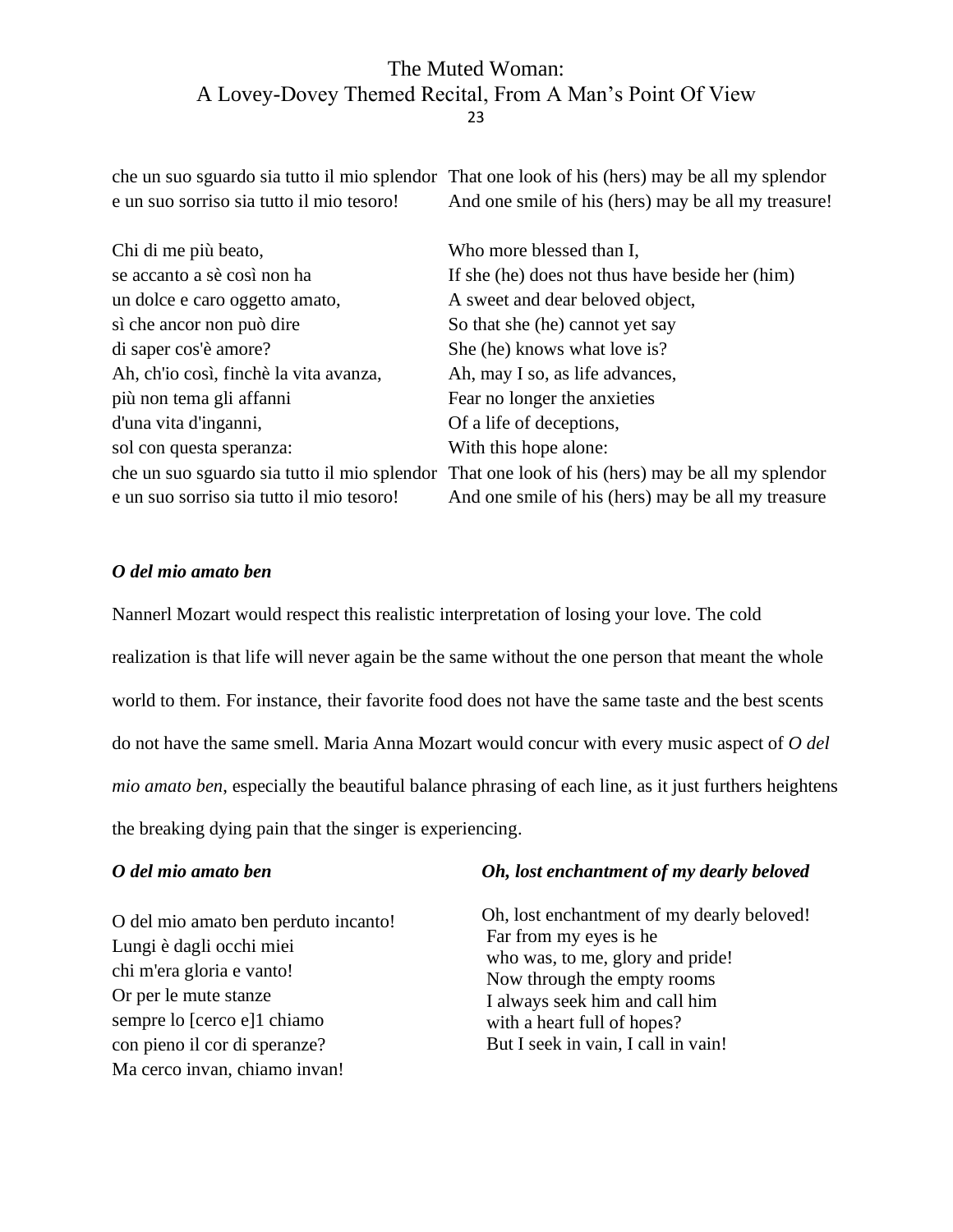E il pianger m'è sì caro, che di pianto sol nutro il cor.

Mi sembra, senza lui, triste ogni loco. Notte mi sembra il giorno; mi sembra gelo il foco. Se pur talvolta spero di darmi ad altra cura, sol mi tormenta un pensiero: Ma, senza lui, che farò? Mi par così la vita vana cosa senza il mio ben.

And the weeping is so dear to me, that with weeping alone I nourish my heart.

It seems to me, without him, sad everywhere. The day seems like night to me; the fire seems cold to me. If, however, I sometimes hope to give myself to another cure, one thought alone torments me: But without him, what shall I do? To me, life seems a vain thing without my beloved.

Translation from Italian (Italiano) to English copyright © by Donna (Bareket) Breitzer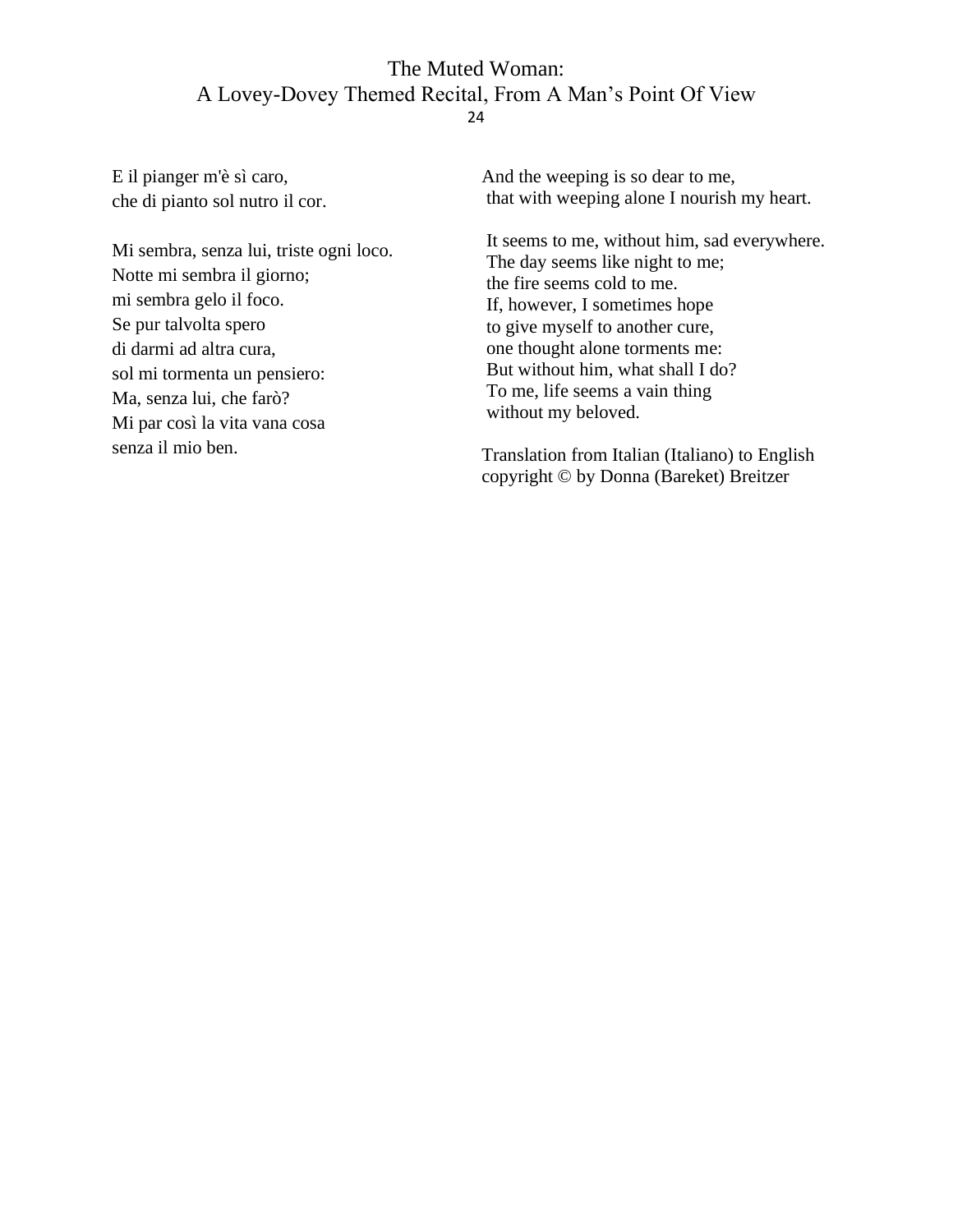#### **CHAPTER IV**

#### **English**

#### <span id="page-25-2"></span><span id="page-25-1"></span><span id="page-25-0"></span>**Samuel Barber**

Samuel Barber (1910-1981), born in West Chester, Pennsylvania, wrote his first piece at age 7 and attempted his first opera at age 10. At the age of 14, he entered the Curtis Institute, where he studied voice, piano, and composition, then later explored conducting with Fritz Reiner. At Curtis, Barber met Gian Carlo Menotti, whom he would form a lifelong personal and professional relationship. Menotti supplied libretti for Barber's operas *Vanessa* (for which Barber won the Pulitzer) and *A Hand of Bridge*. Barber's music was championed by a remarkable range of renowned artists, musicians, and conductors including Vladimir Horowitz, John Browning, Martha Graham, Arturo Toscanini, Dmitri Mitropoulos, Jennie Tourel, and Eleanor Steber. His *Antony and Cleopatra* was commissioned to open the new Metropolitan Opera House at Lincoln Center in 1966. Barber's life partner Gian Carlo Menotti, whom he had met at Curtis, supplied the libretto for Barber's opera, *Vanessa*.

Barber's compositional style has been appraised for its musical logic, sense of architectural design, effortless melodic gift, and direct emotional appeal. This was evident in the *Overture to The School for Scandal* (1931) and *Music for a Scene from Shelley* (1933). These were characteristics of his music throughout his lifetime. Barber's love of poetry, and his intimate knowledge and appreciation of the human voice, inspired his vocal writing and made a powerful case for Barber as one of the 20th century's most accomplished composers for the voice. (Bach Cantatas Website, 2000). The intensely lyrical *Adagio for Strings* (Wise Musical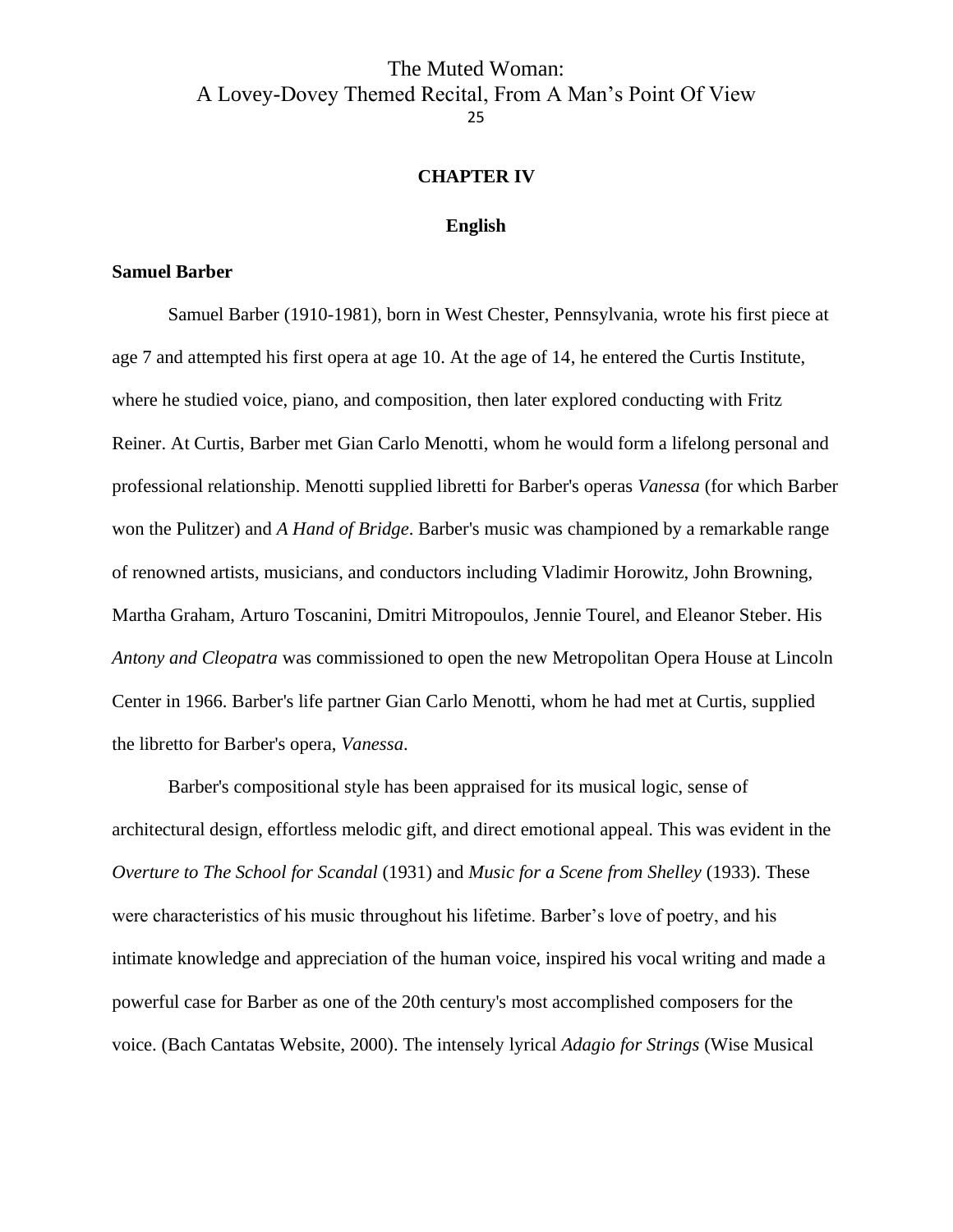Classical, 2022) became one of his most recognizable and beloved compositions, both in concerts and films (*Platoon*, *The Elephant Man*, *El Norte*, *Lorenzo's Oil*).

#### <span id="page-26-0"></span>**Alice Mary Smith**

Alice Mary Smith (1839 –1884), from England, published her first song in 1857, aged just 18. And six years later, she became the first known British woman to compose a symphony, with her *Symphony No. 1 in C minor*, which was performed by the Musical Society of London. Years of practice paid off, as Smith is considered a prolific English 19th-century composer, having written two symphonies, several choral works, including the operetta *Gisela of Rüdesheim*, and boasting one of the largest collections of sacred choral music by a woman composer. Smith's wide knowledge of poetry was evidenced by her choice of texts for her songs and the subjects of her concert overtures, according to an article on the *Blue Magpie Books* website (2019).

However, many of Smith's accomplishments have sadly been airbrushed from history. Fortunately, she married Frederick Meadows White, a lawyer, who actively supported and defended Smith's musical activities. He used his influence and wealth to promote Smith's performances, while assuring critics that her composing in no way detracted from her role of providing "good management of domestic affairs" (Blue Magpie, 2019).

And, as with other female composers of the time, Smith was occasionally forced to adopt a male pseudonym - Emil Künstler - to submit compositions for publication, as a female name often caused immediate rejection. Along with way too many female composers in history, Alice Mary White's music was mostly forgotten within a decade of her death. (Blue Magpie, 2019).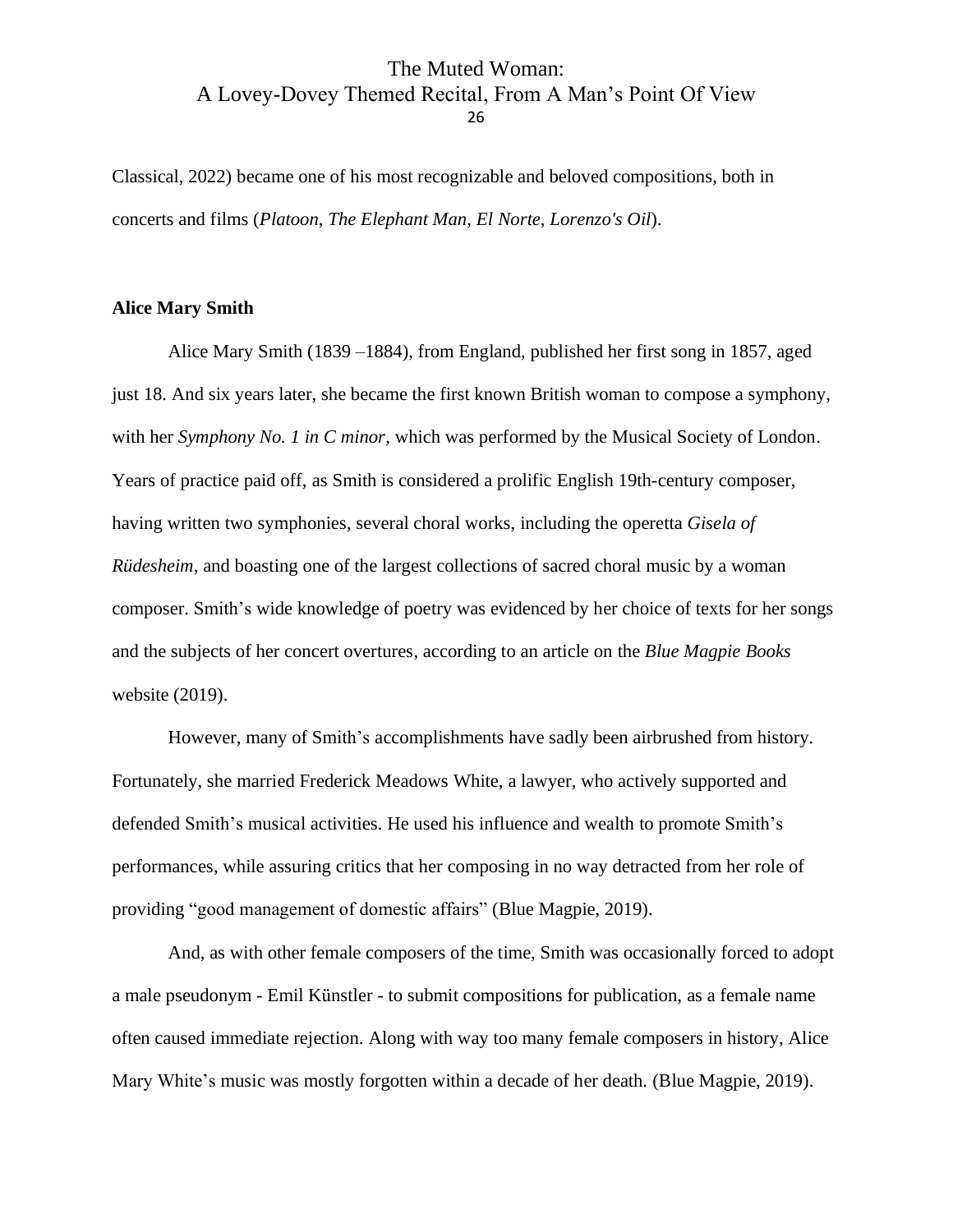Nevertheless, an obituary from *The Athenaeum* reads, "Her music is marked by elegance and grace... power and energy" (Roberts, 2021).

#### <span id="page-27-0"></span>*Sure on This Shining Night, Op.13 No.3*

For this recital, *Sure on This Shining Night, Op.13 No.3* by Samuel Barber is a poem written from the perspective of an older man walking outside on a summer night, reflecting back on his life. This reflection at the end of the man's life encompasses the idea that even through the darkest times in life there is still kindness in the world (Hetzel-Ebben, 2014). The brilliance of *Sure on this Shining Night* lies in its long, seamlessly lyrical canonical lines, initiated by the voice, and followed immediately by the piano. The song's structure resembles that of songs crafted by 19th-century masters such as Johannes Brahms and Robert Schumann (Library of Congress, 2022).

The correlation between the unmistakably slow, drag moving tempo and the older man is a music component that Alice White would not change and would deem appropriate. Alice Mary White would see every aspect of the music and the poem as close to perfection. I can see her favorite aspect of the piece being the back-and-forth imitation of the melody between the voice and the accompaniment of the piano, as if the piano represents the love of his life that he lost years ago.

#### *Sure on This Shining Night, Op.13 No.3 by* Poet, James Agee

Sure on this shining night Of star made shadows round, Kindness must watch for me This side the ground. The late year lies down the north.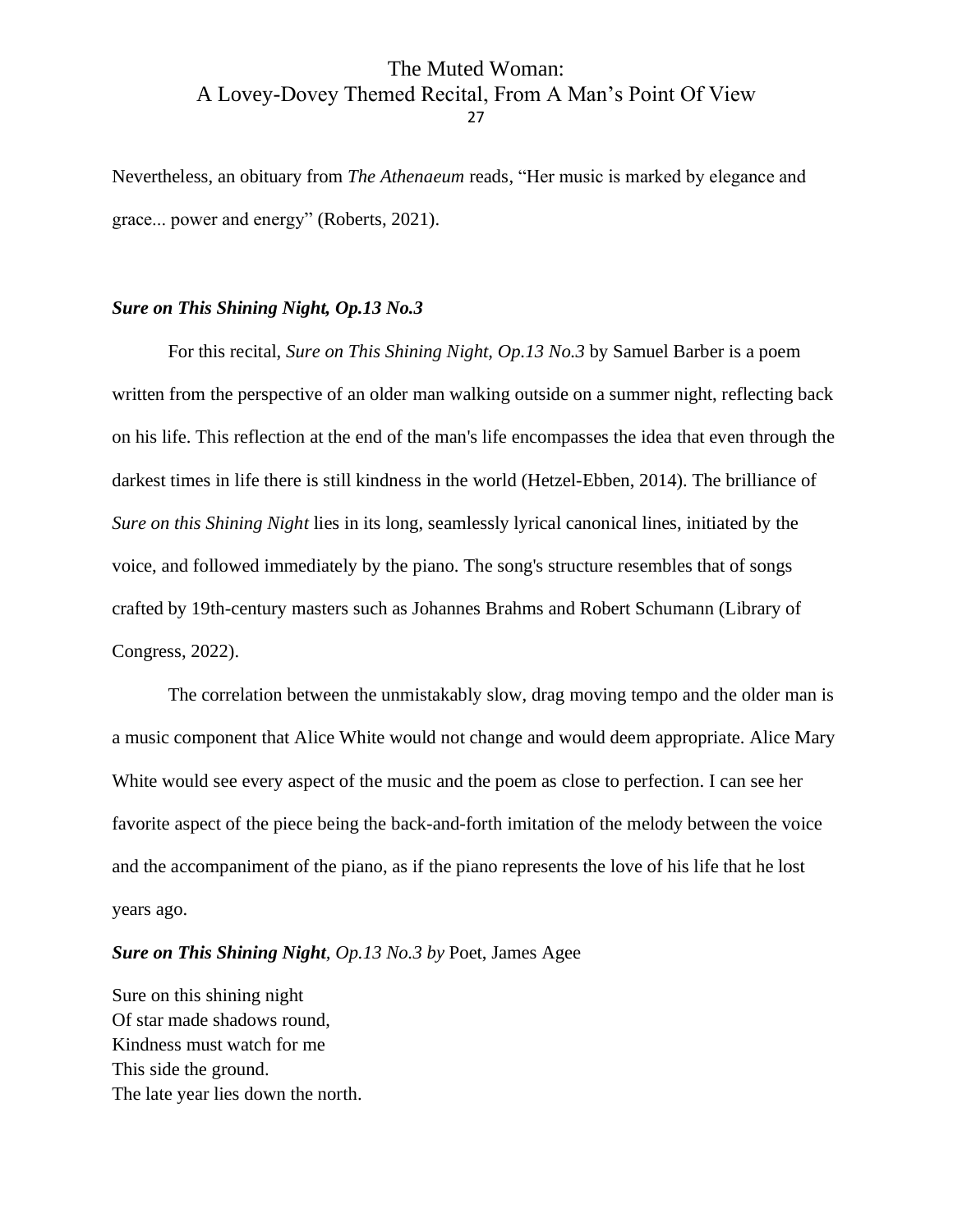All is healed, all is health. High summer holds the earth. Hearts all whole. Sure on this shining night I weep for wonder Wandering far alone Of shadows on the stars

#### <span id="page-28-0"></span>**Roger Quilter**

Roger Quilter (1877-1953), born in Hove, Sussex, UK, attended a preparatory school in Farnborough and at Eton College, where, though the emphasis was upon sporting achievement, he was allowed to pursue his musical studies. Around 1896, a family friend suggested that he continue his musical studies in Frankfurt. Quilter subsequently enrolled at the Hoch Conservatory at Frankfurt-am-Main. Most of his best work was produced before 1923, though there are some superb songs produced after this time. Quilter was a writer of songs, and virtually nothing else (Pilkington, 1996). He collaborated with Rodney Bennett on several projects, including the light opera, *Julia*, which was premièred at the Royal Opera House, Covent Garden, in December 1936. He composed more than one hundred songs, where at least half remain in the repertoire and are loved by performers and audiences alike. In 1952, his 75th birthday was marked by the BBC with a celebration concert, conducted by Leslie Woodgate. He died within the year and was buried in the family vault at Bawdsey church, Suffolk (British Music Collection, 2022).

For the performer, Quilter's vocal line has a natural flow, always enhancing the rhythm of the words rather than forcing this rhythm into a preconceived melody. The accompaniments are almost unique in their layout; always providing rhythmic interest and snatches of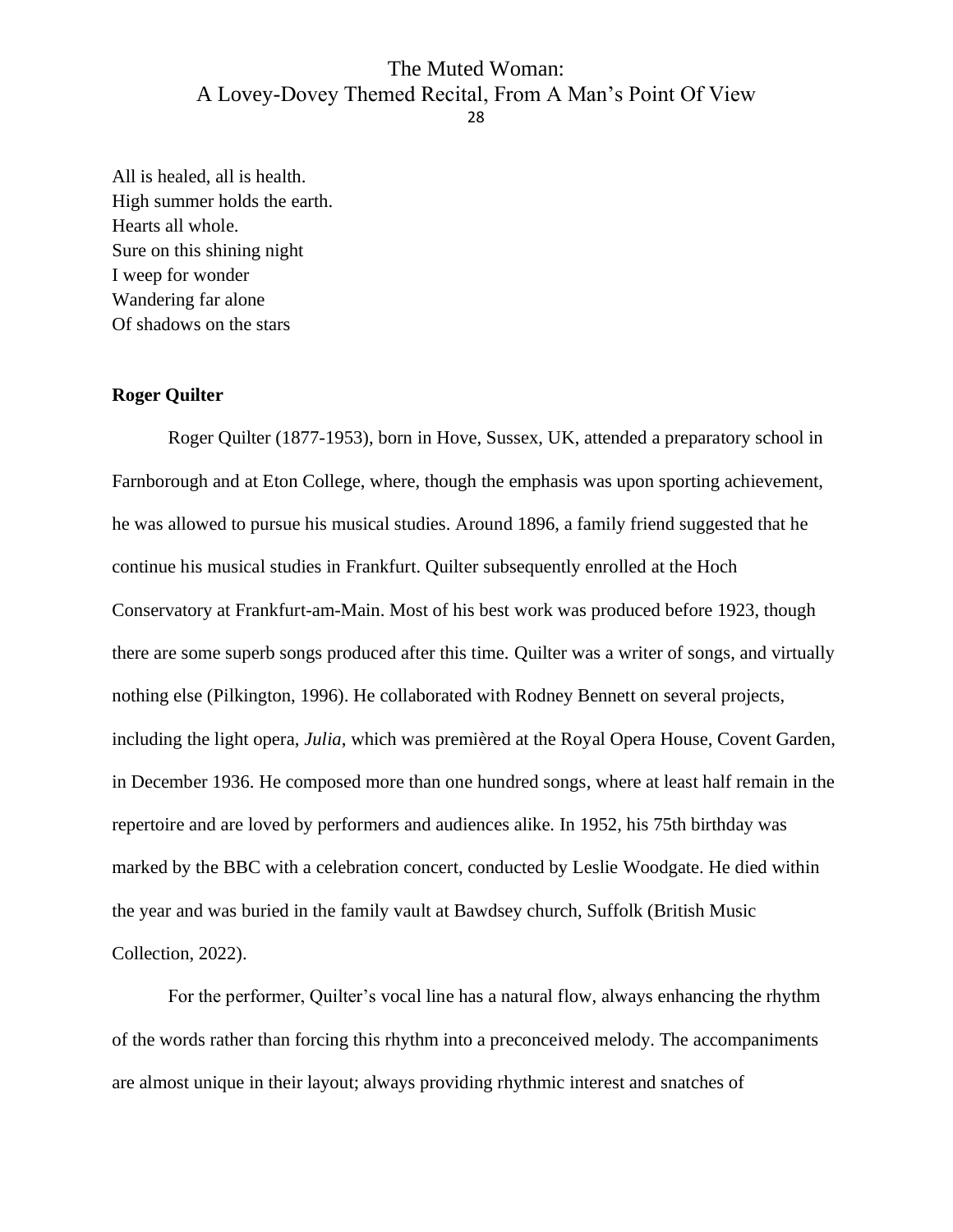countermelody for the pianist to find, but all without restricting the singer's necessary rubato. Quilter's songs also remained above the level of most of his contemporaries because of his choice of poetry, which includes, Shakespeare, Herrick, Shelley, and Blake (Pilkington, 1996).

#### <span id="page-29-0"></span>**Amy Beach**

American composer Amy Beach (1864-1944), finally achieved the passionate goal to write a symphony when she composed the *Gaelic Symphony* (*Symphony in E minor*) in 1894. A child prodigy, Beach memorized 40 songs at the age of one and taught herself to read at three, played four-part hymns and composed simple waltzes at age four. By the age of six, she began studying piano with her mother.

As a 19th-century woman, Beach struggled to be granted the same opportunities as her male counterparts. For much of her later life, she used her position as the country's best-known female composer to nurture other women. She once said: "Music is the superlative expression of life experience, and woman by the very nature of her position is denied many of the experiences that colour the life of man" (S-Roberts, M., Pentreath, R. & MacDonald, K., 2021).

Fortunately, her future husband's career as a physician allowed Beach to not base her career on earning money, in an industry still dominated by men. Nevertheless, Beach's trailblazing led to her becoming the founding member and first president of the Society of American Women Composers in 1925 (Library of Congress, 2022).

#### <span id="page-29-1"></span>*Love's Philosophy*

*Love's Philosophy* is a poem by Percy Bysshe Shelley and included in the Harvard manuscript book entitled *An Anacreontic*, dated January 1820. Anacreontics are poems written in the style of the ancient Greek poet Anacreon, known for his celebrations of love. The *Love's*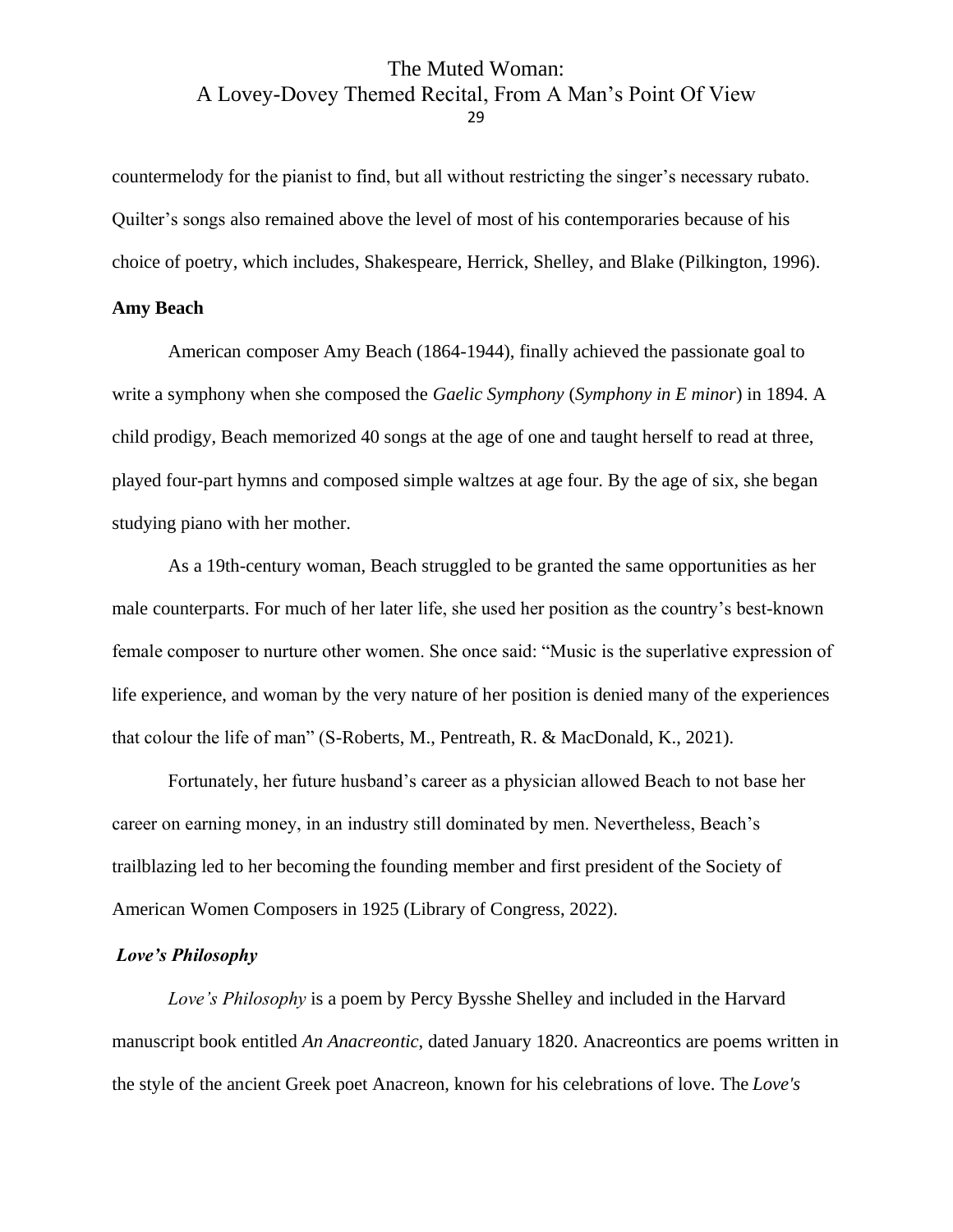*Philosophy* poem is a romantic lover's playful argument, putting forward his case for the union of love. Natural imagery and strong rhyme appeal to the reader's senses, presenting this relationship as something innocent, simple, and inevitable. Shelley asks how there can be unity in nature but a lack of union in human relationships when published in a copy of *Leigh Hunt's Literary Pocket-Book*, 1819. Roger Quilter set the poem to music in 1905 in the composition *Love's Philosophy*, *Op. 3, No 1*. (Wikipedia, 2022).

I do not see Amy Beach having an issue with this piece. It is a beautifully written accurate portrayal of a lover's persuasion. The man or woman that performs this is attempting to convince their lover that they belong together by providing examples of nature's perfect unions, "Rivers with the ocean," "Fountains mingle with the river," "The mountains kiss high heaven." The upbeat quick tempo of *Love's Philosophy* gives off a light, loose, effortless feel that may come across to those that listen to not take this argument as serious. If anything, I can see Amy Beach setting the tempo slower to take a more pensive approach.

#### *Loves Philosophy* by Poet, Percy Bysshe Shelley

The fountains mingle with the River And the Rivers with the Ocean, The winds of Heaven mix for ever With a sweet emotion; Nothing in the world is single; All things by a law divine In one another's being mingle. Why not I with thine?

See the mountains kiss high Heaven And the waves clasp one another; No sister-flower would be forgiven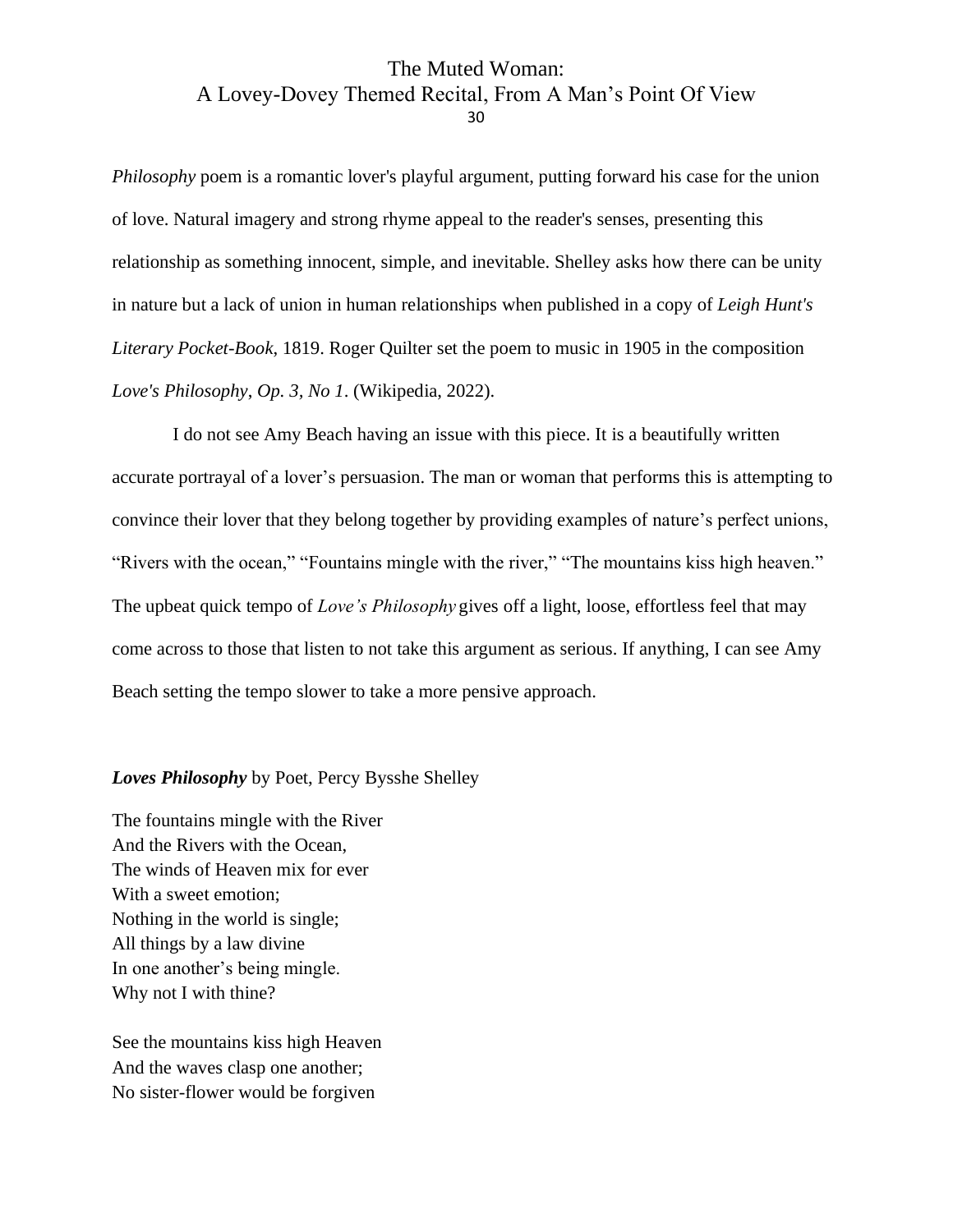If it disdained its brother; And the sunlight clasps the earth And the moonbeams kiss the sea: What are all these kissings worth If thou kiss not me?

#### <span id="page-31-0"></span>**Ralph Vaughan Williams**

Ralph Vaughan Williams (1872-1958), born in the Cotswold village of Down Ampney, where his father was vicar, was not only a composer of the utmost importance for English music but also one of the great symphonists of the 20th century. Educated at Charterhouse School, the Royal College of Music and Trinity College, Cambridge, he studied under Charles Stanford and Hubert Parry, later learning with Max Bruch in Berlin and Maurice Ravel in Paris.

At the turn of the century, he was among the very first to travel into the countryside to collect folk songs and carols from singers, notating them for future generations to enjoy. Vaughan Williams composed several hymn tunes that remain popular, including *Sine Nomine*, *For all the Saints* and *Down Ampney*, *Come down O love Divine*. A long and deep friendship with Gustav Holst was a constructive relationship, which was crucial to the development of both composers.

Vaughan Williams volunteered for the army during World War I, and was sent to France in 1916, serving in the Royal Army Medical Corps. The carnage and the loss of close friends, such as the composer George Butterworth, deeply affected him and influenced his music after the war. Widely read, and heavily influenced by poets and writers such as Shakespeare, Bunyan, Blake and Walt Whitman, Vaughan Williams' youthful atheism eventually morphed into cheerful agnosticism.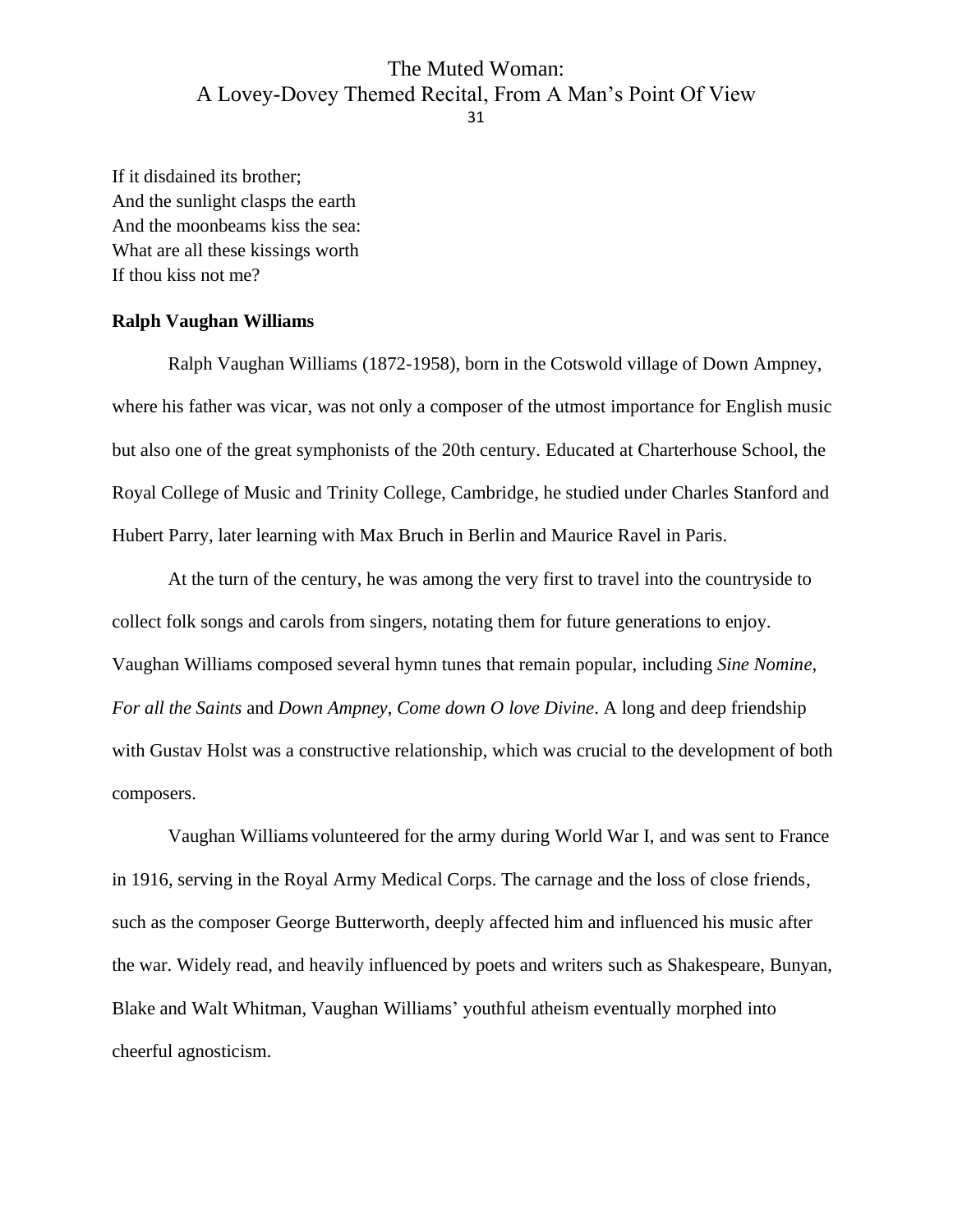In a long and productive life, music creatively flowed from Vaughan Williams, where barely a musical genre went untouched by his work that includes nine symphonies, concertos for piano, violin, oboe, and tuba, five operas, chamber, ballet and film music, a large body of songs and song cycles, and various important unaccompanied and orchestral choral works. His orchestral works include the popular favorites as *The Lark Ascending*, *Fantasia on a Theme by Thomas Tallis*, *Five Variants of Dives and Lazarus*, *The Wasps Overture* and the *English Folk Song Suite* (The Ralph Vaughan Williams Society, 2022). He died on 26 August 1958; his ashes are interred in Westminster Abbey, near Purcell.

#### <span id="page-32-0"></span>**Ethel Smyth**

Ethel Smyth (1858-1944), born to a wealthy bourgeois family and daughter of Major-General John Hall Smyth and Emma Struth Smyth, attained prominence as one of the most accomplished female composers in the male dominated environment of England, and was a main representatives of the country's suffragette movement on women's right to vote.

Always a rebel, Smyth pursued a musical career against her father's wishes, a period where she met many of the most significant composers of the day, including Pyotr Tchaikovsky, Clara Schumann, Johannes Brahms and Antonín Dvořák. Tchaikovsky was notably encouraging and described Smyth in his memoirs as "one of the few women composers that can seriously consider achieving something valuable in the field of musical creation" (British Library, 2022).

For over decade, Smyth lived and worked in several countries around Europe, gaining a breadth of experience that infused her compositions with a distinctly European character. In 1898, her first opera *Fantasio* was first performed in Weimar. Four years later, *Der Wald* was heard first in Berlin and then at the Royal Opera House in London. *Der Standrecht* was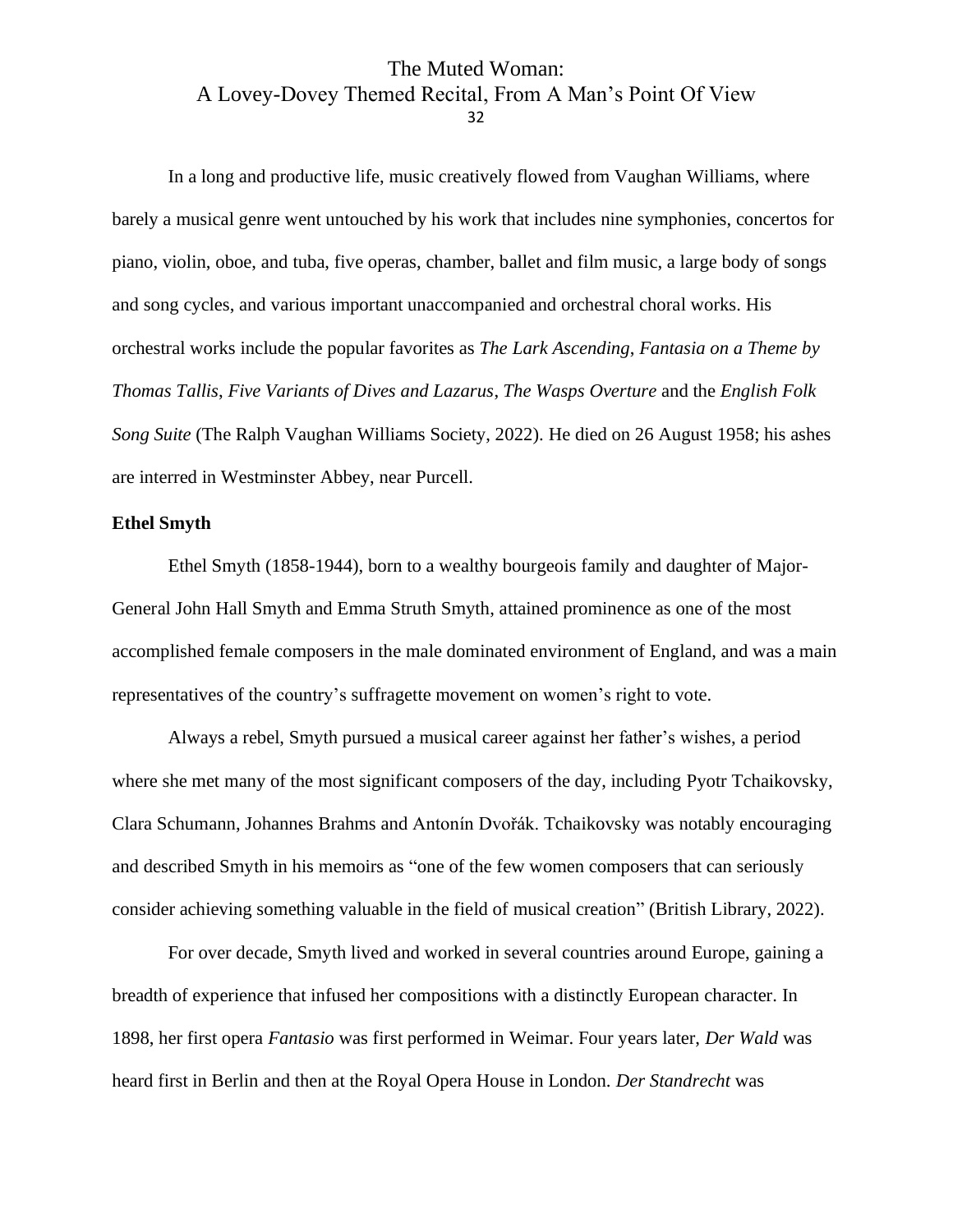performed in Leipzig and Prague in 1906 before being performed in English translation as *The Wreckers* in London under the baton of Thomas Beecham in 1909. However, for each of these works, Smyth had to work tirelessly to obtain performances.

When Smyth was arrested as one of more than 100 feminists for breaking windows in March 1912, she served two months at London's Holloway Prison. Thomas Beecham paid a visit, only to find her directing a memorable performance of *The March of the Women*, being sung by fellow suffragettes. In 1922, she was honored as Dame Ethel Smyth, and in 1926, became the first female recipient of an honorary doctorate in music from Oxford University.

#### <span id="page-33-0"></span>*Let Beauty Awake*

The recital's *Let Beauty Awake* (from *Songs of Travel*) by Ralph Vaughn Williams is chosen for the poem's descriptions in two stanzas: the amazement of the wayfarer when gazing the beauty of nature: at dawn in the first verse, at dusk in the second one. It appears he was aware of it for the first time; might he have just fallen in love and seen everything with new eyes?

The song is romantic; the poet's emotions are reflected in the wide phrases of the singer, who seems to flow over the piano's arpeggios; the two verses are very similar, the dynamics of the voice hardly change (forte at the first verse, piano at the second verse) (Liederabend, 2019).

Though this is a beautiful song, Ethel Smyth most likely would not have had the poet write the word "beauty" repeatedly in one song. The song is about all there is to love in nature's beauty. We get it. There is no need to beat a dead horse when it comes to over-using the word "beauty." I feel that Ethel Smyth would have taken the tempo down a notch so that the audience could bask in the warmth of the singer's voice a little longer and to reflect on all of the different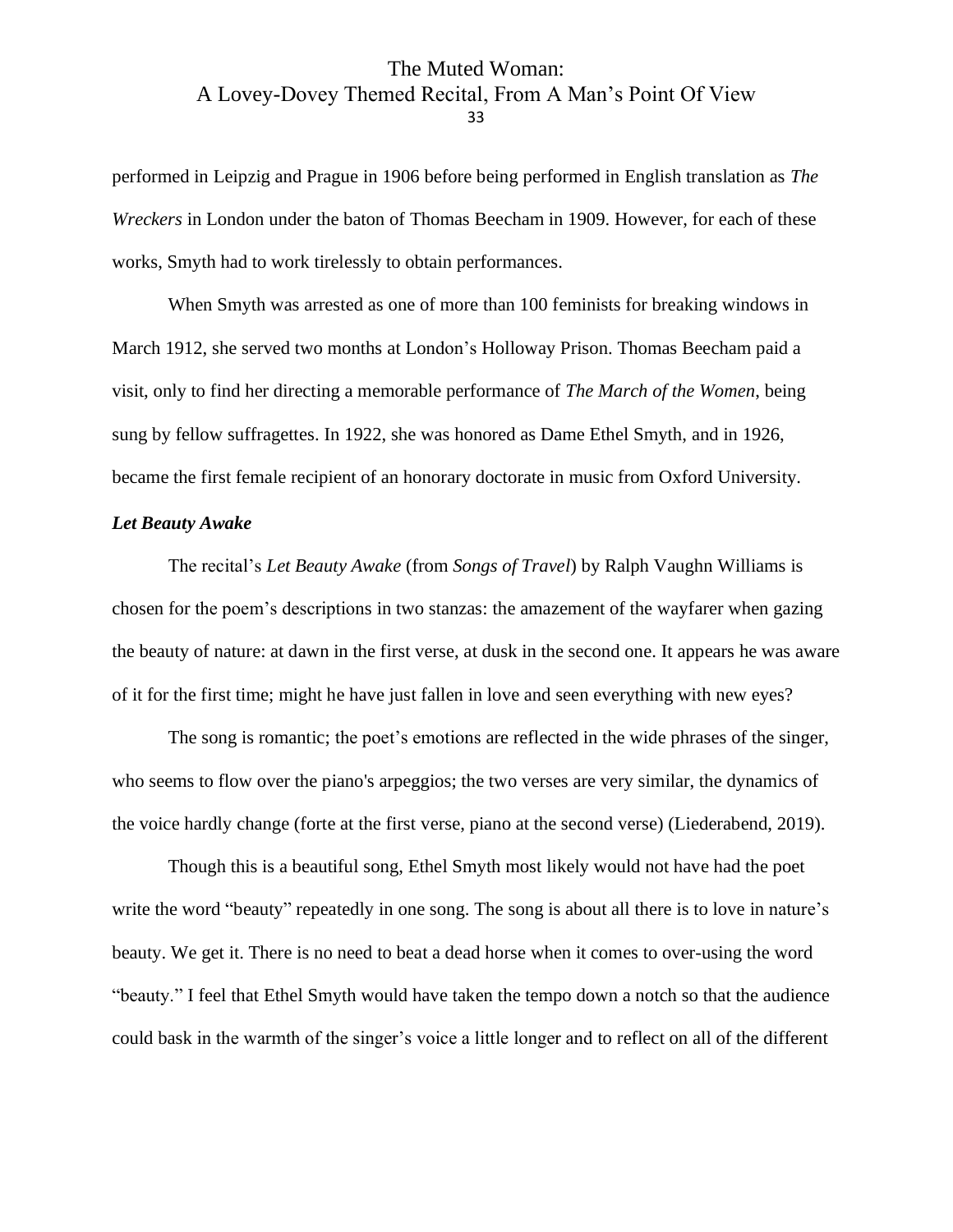forms that beauty can come in. I can also see Ethel not having the singer sing the word "beauty,"

on a high G (G5). The syllable "ty" is not friendly for the female voice to sing that high.

# *Let Beauty awake* by Robert Louis Stevenson

Let Beauty awake in the morn from beautiful dreams, Beauty awake from rest! Let Beauty awake For Beauty's sake In the hour when the birds awake in the brake And the stars are bright in the west!

<span id="page-34-0"></span>Let Beauty awake in the eve from the slumber of day, Awake in the crimson eve! In the day's dusk end When the shades ascend, Let her wake to the kiss of a tender friend, To render again and receive!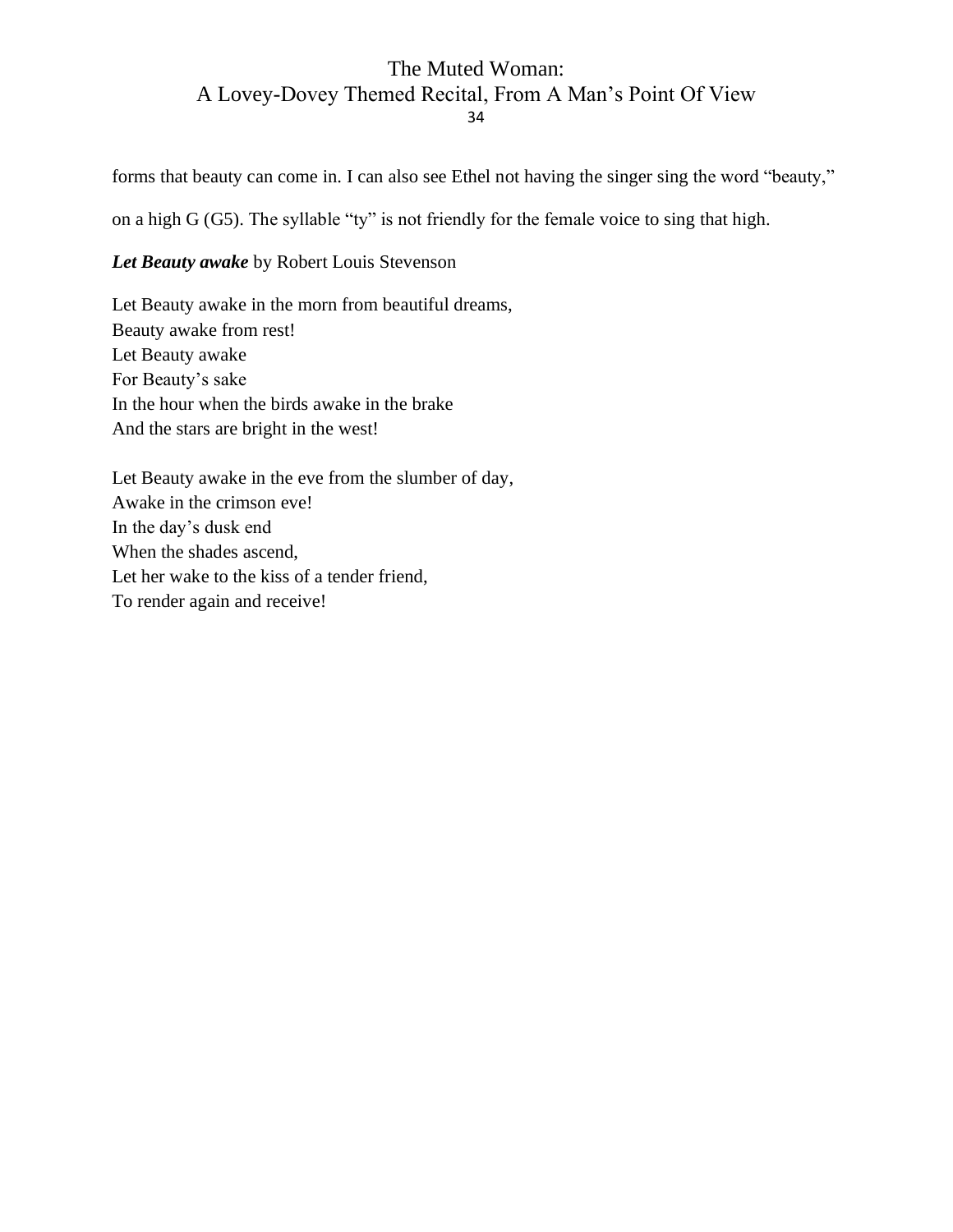# **CHAPTER V German**

#### <span id="page-35-1"></span><span id="page-35-0"></span>**Joseph Haydn**

Joseph Haydn (1732-1809), an Austrian composer, was born in Rohrau, Lower Austria. He began his career in the traditional patronage system of the late Austrian Baroque and ended as a 'free' artist within the burgeoning Romanticism of the early 19th century. Haydn became famous as early as the mid-1760s, and by the 1780s, the most celebrated composer of his time and a culture-hero throughout Europe. Venerated as the first of the three 'Viennese Classics' (Haydn, Mozart, Beethoven), Haydn excelled in every musical genre and during the first half of his career his vocal works were passionately celebrated (Feder and Webster, 2001). Known as the "father of the symphony," no other composer approaches the combination of productivity, quality, and historical importance across genres.

The 20th century represented Haydn as an 'absolute' musician (exhibiting wit, originality of form, motivic saturation, and a 'modernist' tendency to problematize music rather than merely to compose it), but earnestness, depth of feeling and referential tendencies are equally important to his art (Feder and Webster, 2001). A true Renaissance man, Haydn formed interested in literature, art and philosophy and gladly mingled and corresponded with intellectuals and freemasons, albeit without pretensions to being an intellectual himself. Composing 106 symphonies, few have written as much as Haydn in a lifetime.

Again, vocal music constitutes fully half of Haydn's output. Both his first and last completed compositions were mass settings, and he cultivated sacred vocal music extensively throughout his career except during the later 1780s, when elaborate church music was inhibited by the Josephinian reforms, and the first half of the 1790s in London. (Feder and Webster, 2001).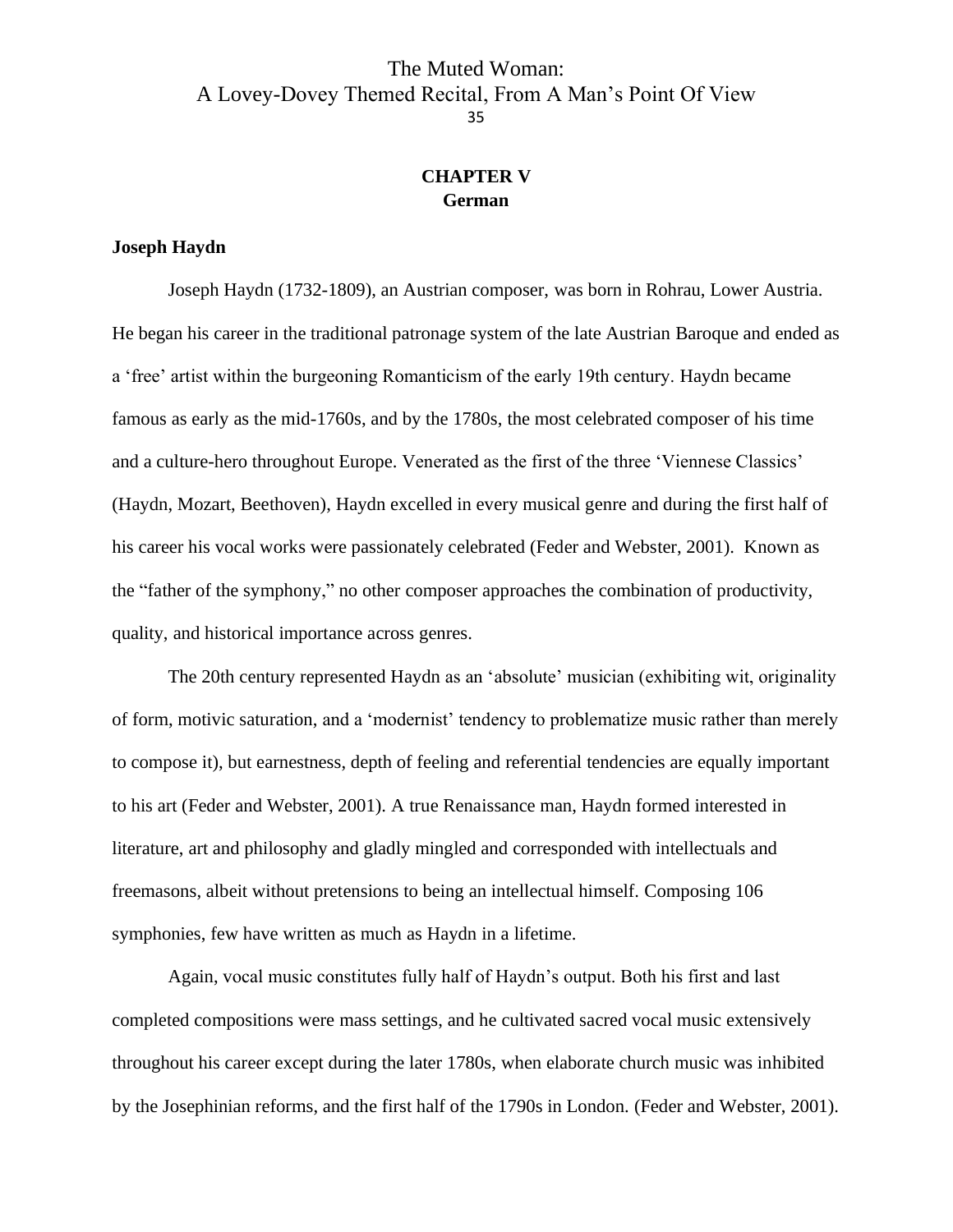The principal engineer of the classical style, Haydn exerted influence on the likes of Mozart, who called him "Papa Haydn," and his student Ludwig van Beethoven, and scores of others. However, Beethoven apparently said that he "learned nothing from Haydn." (Farrant, 2022). Maybe Beethoven found out that Haydn thought that Mozart was a better composer than Haydn himself.

### <span id="page-36-0"></span>**Clara Schumann**

Clara Schumann (1819-1896), a celebrity pianist during the time of musical Romanticism, was wife to Robert Schumann. They formed a beautiful musical business partnership until his untimely death. Clara shared many years of close friendship with Brahms, who said she inspired all his best melodies. Unfortunately, she inherited a mindset that women were incapable of greatness as composers. Clara's composing skills were never fully realized due to balancing her husband's mental instability, the pressures of a solo career, and raising a family of eight children. Yet, she still managed to create many important works, but her way of thinking didn't change, stating "A woman must not desire to compose — there has never yet been one able to do it. Should I expect to be the one?" (Classic FM, 2022).

Despite writing her successful *Piano Trio* in 1846, she stated "There is no greater joy than composing something oneself and then listening to it. There are some pretty passages in the Trio, and I believe it is also fairly successful as far as the form goes. Naturally, it is still only woman's work, which always lacks force and occasionally invention" (Burkholder, p. 561; 2019).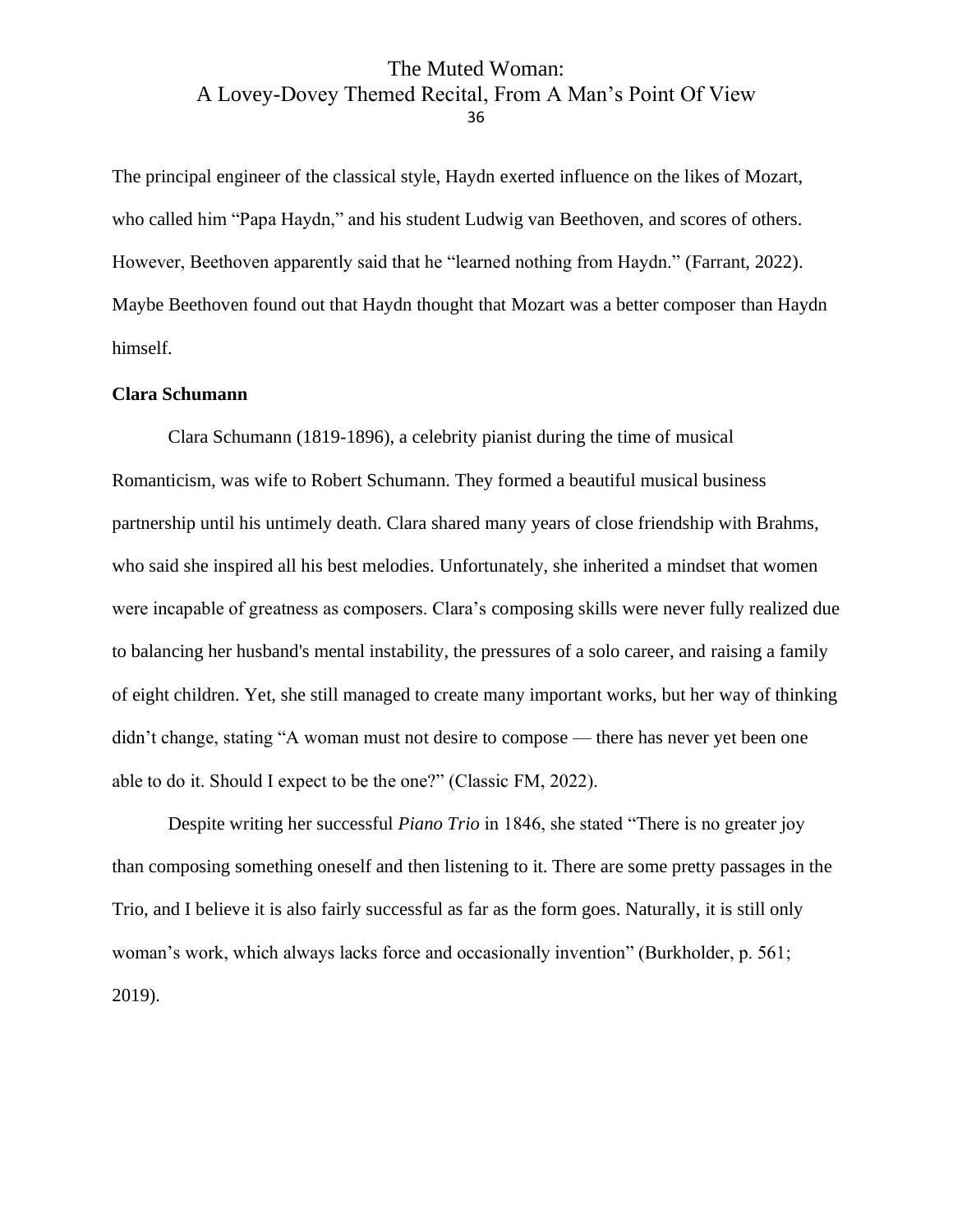#### <span id="page-37-0"></span>*Bald wehen uns des Frühlings Lüfte -- Hob XXVIa:47*

I see Clara Schumann agreeing with the musical style of this song. Spring is known to bring about change, a fresh new start, the hope of a better tomorrow, hence key wordsin this poem such as, "alive," "breathing," "bliss," "philanthropist," and "supplication."

#### *Bald wehen uns des Frühlings Lüfte*

Bald wehen uns des Frühlings Lüfte, Bald wird der dunkle Hain belebt; Es atmen schon der Kräuter Düfte, Indes sich jeder Same regt. Auch uns steigt Wonne heut' hernieder, Da wir dein Namensfest begehn. Vernimm, o Menschenfreund, die Lieder, Der Schöpfer höre unser Flehn.

#### *Spring breezes will soon blow upon us*

Spring breezes will soon blow upon us, Soon the dark grove will come alive; The scents of herbs are already breathing, While every seed stirs. Bliss descends on us too today, As we celebrate your name festival. Hear, O philanthropist, the songs The Creator hear our supplication.

Google translated

#### <span id="page-37-1"></span>*Ein kleines Haus*

I see Clara Schumann honestly wholeheartedly falling in love with the intent of this song. The soothing line of this upbeat melody further establishes the delight one feels in a loving, healthy, little environment. Little homes with close walls, even though intrusive, encourage high intimacy, and strong bonds amongst family members.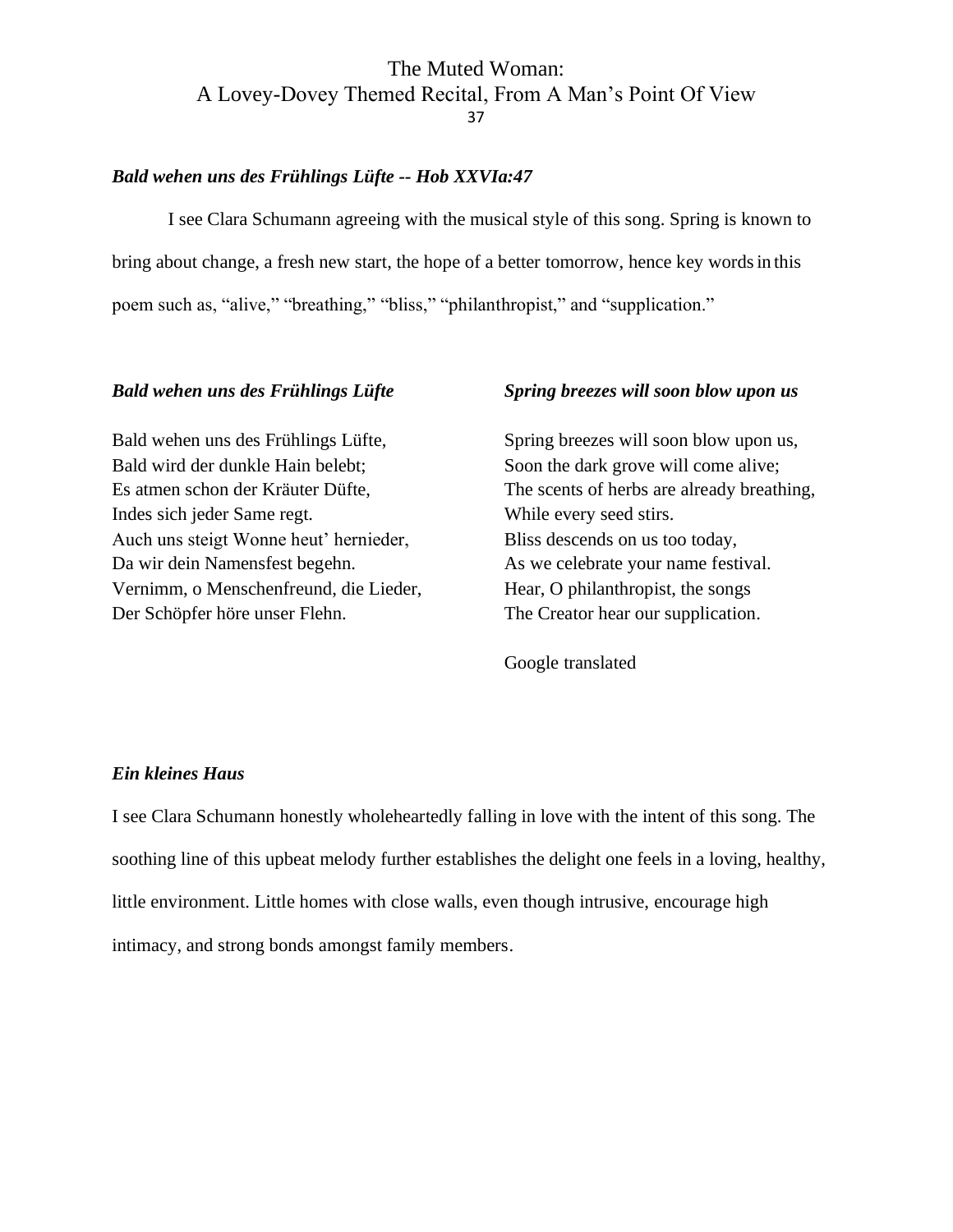#### *Ein kleines Haus*

Ein kleines Haus, von grünem Laub umgrenzt, wo hell durchs Fensterlein die Morgensonne glänzt, wo mich vom Schlaf das Lied der Lerche weckt.3 Ein schmaler Tisch, den treue Liebe deckt; ein kleines Feld, das keinen Zehnten gibt; ein alter, guter Nachbar, der mich liebt; ein klarer Himmel, ein unverdorbnes Blut und stets zur Arbeit froher Mut.

So schönes Los! Freund, neidest du es mir? Ach, hätt ich's nur, ich teilt' es gern mit dir! So schönes Los! Ach, hätt ich's nur, ich teilt' es gern mit dir!

#### *A Little House*

A little house surrounded by green foliage where the morning sun shines brightly through the little window, where the song of the lark wakes me from sleep.3 A narrow table set by true love; a small field that does not tithe; an old, good neighbor who loves me; a clear sky, an uncorrupted blood and always ready to go to work.

Such a nice lot! friend, do you envy me? Oh, if only I had it, I'd be happy to share it with you! Such a nice lot! Oh, if only I had it, I'd be happy to share it with you!

Google Translated

### <span id="page-38-0"></span>*Antwort auf die Frage eines Mädchens*

Clara Schumann would agree with the honesty of this transparent love letter. When one has spent a great time with someone, we remember every little vivid detail of that encounter. For instance, the look on their face when you two have not seen each other in a long time, you notice the clothes that they decided to put on when seeing you again, something that you did to make that person laugh/smile and vice versa. You don't feel only one emotion when being in love. You feel the sighs of relief, the flutters of your heartbeat, and the constant pacing in your head of what will happen next. For this reason, Clara Schumann would see the tempo, the sixteenth notes, the grace notes, and the overall phrasing as appropriate.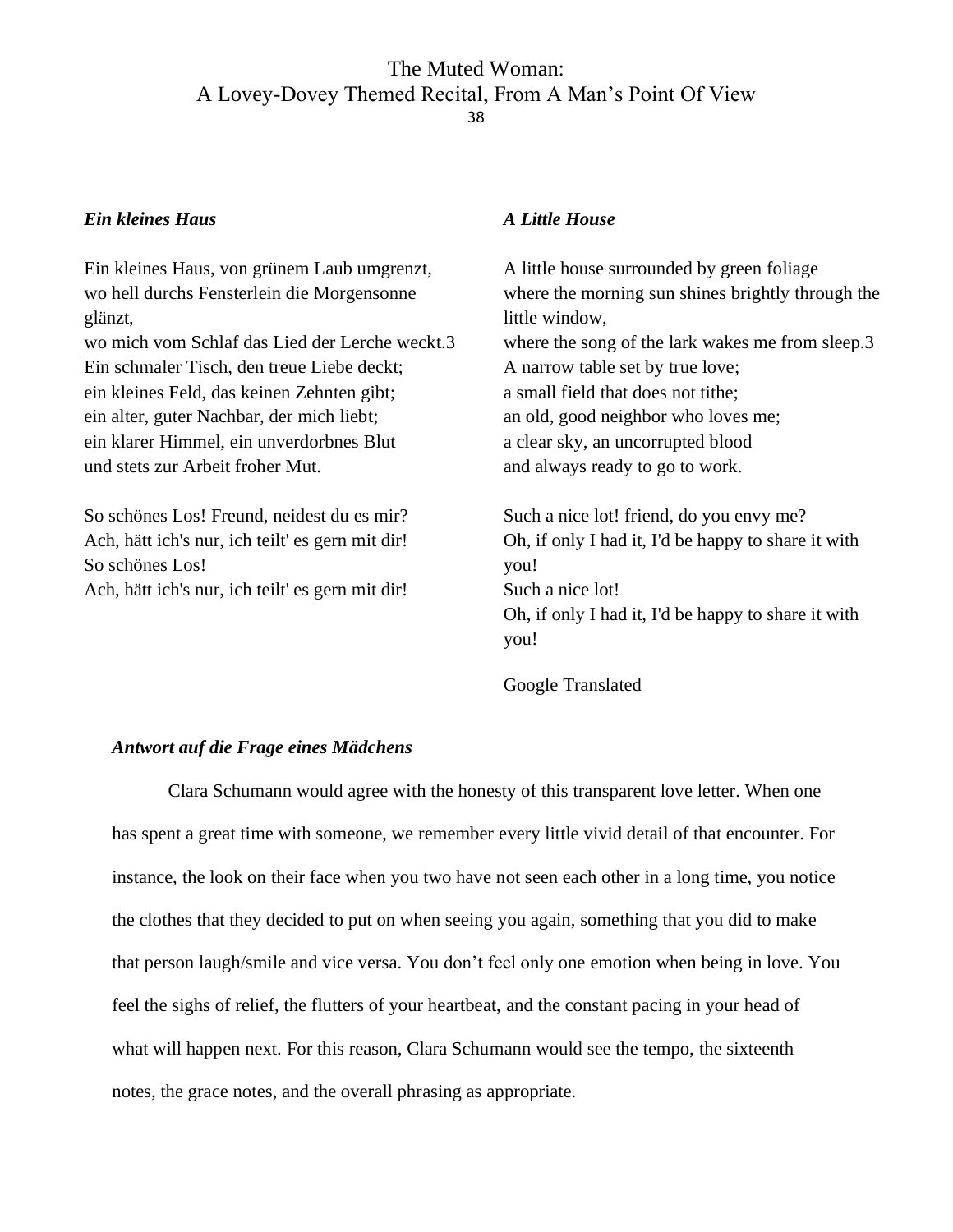#### *Antwort auf die Frage eines Mädchens*

Denkst du auch so innig meiner, wie ich liebend denke deiner? Wohl, trautes Mädchen, denk ich dein, wohl, jener süßen Wonnestunden, die, ach! zu schnell mir hingeschwunden, wenn heiß dein Herz an meinem schlug. Vergessen sollt ich deine Liebe, vernichten die so schönen Triebe, die ich für dich, die ich für dich im Herzen trug?

Nein, nein! Ewig, ewig denk ich dein! Ich denke dein im Todesschlummer, wenn tot dies Herz von stillem Kummer, verloschen dieser Augen Licht. Dann spießt aus meines Herzens Mitte ein Blümchen noch in voller Blüte; dies Blümchen heißt, dies Blümchen heißt: Vergißmeinnicht.

#### *Reply to a girl's question*

Do you think as fervently of me As I lovingly think of you? Truly, dear girl, I think of you And of those sweet rapturous hours That have, alas! too quickly vanished, When my heart beat ardently against yours. Should I forget your love, Destroy the so beautiful desires That I harboured for you in my heart?

No, no! I shall think of you for ever! I shall think of you in the sleep of death, When this heart has died with silent grief, And the light of these eyes is extinguished. Then, from deep in my heart, a little flower Shall spring up, still in full bloom; This little flower is called: forget-me-not.

Translations @ Richard Stokes

#### <span id="page-39-0"></span>*Als einst mit Weibes Schönheit*

Clara Schumann would be intrigued by this poem alone. The amazement that a woman could be so divinely beautiful and yet be incredibly humble and treat others with sincere kindness. Clara would think of the connection between poem and of the music itself as misaligned. The quick tempo and the phrasing of line within each phrase makes no sense at all. It brings too much of a comical energy to this song, when in reality, this piece should be taken much slower, with not as many grace and sixteenth notes, to bring earnest insight.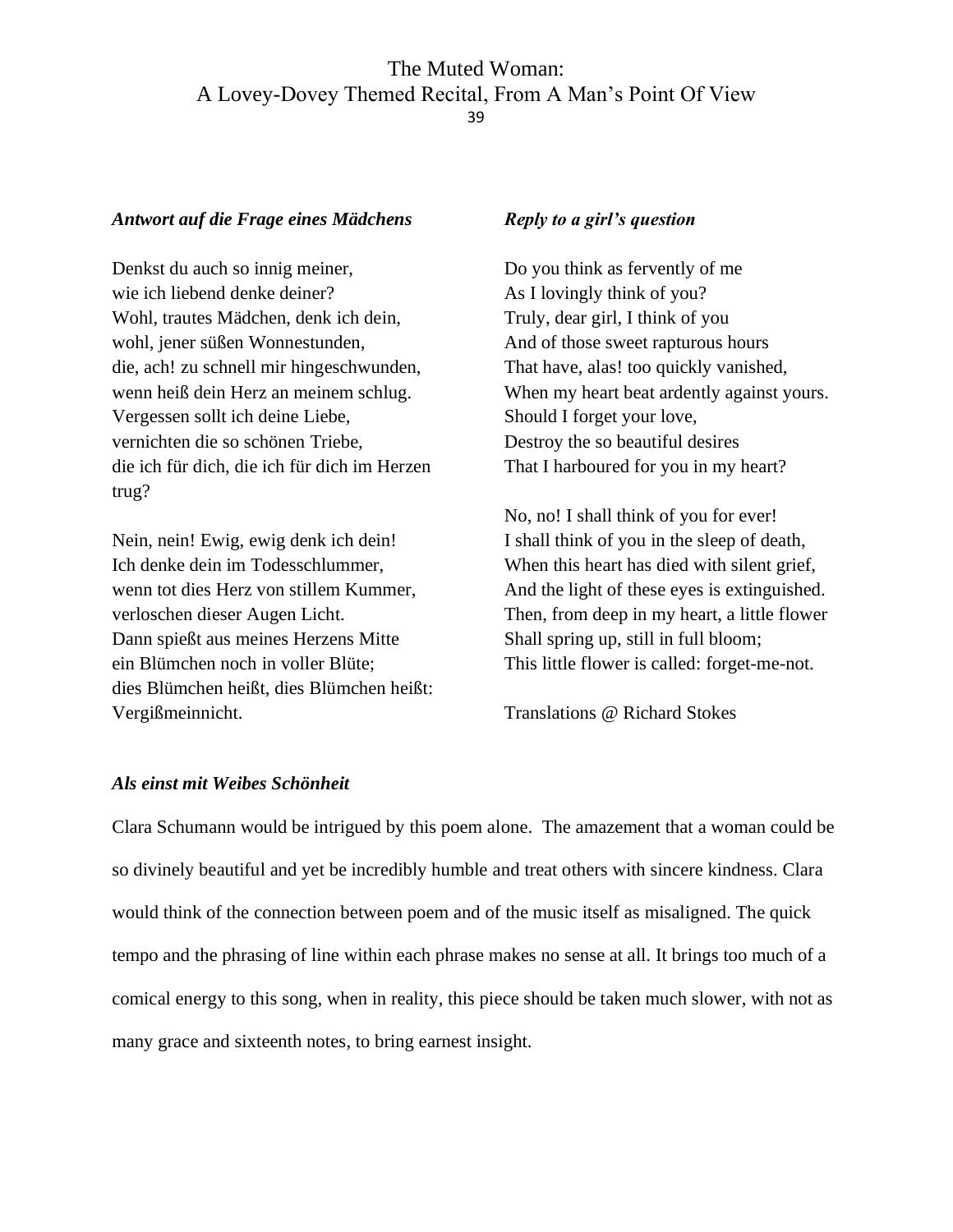#### *Als einst mit Weibes Schönheit*

Als einst mit Weibes Schönheit sich Die höchste Tugend schwesterlich Im engsten Bund gepaart Da war es, als Marien Bloß ob diesem schönen Bund Das Los der Auserwählung ward.

Und diesem hohen Urbild gleich, An Schönheit und an Tugend reich Schuf dich auch die Natur, Drum such, o Teure, jederzeit Die höchste Liebenswürdigkeit In diesem Bunde nur.

#### **As once with woman's beauty**

As once with woman's beauty The highest virtue sisterly Paired in the tightest bond There it was when Marien Just because of this beautiful bond The lot of election was.

And like this high archetype, Rich in beauty and in virtue Nature created you too Therefore search, o dear, at any time The supreme kindness In this union only.

Google Translated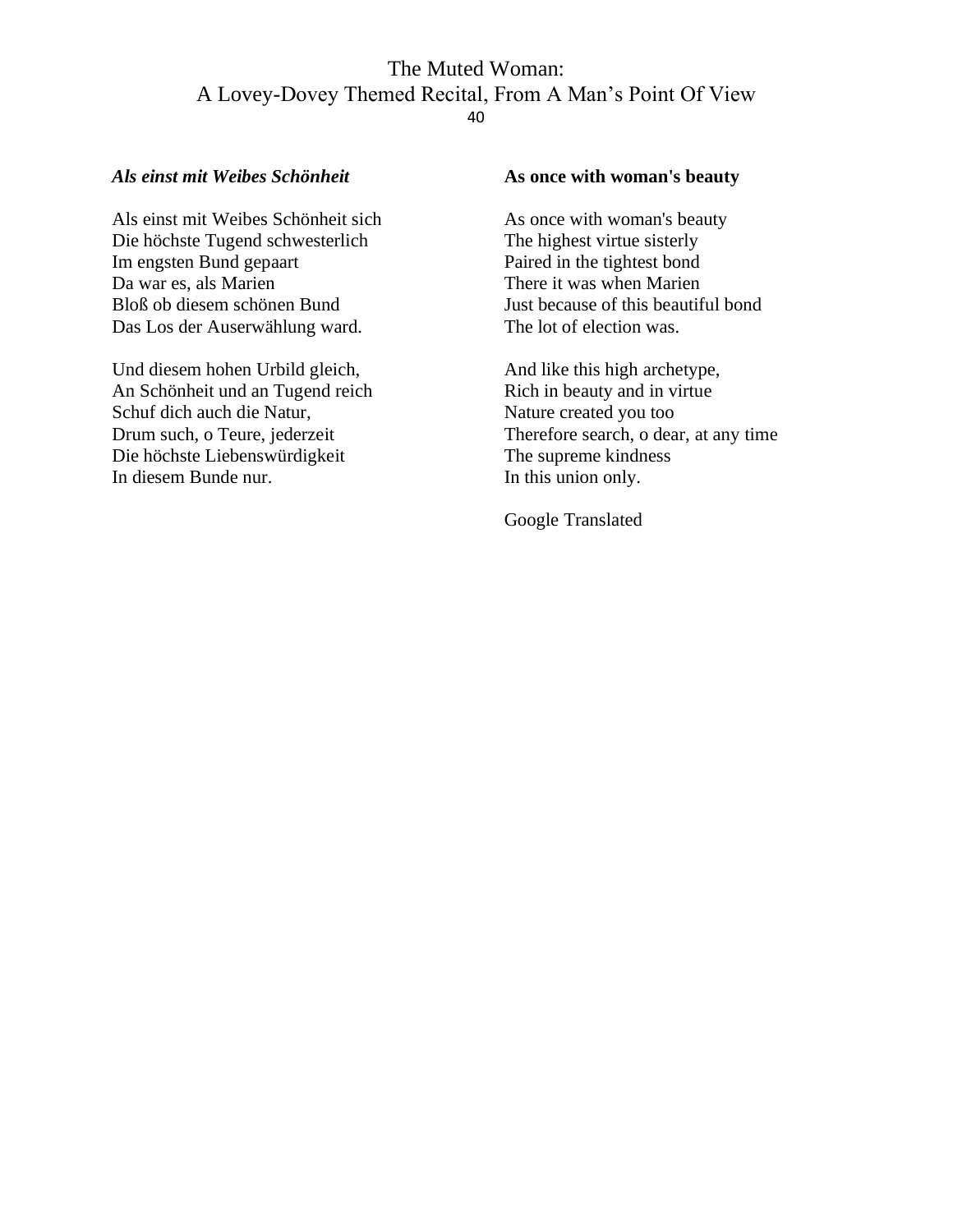#### **Chapter VI**

#### **Ancient to Post-Modernity**

<span id="page-41-1"></span><span id="page-41-0"></span>Hildegard of Bingen (1098-1179) is considered one of the first known composers in the history of Western music and was a 12th-century Benedictine nun with an extraordinary musical vision. Somewhat of a revolutionist, she went on preaching tours, which was unusual for women in the male-dominated church of the Middle Ages. Nearly a millennium after Hildegard's death, interest in her music grew as there were no mentions of her work in any reference book prior to 1979 (Hopkin, 2022), with the first English performance of four of her incredibly vivid songs executed by Philip Pickett and his New London Consort in 1979.

As love is the theme of each recital song, love of music is also central to the journey of each female composer highlighted in this paper. It took love, passion, and commitment for these women of music to "run against the wind" of every-changing social obstacles. The journey of the artist/musician is a lonely one...

In a millennium of classical musicology, there is even less reference to female composers of color, even though these musicians have contributed significantly to the evolution of the genre. For example, Florence Price (1887-1953) is just one of a plethora of such composers that have been overlooked. Considered a musical prodigy, Price overcame the Jim Crow ideology of the South to compose over 300 works, including material performed by contralto Marian Anderson. Despite being denied membership to the Arkansas State Music Teachers Association, Price is thought to be the first female symphonist of African American heritage and the first African American woman to have a composition performed by a major orchestra: *Symphony in E minor* performed by the Chicago Symphony in 1993 (Parr, 2019).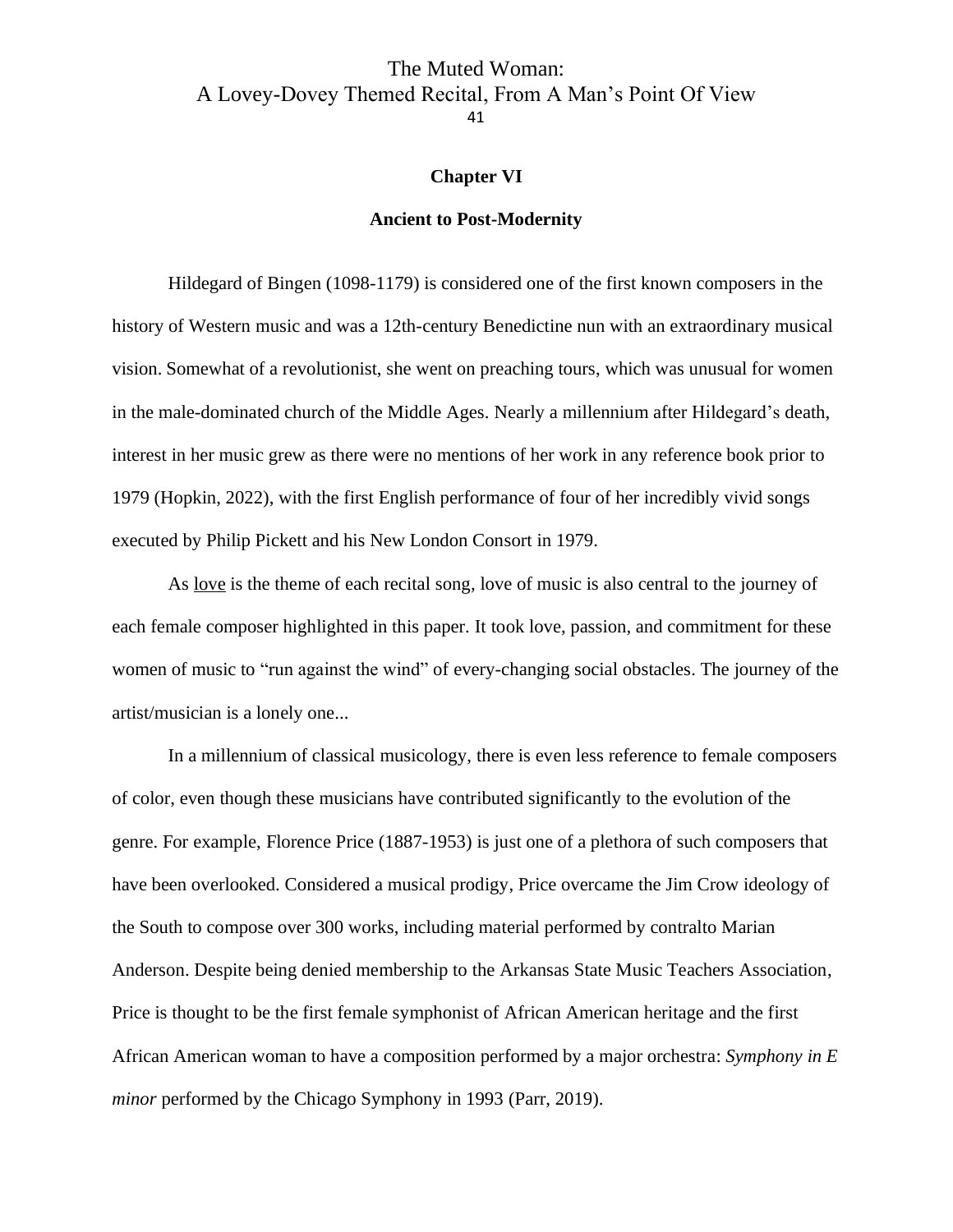The *Chicago Daily News* wrote of Price's skills, "It is a faultless work, a work that speaks its own message with restraint and yet with passion … worthy of a place in the regular symphonic repertory." Yet, she couldn't get her first symphony published despite nationwide performances. Price's response and request in a letter to the conductor of the Boston Symphony Orchestra transcends time: "My dear Dr Koussevitzky, to begin with I have two handicaps – those of sex and race. I am a woman with some Negro blood in my veins. Knowing the worst then, would you be good enough to hold in check the possible inclination to regard a woman's composition as long on emotionalism but short of virility…" (Parr, 2019).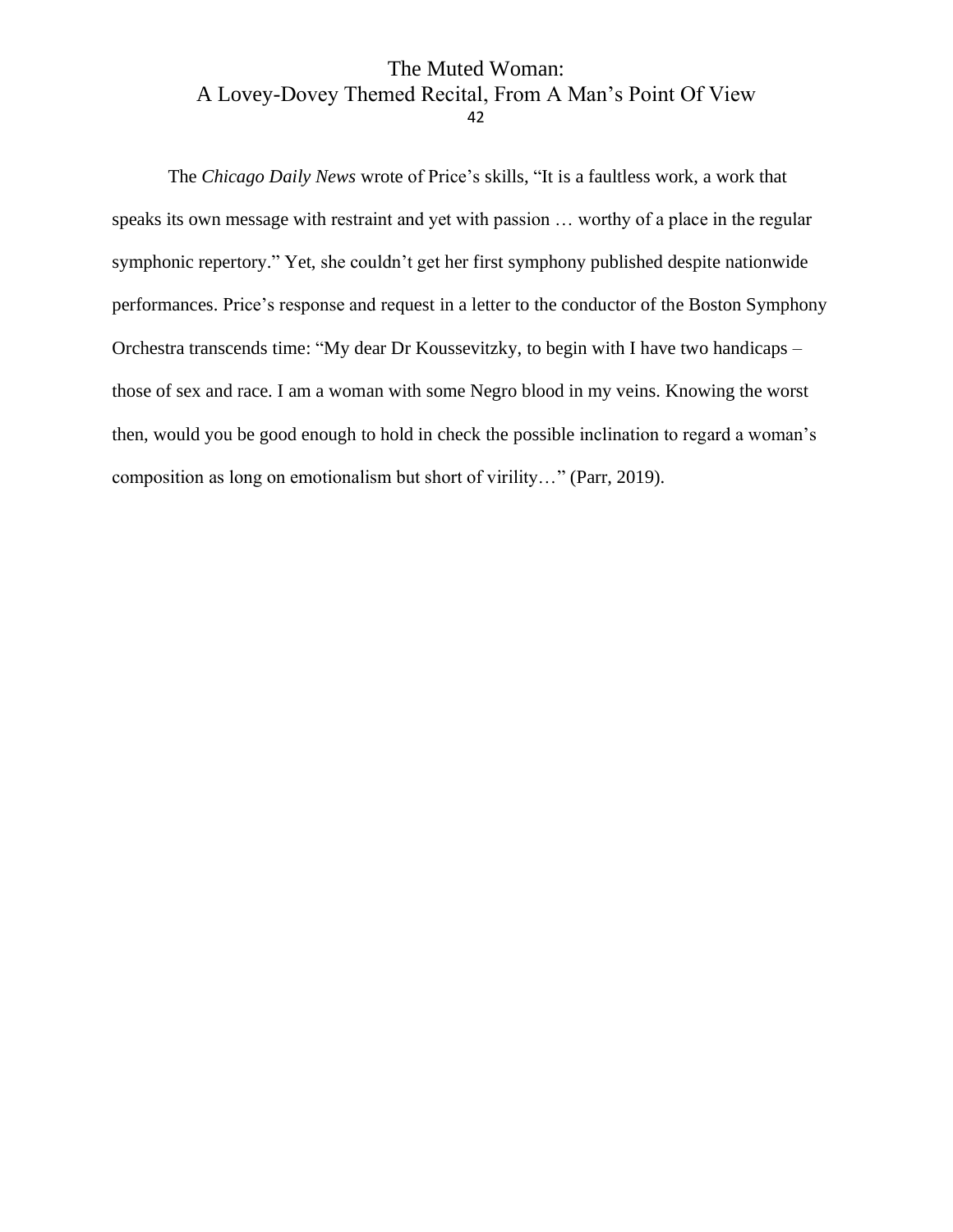#### References

<span id="page-43-0"></span>A Parisian Music Salon (2022). Fauré Cinq Mélodies De Venise – Mandoline. <https://parisianmusicsalon.wordpress.com/faure-cinq-melodies-de-venise-mandoline/>

Bach Cantatas (2011). Nadia Boulanger (Composer, Conductor). [https://www.bach](https://www.bach-cantatas.com/Bio/Boulanger-Nadia.htm)[cantatas.com/Bio/Boulanger-Nadia.htm](https://www.bach-cantatas.com/Bio/Boulanger-Nadia.htm)

Bach Cantatas (2000). Samuel Barber: Composer, Arranger. [https://www.bach](https://www.bach-cantatas.com/Lib/Barber-Samuel.htm)[cantatas.com/Lib/Barber-Samuel.htm](https://www.bach-cantatas.com/Lib/Barber-Samuel.htm)

Blue Magpie (2019, May 19). In Praise of Pioneering Female Composer Alice Mary Smith, On The 180th Anniversary of Her Birth. [https://www.bluemagpiebooks.com/blog/2019/5/19/in](https://www.bluemagpiebooks.com/blog/2019/5/19/in-praise-of-pioneering-female-composer-alice-mary-smith-on-the-180th-anniversary-of-her-birth)[praise-of-pioneering-female-composer-alice-mary-smith-on-the-180th-anniversary-of-her-birth](https://www.bluemagpiebooks.com/blog/2019/5/19/in-praise-of-pioneering-female-composer-alice-mary-smith-on-the-180th-anniversary-of-her-birth)

British Library (2022). People: Ethel Smyth. All Discovering Music: early 20th century people. <https://www.bl.uk/people/ethel-smyth>

British Music Collection (2022). Roger Quilter. <https://britishmusiccollection.org.uk/composer/roger-quilter>

Burkholder, J. Peter & Palisca, Claude V., (2019). Norton Anthology of Western Music, 8th Edition: Ancient to Baroque, Volume One. W.W. Norton & Company. New York.

Burkholder, J. Peter & Palisca, Claude V., (2019). Norton Anthology of Western Music, 8th Edition: Classic to Romantic, Volume Two. W.W. Norton & Company. New York.

Classic FM (8 April 2021). Was Mozart's sister actually the most talented musician in the family? <https://www.classicfm.com/composers/mozart/nannerl-mozarts-sister-better-musician/>

Classic FM (2022). Clara Schumann née Clara Wieck. <https://www.classicfm.com/composers/schumann-c/>

Famous Composers (2022). Gabriel Fauré. <https://www.famouscomposers.net/gabriel-faure>

Farrant, Dan (2022). Joseph Haydn: 12 Interesting Facts About the Composer. Hello Music Theory.<https://hellomusictheory.com/learn/haydn-facts/>

Feder, Georg & Webster, James (2001 January 20). Haydn, (Franz) Joseph. Oxford Online Music.<https://doi.org/10.1093/gmo/9781561592630.article.44593>

Hetzel-Ebben, Hannah (2014, September 15). Sure On This Shining Night. Notes and News. Lafayette Choir.<https://www.lafayettechoir.org/news/sure-on-this-shining-night>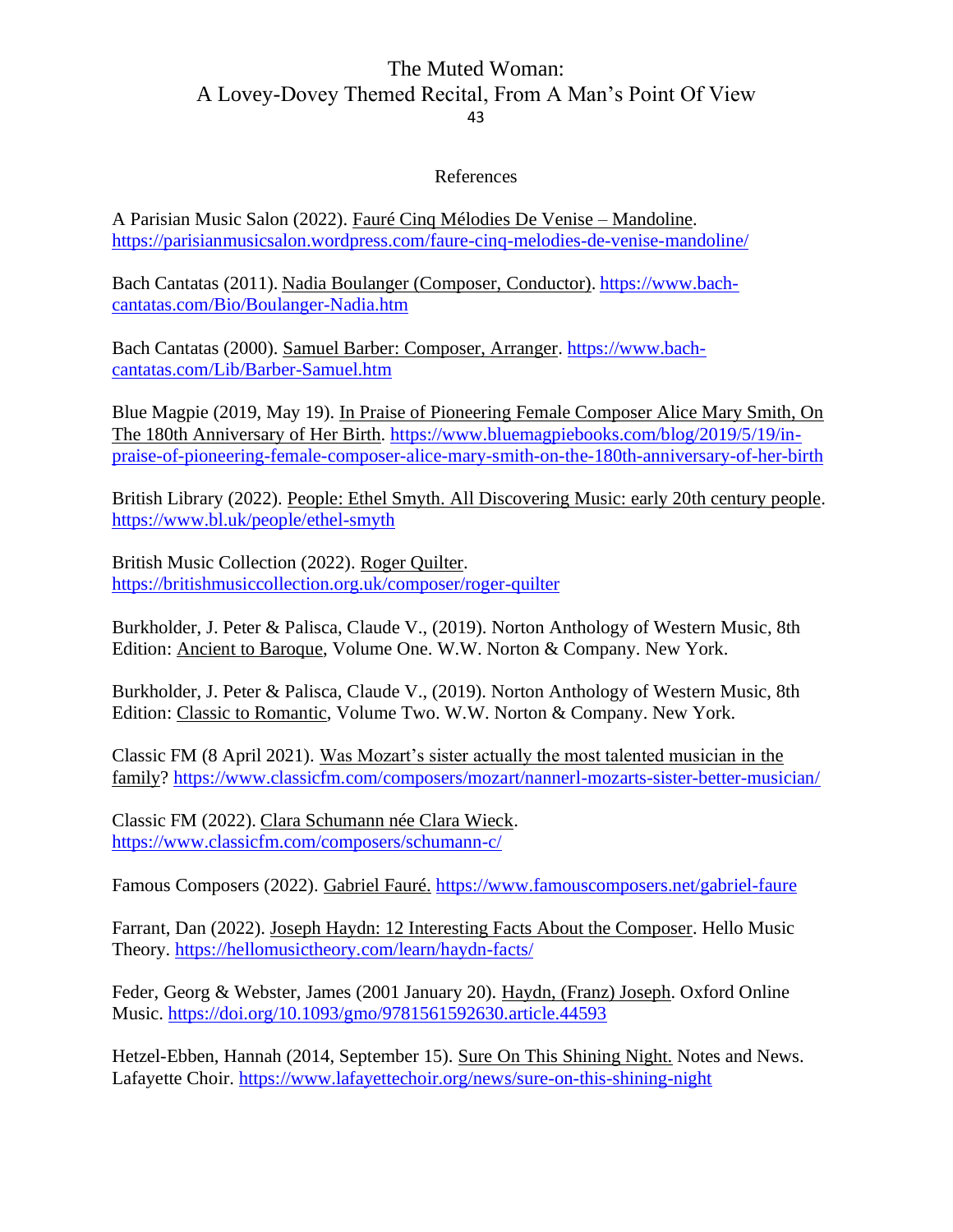Hogstad, Emily E., (2020, July 4). 13 Facts You Didn't Know About Fanny Mendelssohn. Interlude.<https://interlude.hk/13-facts-you-didnt-know-about-fanny-mendelssohn/>

Hopkin, Owen (2022). Hildegard of Bingen: Life and Music of the Great Female Composer. Classic FM. [https://www.classicfm.com/composers/bingen/guides/discovering-great-composers](https://www.classicfm.com/composers/bingen/guides/discovering-great-composers-hildegard-von-bingen/)[hildegard-von-bingen/](https://www.classicfm.com/composers/bingen/guides/discovering-great-composers-hildegard-von-bingen/)

Johnson, Graham (2009). Gabriel Fauré: The Songs and their Poets. London: Guildhall School of Music and Drama. ISBN 978-0-7546-5960-0.

Library of Congress (2022). Amy Beach (1867-1944). <https://www.loc.gov/item/ihas.200153246/>

Library of Congress (2022). Song Collection: Sure on This Shining Night: From Four Songs, op. 13, 1937-40. <https://www.loc.gov/item/ihas.200182573/>

Liederabend, (2019, January 16). Let beauty awake. <https://www.liederabend.cat/en/bloc/entrades/907-let-beauty-awake>

Nishinaga, Melody (2015, March). A Pioneering French Composer. The Juilliard Journal. <http://journal.juilliard.edu/journal/1503/elisabeth-jacquet-de-la-guerre>

Nectoux, Jean-Michel (2004). Gabriel Fauré: A Musical Life. Cambridge: Cambridge University Press. ISBN 0-521-61695-6.

Orledge, Robert (1979). Gabriel Fauré. London: Eulenburg Books. ISBN 0-903873-40-0.

Oxford Lieder (2022). Cinq Mélodies «de Venise» (1891). <https://www.oxfordlieder.co.uk/song/107>

Opera Philadelphia (2022). Wolfgang Amadeus Mozart. [https://www.operaphila.org/whats](https://www.operaphila.org/whats-on/on-stage-2016-2017/figaro/composer/)[on/on-stage-2016-2017/figaro/composer/](https://www.operaphila.org/whats-on/on-stage-2016-2017/figaro/composer/)

Parr, Freya (2019, October 3). A guide to Florence Price. Classical Music, BBC Music Magazine.<https://www.classical-music.com/composers/guide-florence-price/>

Pentreath, Rosie (2020, June 23). Meet Nadia Boulanger, the Inspiring Woman Behind the 20<sup>th</sup> Century's Greatest Composers. Classic FM. [https://www.classicfm.com/discover-music/women](https://www.classicfm.com/discover-music/women-in-music/nadia-boulanger-composer-conductor-music-teacher/#:~:text=Nadia%20Boulanger%20taught%20the%2020th,of%20Paris%20Conservatoire%20in%201949)[in-music/nadia-boulanger-composer-conductor-music](https://www.classicfm.com/discover-music/women-in-music/nadia-boulanger-composer-conductor-music-teacher/#:~:text=Nadia%20Boulanger%20taught%20the%2020th,of%20Paris%20Conservatoire%20in%201949)[teacher/#:~:text=Nadia%20Boulanger%20taught%20the%2020th,of%20Paris%20Conservatoire](https://www.classicfm.com/discover-music/women-in-music/nadia-boulanger-composer-conductor-music-teacher/#:~:text=Nadia%20Boulanger%20taught%20the%2020th,of%20Paris%20Conservatoire%20in%201949) [%20in%201949](https://www.classicfm.com/discover-music/women-in-music/nadia-boulanger-composer-conductor-music-teacher/#:~:text=Nadia%20Boulanger%20taught%20the%2020th,of%20Paris%20Conservatoire%20in%201949)